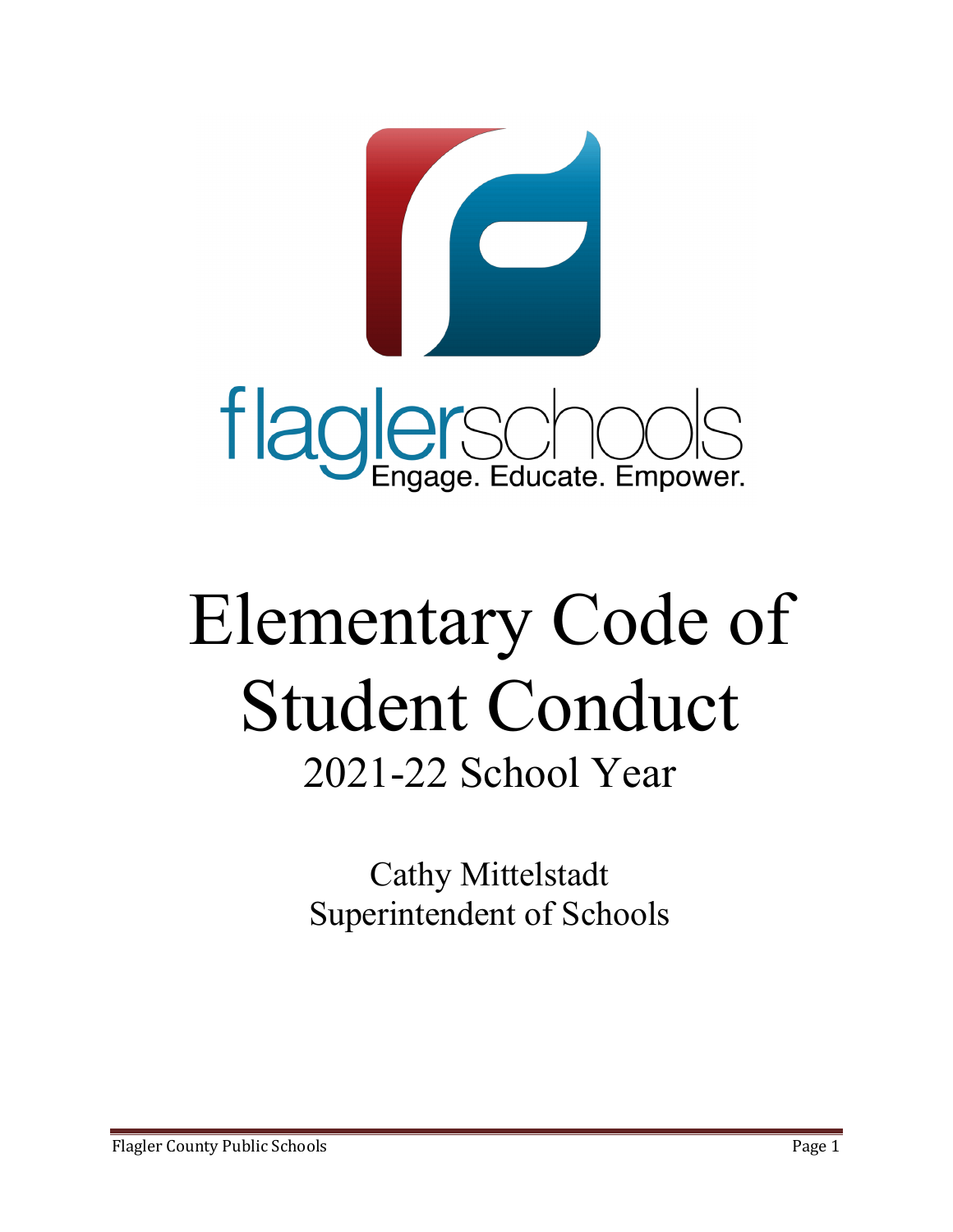# **Flagler County School Board**

| <b>Chair</b>      | <b>Trevor Tucker</b>       |
|-------------------|----------------------------|
| <b>Vice Chair</b> | <b>Dr. Colleen Conklin</b> |
| <b>Member</b>     | <b>Janet McDonald</b>      |
| <b>Member</b>     | <b>Cheryl Massaro</b>      |
| <b>Member</b>     | <b>Jill Woolbright</b>     |
|                   |                            |

*Flagler County Schools is an equal opportunity institution for education and employment. It is the policy of the School Board of Flagler County that each student regardless of race, color, creed or religion, gender, marital status, national origin, age*, *disability, or sexual orientation has the right to an opportunity for an education.*

#### **District Phone Numbers**

(Local Area Code: 386)

| Adult & Community Education          | 446-7612 |
|--------------------------------------|----------|
| <b>Belle Terre Elementary School</b> | 447-1500 |
| <b>Buddy Taylor Middle School</b>    | 446-6700 |
| <b>Bunnell Elementary School</b>     | 437-7533 |
| District Office                      | 437-7526 |
| Flagler Palm Coast High School       | 437-7540 |
| iFlagler                             | 447-1520 |
| Indian Trails Middle School          | 446-6732 |
| Matanzas High School                 | 447-1575 |
| <b>Old Kings Elementary</b>          | 517-2060 |
| <b>Rymfire Elementary School</b>     | 206-4600 |
| <b>Transportation Department</b>     | 586-2145 |
| <b>Wadsworth Elementary School</b>   | 446-6720 |
|                                      |          |

Questions or concerns relating to this document may be directed to the individual school's Principal/designee or the Director of Student Services at the District Office.

This document is available online at www.flaglerschools.com. All updates during the school year are online only. This document is updated annually, and the most recent Board approved version remains in effect until each update occurs.

This document is intended for use by students, faculty, staff, and families. The safety and security of students is everyone's responsibility. Any and all threats of harm by a Flagler County student should be immediately reported to school staff. The school will work to protect the confidentiality of all involved within the limits of the law.

Should any item in this *Code of Student Conduct* be deemed contrary to the Flagler County School Board Policies, State Department of Education rules and regulations, state statutes, or federal laws, that particular item shall be null and void, and the aforesaid regulation shall prevail. The School Board of Flagler County, in adherence to all state and federal laws, makes the final decision regarding disciplinary action.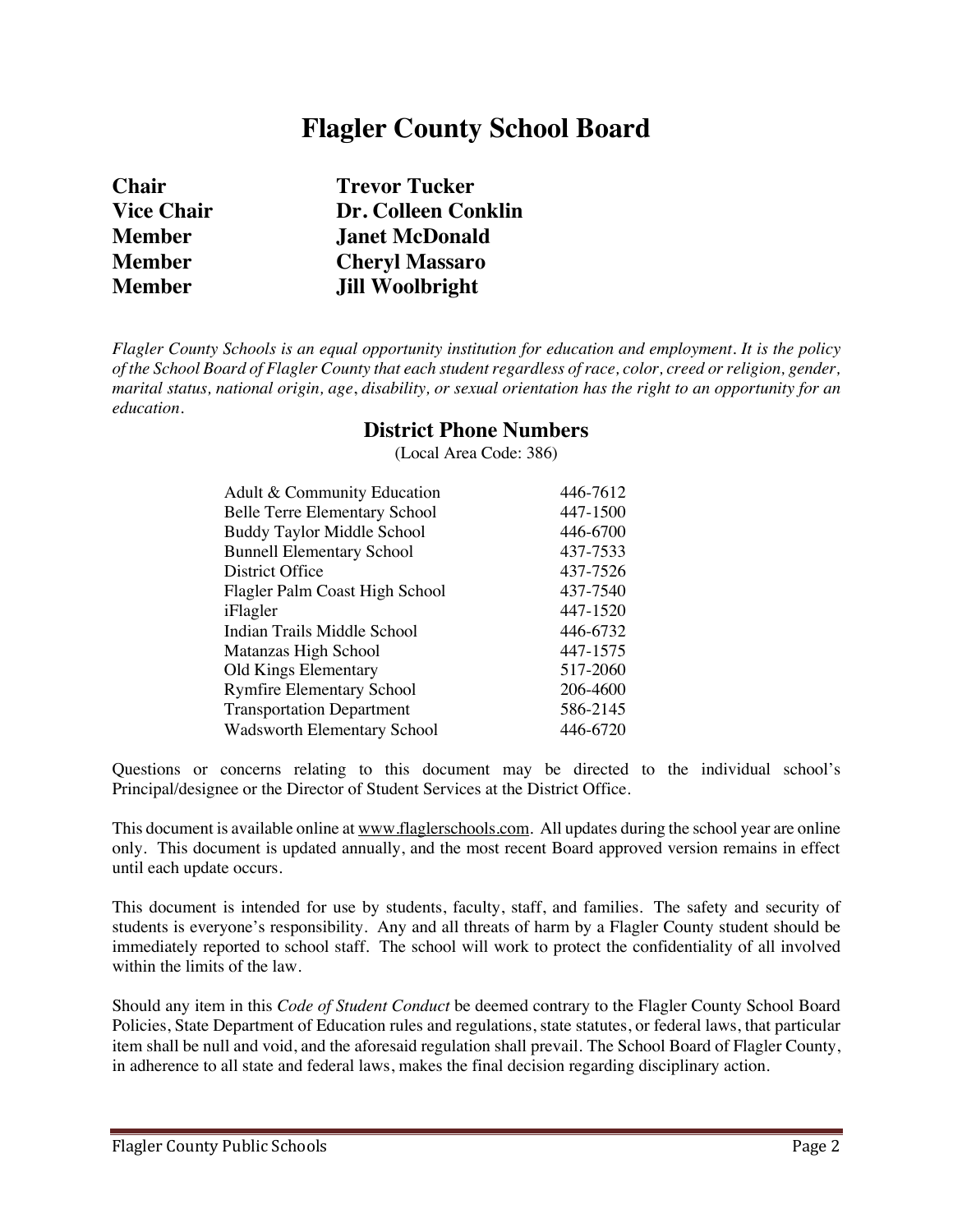# **District Vision and Beliefs**

*Vision: As a courageous, innovative leader in education, Flagler County Public Schools will be the Nation's premier learning organization where ALL students graduate as socially responsible citizens with the skills necessary to reach their maximum potential.*

*Mission: Flagler County Public Schools ensures educational success through high expectations and innovative thinking in a safe learning environment to empower students to reach their full potential as responsible, ethical, and productive citizens in a diverse and changing world.*

# *Guiding Principles*

*Children First Trust and Respect for All Empower Others Teamwork Excellence, Quality, and Consistency Commitment to Individual Needs Get to "YES"*

Belief #1: *We believe* that the academic culture provided to students will be of the highest caliber when every decision is made on the basis of what is best for students.

Belief #2: *We believe ALL* students will learn and excel when provided with authentically engaging work based on high standards that is given in a risk-free environment.

Belief #3: *We believe* in order to provide an internationally competitive education to all students that teamwork, open communication, honesty and trust must be part of all working relationships.

Belief #4: W*e believe* that all our educators, teachers, support staff, administrators, and School Board Members have special talents and strengths that have a positive impact on student achievement. Educators are encouraged to pursue continual professional development and model life-long learning.

Belief #5: *We believe* that parents are an integral part of student success. By working together parents, students, community members and teachers will provide the level of support that is necessary for students to reach their maximum potential.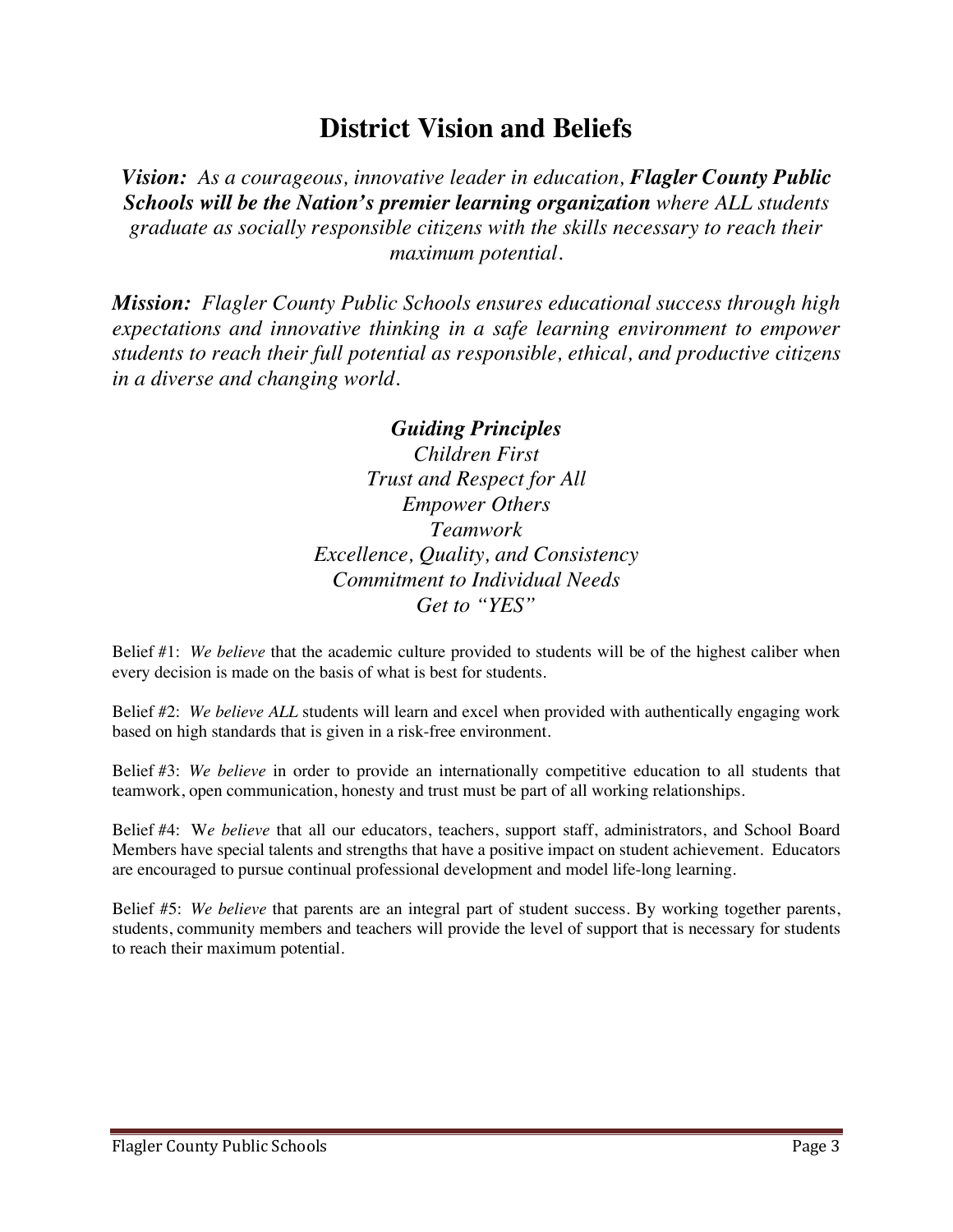#### **CODE OF STUDENT CONDUCT Table of Contents by Alphabetical Listing**

| 5 <sup>1</sup><br>Introduction                                                             |
|--------------------------------------------------------------------------------------------|
| 50<br>Acknowledgment Page for Parent and Student                                           |
| 42<br><b>Amnesty Clause</b>                                                                |
| Appeals Procedure for Discipline Concerns<br>16                                            |
| <b>Attendance Policy</b><br>46                                                             |
| <b>Bullying and Harassment</b><br>28                                                       |
| <b>Bus Discipline</b><br>44                                                                |
| 38<br><b>Cell Phones/Wireless Communication Devices</b>                                    |
| Cheating/Plagiarism<br>38                                                                  |
| 39<br>Chemical and Biological Attack or Threats                                            |
| Discipline for Exceptional Students (ESE)<br>$\tau$                                        |
| Discipline Overview<br>15                                                                  |
| Felony Charges and Convictions for Off-Campus Conduct<br>40                                |
| Flag Display, Pledge Policy, and Moment of Silence<br>39                                   |
| FortifyFL<br>11                                                                            |
| Gangs and Gang Activity<br>40                                                              |
| In-Lieu of Options<br>16                                                                   |
| <b>Instructional Technology</b><br>41                                                      |
| <b>Investigations at School</b><br>9                                                       |
| Judicial Orders of Protection<br>41                                                        |
| 11<br>Legal Notices - Florida Statute 1006.07                                              |
| Level I Offenses and Responses<br>18                                                       |
| Level II Offenses and Responses<br>19                                                      |
| Level III Offenses and Responses<br>21                                                     |
| 23<br>Level IV Offenses and Responses                                                      |
| Multi-Tiered System of Supports (MTSS)<br>6                                                |
| Multi-Disciplinary Team<br>17                                                              |
| Offenses with Specific Required Responses and Sanctions: Alcohol, Tobacco, and Drugs<br>27 |
| Opt-Out of Information Release (PL 107-10)<br>49                                           |
| Parent Rights Under Section 504, FERPA, HIPAA, PBR and PPRA<br>6                           |
| 5<br>Positive Behavior Intervention Support (PBIS)                                         |
| 41<br>Prescription and Non-Prescription Medicine                                           |
| Progressive Discipline<br>6                                                                |
| Prohibited Items and Contraband<br>9                                                       |
| 11<br><b>Reporting Concerns</b>                                                            |
| Title IX of the Education Amendments of 1972 and 2020<br>10                                |
| <b>School Transportation Expectations</b><br>42                                            |
| Search and Seizure<br>10                                                                   |
| <b>Student Rights: General</b><br>6                                                        |
| <b>Uniform Dress Code</b><br>13                                                            |
| Video Surveillance/Smart Sensors<br>10                                                     |
| Weapon Possession on School Property or at Any School Function<br>42                       |
| Zero Tolerance Policy<br>10                                                                |

#### **Parent and Student Acknowledgment of Code of Student Conduct must be signed and returned (page 50).**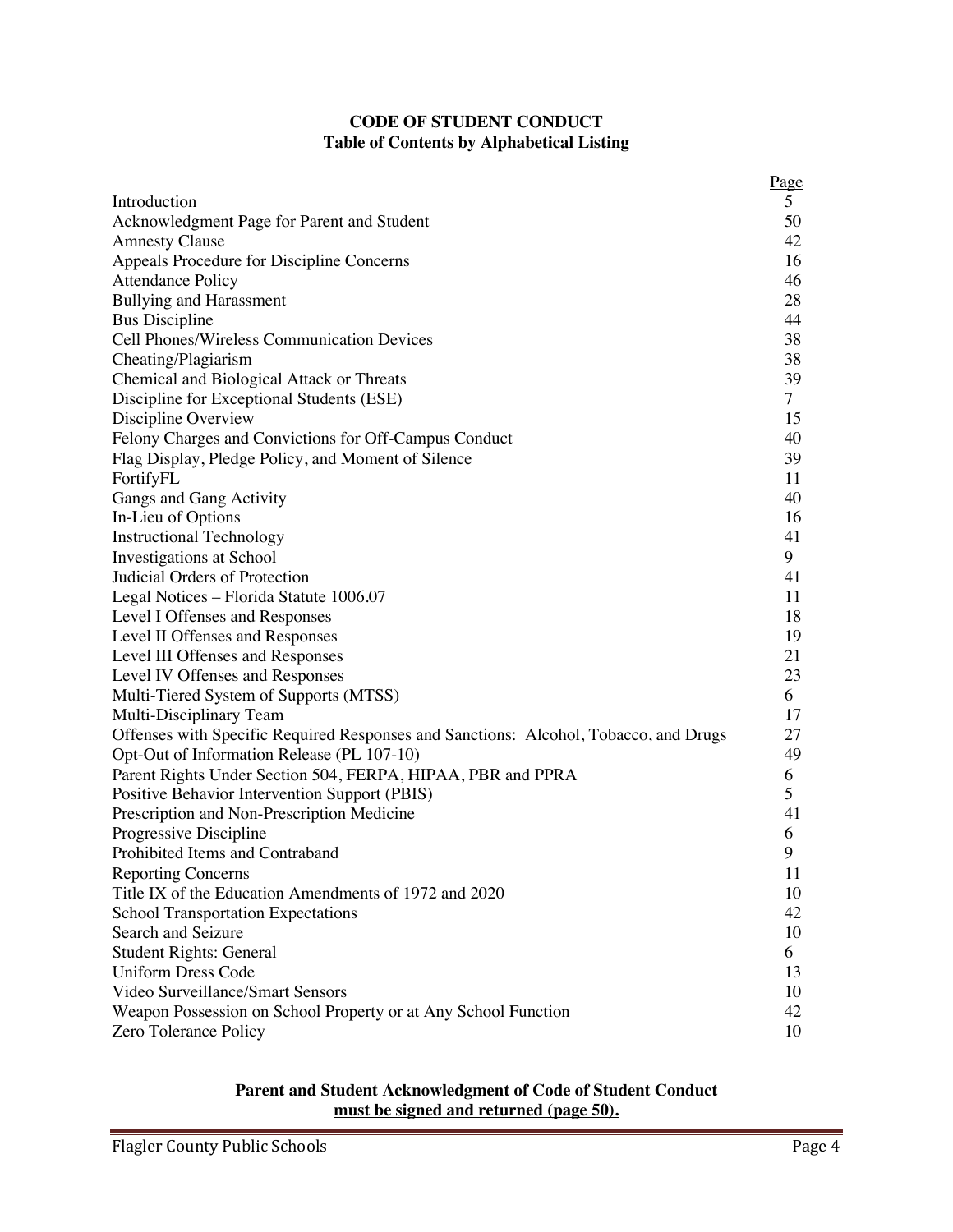#### **INTRODUCTION**

#### **General**

It is the desire of the School Board and all educational personnel to create a healthy, positive, and safe environment for our students and staff. The purpose of this *Code of Student Conduct* (legal authority: FS 1006.07) is to provide information relative to policies, rules, rights, responsibilities, and disciplinary actions that may affect students as they experience the educational process in Flagler County Public Schools. It is not intended that this booklet be totally comprehensive, but it will reflect the basic policies and procedures in effect for this school district.

School administration may implement policies and procedures within their school site to address issues within the school; this applies to setting requirements for students to attend schoolsponsored events such as after school activities and others (including behavioral, attendance, and/or other guidelines). Individual schools may not implement rules or policies that conflict with district policy. Should this inadvertently occur, district policy will prevail. Alternative programs/settings may implement additional policies and rules that are more restrictive and/or may not apply to the other schools.

These guidelines have been developed in order to present the expectations that the School District has for its students. Please read this handbook carefully and retain for reference throughout the school year. Students are encouraged to make good decisions because there are serious consequences for making poor choices. Students are encouraged to promote responsibility among students and to assist in the reporting of criminal and/or inappropriate behavior(s) within the schools.

This Code applies to all District students 24 hours a day, 7 days a week:

- $\triangleright$  While on school grounds,
- $\triangleright$  While being transported by School District transportation or waiting at the bus stop, and
- $\triangleright$  During school-sponsored events, such as field trips, athletic functions and similar activities, whether on or off school grounds.

All parents, students, and school employees should read and be familiar with the contents of this *Code*. If further information is needed, any school official will be able to supply information, identify an appropriate resource office, and help to find the answer to any concern.

Flagler County Schools recognizes the need for a collaborative approach between schools, families, and the community to help all of our students reach their maximum potential.

#### *\*\* Note: For the purposes of this Code, the term "parent" also includes "legal guardian" and the term "principal" or "administrator" will also include "designee".*

#### **Positive Behavior Interventions and Support (PBIS)**

All schools in Flagler County are expected to use a Positive Behavioral Intervention and Supports (PBIS) management system, which acknowledges and rewards appropriate behavior. Each school has its own system of rewards for students who meet positive behavioral criteria. As part of this system, students may participate in a universal behavior screening. Questions regarding this should be directed to the administration at the individual schools. PBIS is a system of school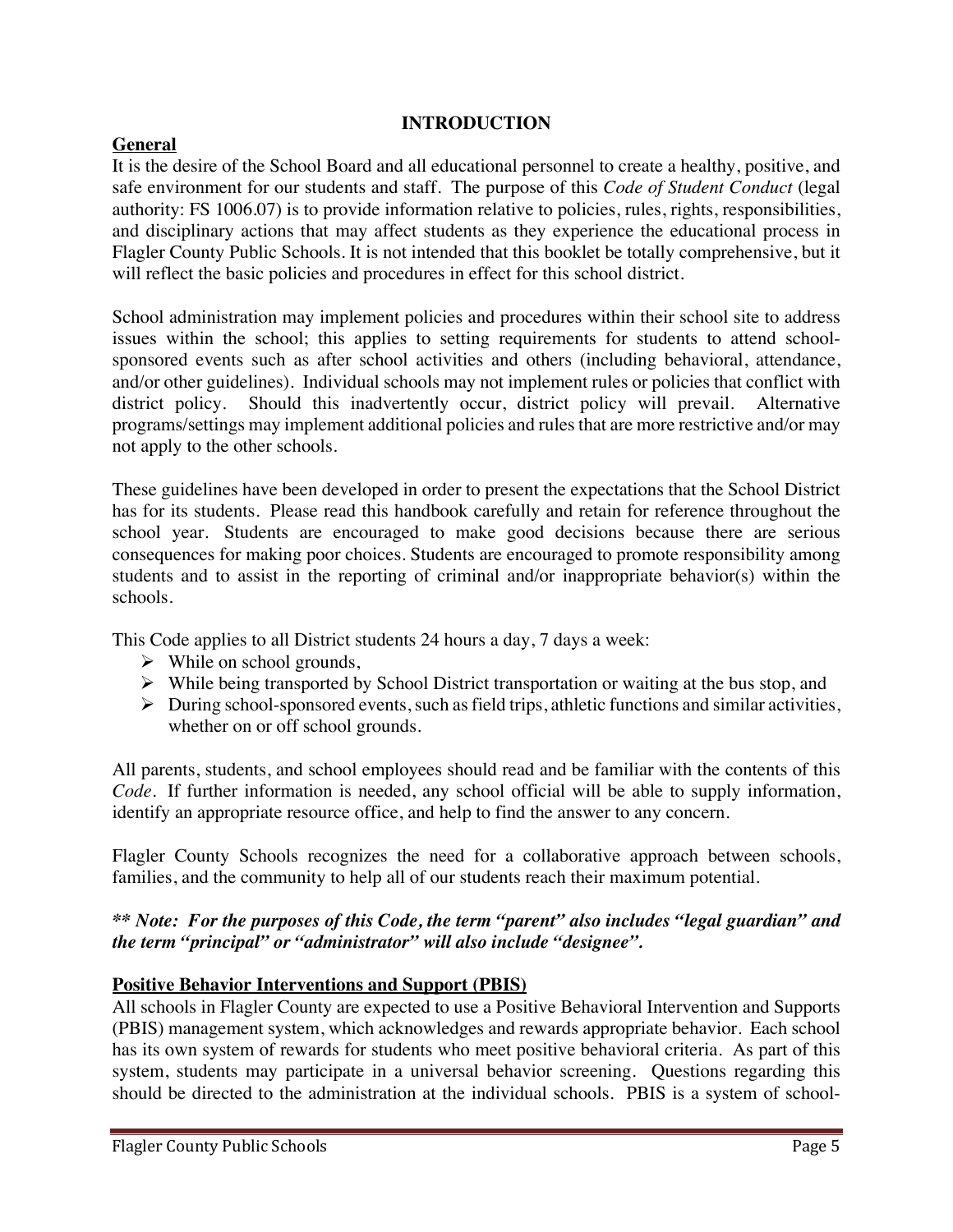based strategies, which provides positive and effective alternatives to traditional methods of discipline. PBIS methods are evidence-based and proven to significantly reduce the occurrence of problem behaviors in the school, resulting in a more positive school climate and increased academic performance. PBIS is consistent with the Individuals with Disabilities Education Act, which advocates the use of positive behavior interventions and school-based disciplinary strategies that reduce or eliminate the need to use suspension and expulsion as disciplinary options. As part of the classroom management system, teachers will use a classroom behavior intervention form to document attempts at intervention prior to students receiving a referral for a behavior that falls under classroom management. For more information on PBIS, please visit fcsb.link/pbis.

# **Multi-Tiered System of Supports (MTSS)**

When students are experiencing difficulties in school, they may be referred for additional services and supports. MTSS is built upon three "tiers" of intervention. Tier 1 refers to supports and interventions available and/or provided to all students. Tier 2 interventions/supports are more student-specific, often provided in a small group setting. Tier 3 interventions/supports are student specific and are targeted to the specific needs of an individual student. The goal of MTSS as applied to student behavior is to determine why a student is having behavioral concerns and address that concern to help prevent it from reoccurring. Students will be referred to the MTSS process for behavior based on certain infractions and/or the total number of disciplinary infractions accumulated. For more information visit: fcsb.link/mtss

# **Progressive Discipline**

Student disciplinary infractions and the responses to them are divided into four levels. Each level represents progressively more serious infractions, and responses to them become progressively more severe. When deciding what disciplinary action should be taken, the principal or designee shall consider the student's age, exceptionality, previous conduct, probability of a recurring violation, intent, attitude, and severity of the offense and, whenever possible, shall impose disciplinary action in a progressive manner. Some infractions require specific disciplinary actions and are not appropriate for the progressive discipline plan.

# **Student Rights**

Students have a right to an education, regardless of race, color, creed, religion, gender, marital status, heritage, age, disability, or sexual orientation. Some basic rights include the right to learn, disagree, petition, freedom of expression, publish, assembly, and privacy.

Exercise of these rights must conform to the *Code of Student Conduc*t. Things a student cannot do include violate the rights of others; disrupt the classroom; disrupt the operation of the school; or bring drugs, weapons, or contraband to school.

# **Parent Rights Under Section 504**

If it is determined that a child has a physical or mental condition that substantially limits a major life activity and, as a result, requires instructional or other accommodations within the school environment, the child is disabled under Section 504 of the Rehabilitation Act of 1973. In addition, if a child does not have a disability, but has a record of a disability or is disabled or the parent believes that their child is disabled or has been discriminated against, they are entitled to certain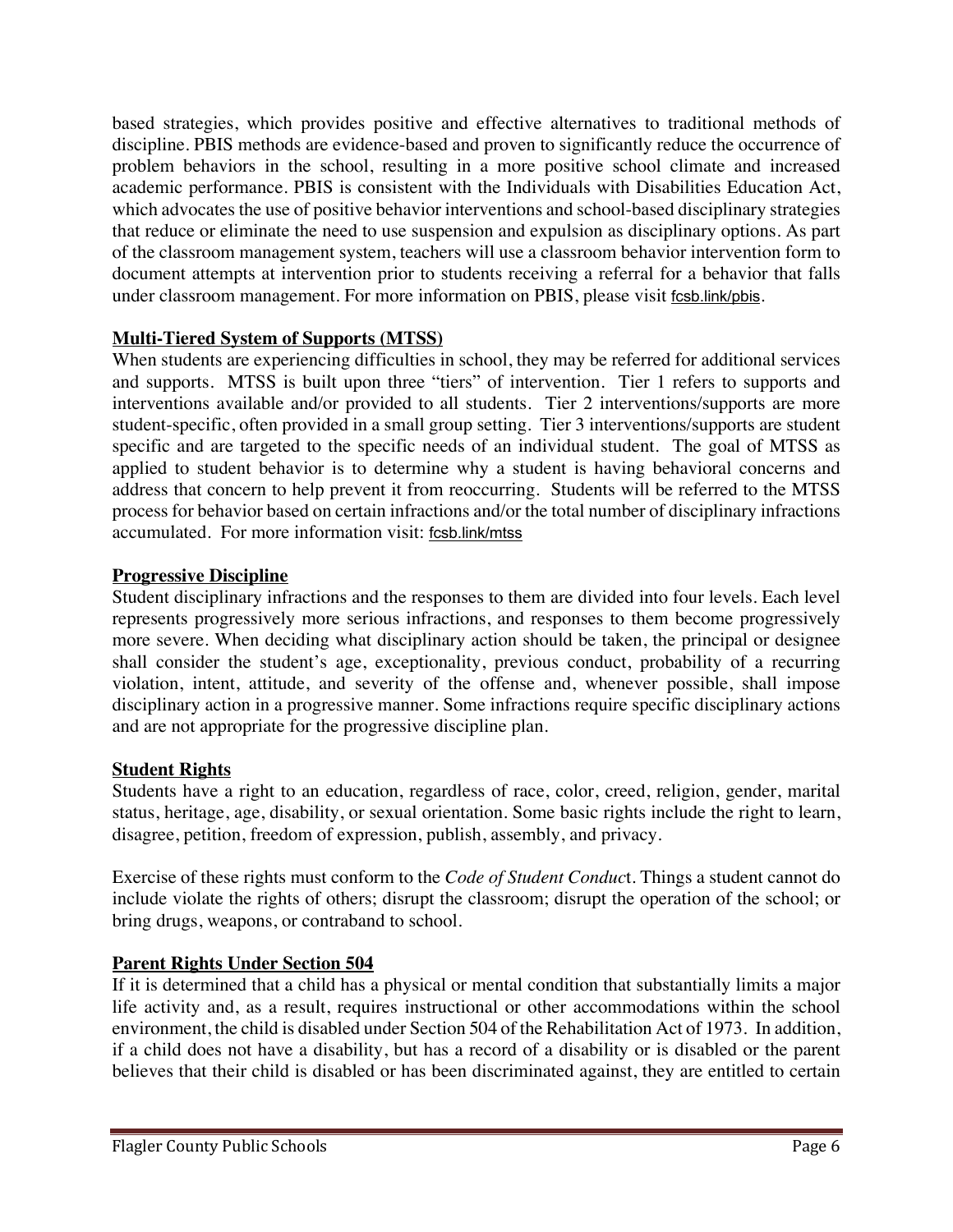rights. These rights may be viewed at fcsb.link/504. Hard copies may be requested from the Department of Student Services.

The Section 504 coordinator for the School District is the Director of Exceptional Student Education. Any questions or concerns ean-be addressed by the following:

| State Office:                   | <b>Flagler County School District:</b> | Regional Office:        |
|---------------------------------|----------------------------------------|-------------------------|
| David Wheeler                   | Director of Exceptional                | U.S. Dept. of Education |
| Florida Department of Education | <b>Student Education</b>               | Office of Civil Rights  |
| Tallahassee, Florida            | 1769 E Moody Blvd; Bldg. 2             | 61 Forsyth Street S.W.  |
| 850-245-0477                    | Bunnell, Florida 32110                 | Atlanta, Georgia 30303  |
|                                 | 386-437-7526                           | 404-562-6350            |

#### **Parent and Student Rights Under FERPA, HIPAA, PBR and PPRA**

The Family Educational Rights and Privacy Act (FERPA) affords parents and students over 18 years of age certain rights with respect to the student's education records. For detailed information see fcsb.link/ferpa.

The Health Information Privacy Act (HIPAA) creates standards to protect student's personal health information. It sets limits on the use and release of health records. For detailed information see fcsb.link/hipaa.

The Parents Bill of Rights (PBR) finds it is a fundamental right of parents to direct the upbringing, education, and care of their minor children. Important information relating to a minor child should not be withheld, either inadvertently or purposefully, from the parent, including information relating to the minor child's health, well-being, and education, while the minor child is in the custody of the school district. Parents have the right to access and review all school records related to the minor child including but not limited to the right to access school safety and discipline incidents as reported pursuant to section 1006.07(9).

The Protection of Pupil Rights Amendment (PPRA) affords parents certain rights regarding our conduct of surveys, collection and use of information for marketing purposes, and certain physical exams. These rights may be viewed at fcsb.link/ppra. Hard copies of these documents are available from the Department of Student Services.

#### **Discipline for Exceptional Students (ESE)**

Students with disabilities are expected to comply with the *Code of Student Conduct* and school rules and are subject to the same disciplinary action as their non-disabled peers. There are, however, some special rules that pertain to suspensions and expulsions for those students protected under the Individuals with Disabilities Education Act 2004 (IDEA – 2004) or Section 504 of the Rehabilitation Act of 1973. The Flagler County School District has a specific procedure for guaranteeing a student's protection under IDEA and section 504. The IDEA 2014 Procedural Safeguards may be reviewed at the student's school or by contacting the Director of Exceptional Student Education.

If a student with a disability receives an in-school suspension, the student's Individual Education Plan (IEP) will continue to be in effect. The student must be provided a free, appropriate public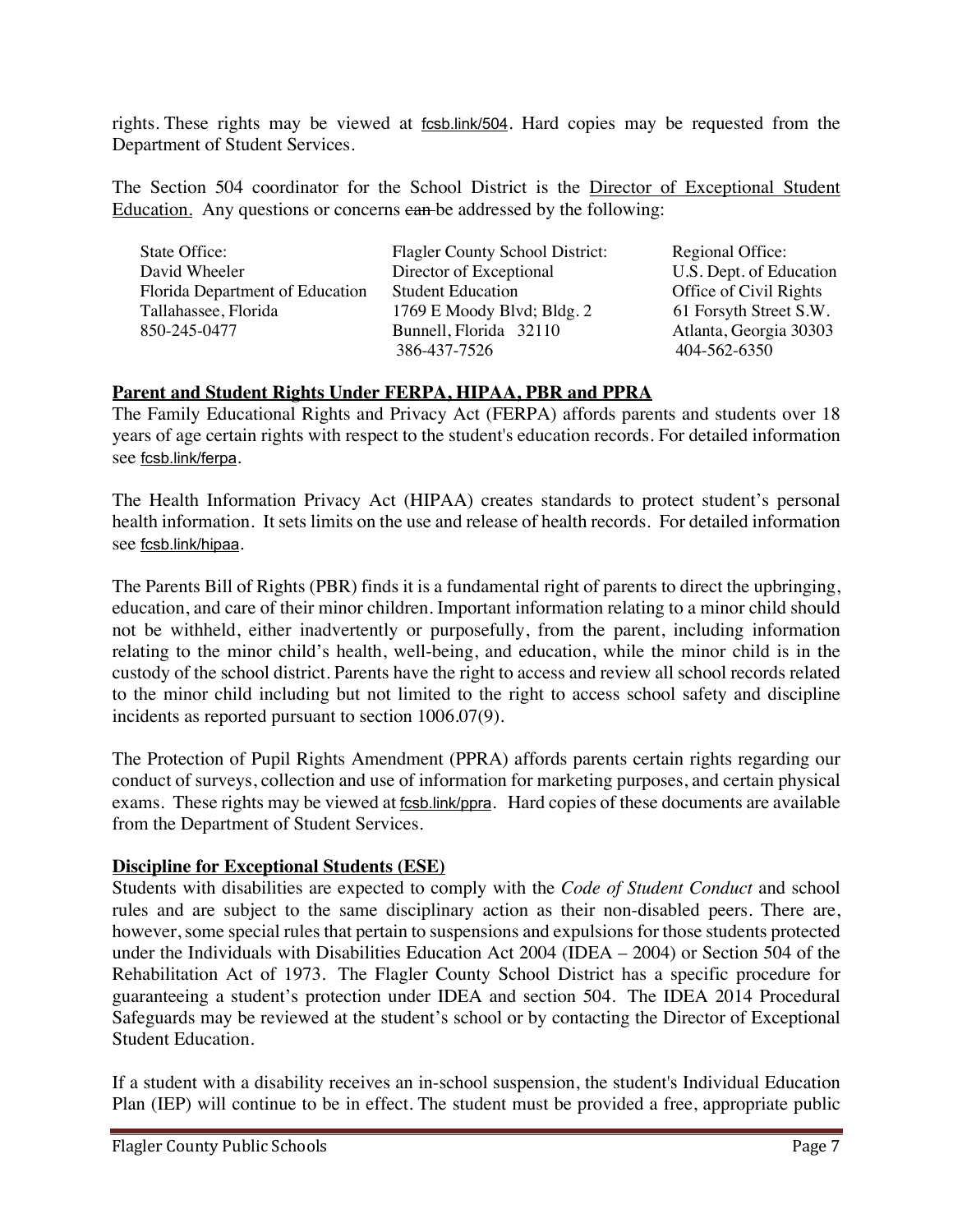education (FAPE) as outlined in their Individualized Education Plan (IEP). The student shall be provided education and related services under the supervision of an Exceptional Student Education (ESE) teacher, in accordance with their specific IEP provisions. Suspensions totaling more than 10 days, without special education services being provided in accordance with the IEP, are a violation of FAPE under IDEA.

A student with a disability may be suspended from school just like any other student. If there are 10 days of out-of-school suspension during the school year, the IEP team shall convene to review services and complete a "Manifestation Determination." In addition, a Functional Behavioral Assessment and a Behavior Intervention Plan shall be considered.

For students with disabilities, when disciplinary actions and short-term suspensions (less than 10 days) occur, they will be subject to the same disciplinary procedures as their non-disabled peers. These disciplinary actions may include detentions, in-school suspension, or Saturday school.

A student with a disability may be reassigned to an Interim Alternative Educational Setting (IAES) under certain circumstances. School personnel may remove a student to an IAES for no more than 45 school days without regard to whether the behavior is determined to be a manifestation of the child's disability in cases where a student:

- A. carries or possesses a weapon to or at school, on school premises, or to or at a school function under the jurisdiction of a State or local educational agency;
- B. knowingly possesses or uses illegal drugs, or sells or solicits the sale of a controlled substance while at school, on school premises, or at a school function under the jurisdiction of a State or local educational agency; or
- C. has inflicted serious bodily injury upon another person while at school, on school premises, or at a school function under the jurisdiction of a State or local educational agency.

Students with disabilities are subject to the same behavioral expectations as their non-disabled peers when utilizing school bus transportation and may be suspended from the bus. During the bus suspension, it is the student's responsibility to obtain transportation to school, unless specialized transportation is being utilized. The need for specialized transportation must be identified in the student's Individual Education Plan (IEP).

# Students in the Evaluation Process

If a student commits an infraction and the school/parent has already requested an evaluation to consider eligibility for services under Individuals with Disability Education Act (IDEA) or under a 504 plan, the student may be suspended for up to 10 days and the following must occur:

- The evaluation must be conducted in an expedited manner.
- The results of the evaluation must be considered in determining eligibility for services as a student with a disability and services provided as soon as possible.
- Pending the results of the evaluation, the student shall remain in the educational placement as determined by the school authorities.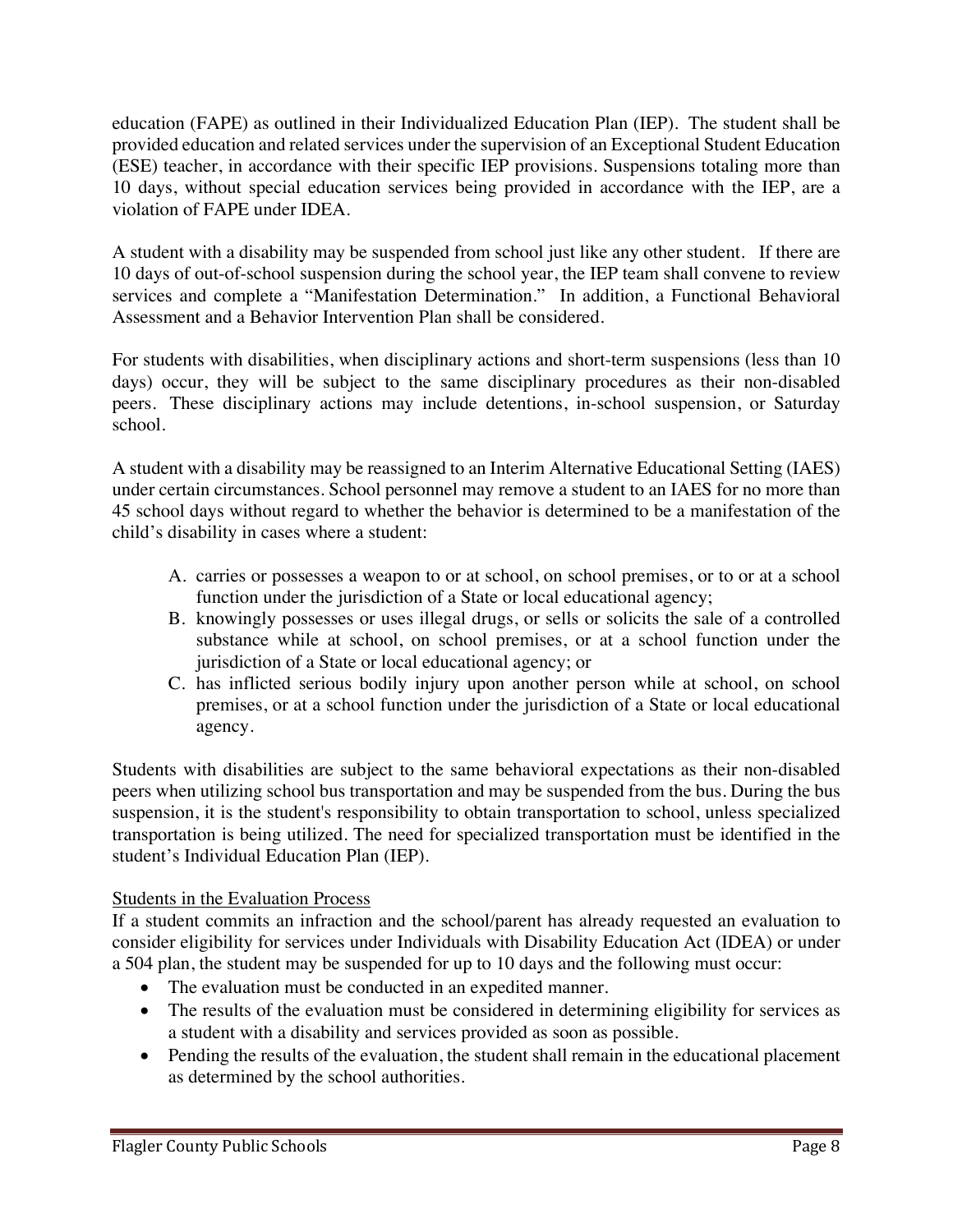#### **Investigations at School**

#### Criminal

School-based student discipline is the responsibility of school administration. After an initial investigation where it has been determined by school administration that a crime may have been committed or if there is a threat of injury to a person or property, Law Enforcement will be consulted to assist with properly addressing the concern. When consultation with law enforcement results in possible charges, the Coordinator of Student Supports and Behavior will be notified of the incident as soon as possible. If appropriate, the principal/designee must be present during the questioning of students by Law Enforcement concerning crimes committed on campus. For any students who are witnesses to an alleged crime, a legal guardian must be notified prior to any law enforcement officer meeting with the student. If a student is arrested and/or taken into custody due to a crime being committed on campus, law enforcement and school personnel shall utilize best efforts to immediately notify the parent/guardian. A student committing a misdemeanor offense (as defined by the Circuit 7 Department of Juvenile Justice) will be allowed to participate in a civil citation or similar pre-arrest diversion program as an alternative to expulsion or arrest. The criterion for recommending the student for participation in the civil citation program is based on the circumstances of the offense determined on a case-bycase basis when it is deemed to be in the best interest of the youth and the public.

#### Administrative

If a student is suspected of violating the *Code of Student Conduct*, school officials can question him/her without first contacting the parent. The student does not have the right to have a parent present or a right to an attorney when questioned.

#### Victim or Witness

If a student is a victim or witness, Law Enforcement or administrative investigators are allowed to question the student without first contacting the parent. If the investigation involves child abuse, the official conducting the investigation will decide who can be present during the interview.

#### Removal of Student from School Property

If a student is a witness, the police cannot remove him/her from school property without a subpoena or first obtaining the consent of the parent. If a student is subject to arrest, with or without a warrant, the officer can remove him/her without the parents' consent or the consent of school officials. The administrator/designee will attempt to notify the parent before the student is removed or as soon as possible after the removal.

#### **Prohibited Items and Contraband**

Students should not bring items to school, which are not required to participate in school activities or lessons. All weapons (including toys and replicas) are prohibited. A weapon is defined as any item, which could be used to cause injury, induce fear of injury, or common items used in a harmful or threatening way. Examples include air soft guns, knives of any kind, fireworks, box cutters, ice picks, pepper spray, etc.

For purposes of this *Code*, "contraband" is any item or substance that is prohibited by federal and/or state law, School Board rule, or this *Code* from being used or possessed on School Board property, a school bus or school-approved transportation, or at any school-related function or activity. Contraband includes, but is not limited to, drugs, drug paraphernalia, alcohol,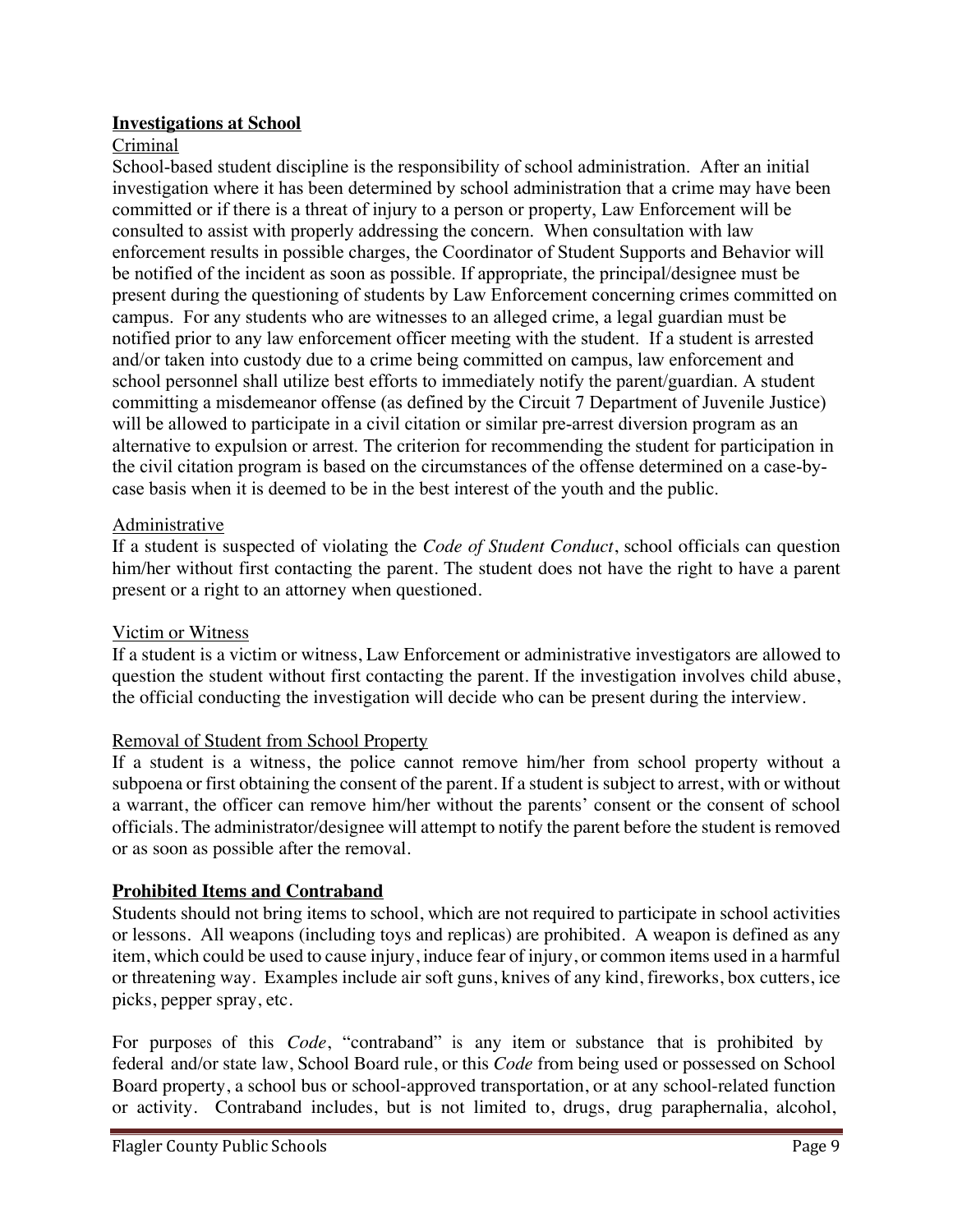unauthorized non-prescription medications, tobacco, electronic nicotine dispensing systems, vapes, weapons, ammunition, matches, lighters, laser beam devices, firecrackers and fireworks, pornography, and gang- related signs or symbols. Students are not permitted to sell any personal items at school.

#### **Search and Seizure**

Students, their lockers, vehicles, and other possessions are subject to search upon reasonable suspicion that they may possess drugs, other prohibited substances, objects, or contraband, while on school property or wherever students are under school supervision, such as on field trips, at extracurricular activities, or while being transported by school bus or school-approved transportation. Any locked items must be able to be opened upon request.

The routine checks by sniff-screening dogs are not considered a search by law. They are a safety measure to help ensure a safe and healthy learning environment (FS 1006.09 (9)).

#### **Title IX of the Education Amendments of 1972 and 2020**

In accordance with Title IX of the Education Amendments of 1972 and 2020, Flagler County Public Schools is committed to protecting its students, employees, and applicants for admission from sex discrimination. FCPS believes that all students and employees are entitled to a safe, equitable, and harassment-free school experience. Substantiated allegations of discrimination will not be tolerated and shall be just cause for disciplinary action. Any student who alleges discrimination by another student may use the school's student grievance procedure or may complain directly to the Title IX Coordinator.

#### **Video Surveillance/Smart Sensors**

All Flagler schools and school busses use video surveillance in an effort to maintain safety. Video records are considered private student records unless subpoenaed. Smart sensors may be used on campus to notify school officials when they detect vape, smoke, THC, abnormal sounds and other safety related issues.

#### **Zero Tolerance Policy**

The Florida Board of Education has established a Zero Tolerance Policy on school violence, crime, and the use of weapons as a part of a comprehensive approach to reducing school violence. It is an effort to provide an environment that is drug-free and protects students' health, safety, and civil rights. The goal emphasizes the personal responsibility of students and the necessity of involving all stakeholders, including parents, in achieving this goal.

This policy requires school districts to consider the most severe consequences provided for in the *Code of Student Conduct* in dealing with students who engage in violent criminal acts, such as homicide (murder, manslaughter); sexual battery; armed robbery; aggravated battery; battery or aggravated battery on a teacher or other personnel; kidnapping or abduction; arson; possession, use, or sale of any firearm; possession of a concealed weapon; possession with intent to sell a controlled substance; or possession, use, or sale of any explosive device on school property, on school-sponsored transportation, or during school-sponsored activities.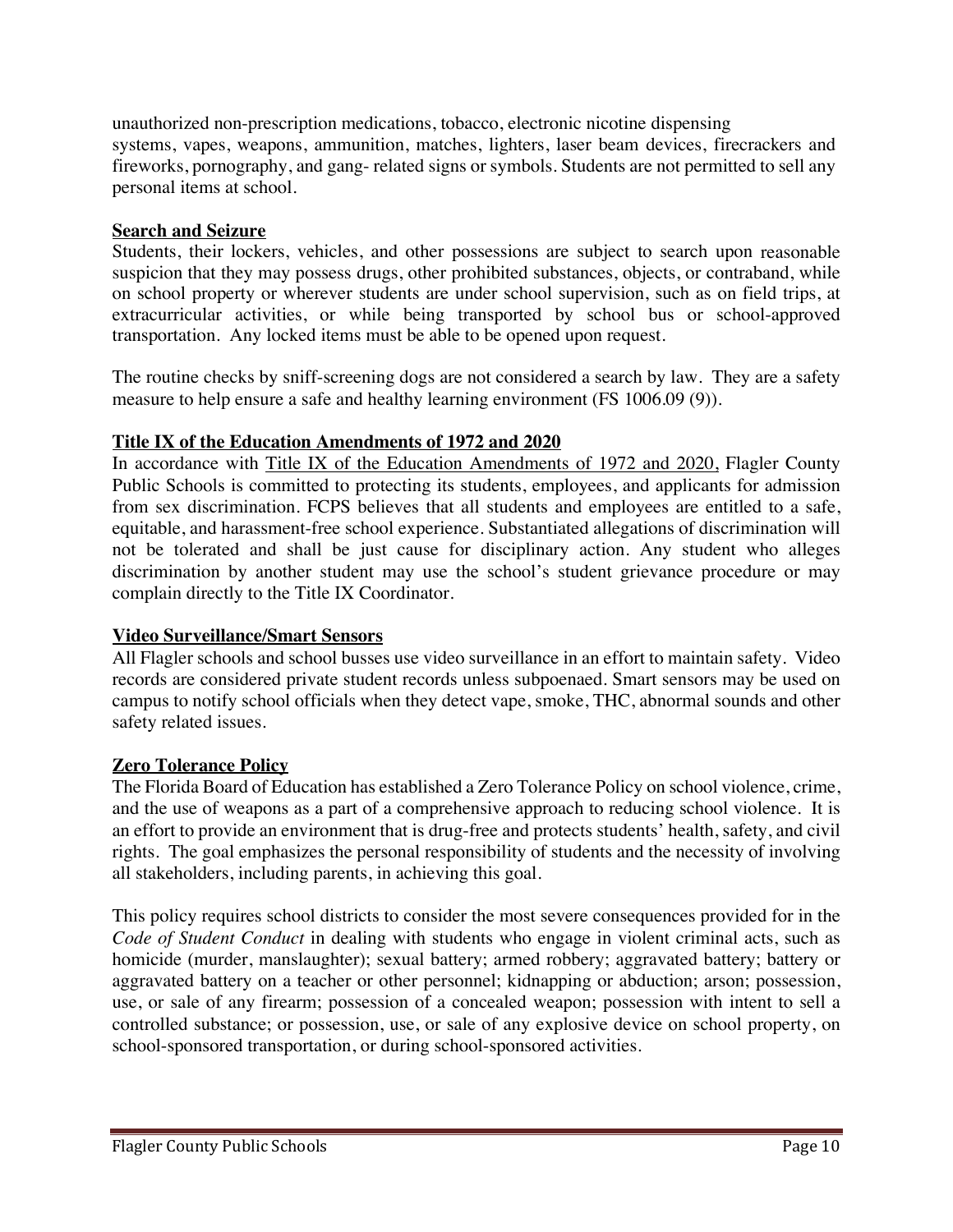Zero tolerance policies are NOT intended to be rigorously applied to petty acts of misconduct. Zero-tolerance policies do not require the reporting of petty acts of misconduct to a law enforcement agency. Petty acts of misconduct are those that an administrator reasonably believes do not pose a threat to the safety of students, staff, volunteers, or other persons, or a threat of harm to School Board property including, but not limited to, disorderly conduct, disrupting a school function, simple assault or battery, minor fights, disturbances or scuffles, theft of less than \$750, trespassing, and vandalism of less than \$1,000. However, if a student commits more than one misdemeanor, the school threat assessment team must consult with law enforcement to determine if the act should be reported to law enforcement.

Flagler School Board Policy 404 places certain restrictions on affected students' participation in interscholastic extracurricular activities. This states that "…a student must maintain satisfactory conduct, and if a student is convicted of or is found to have committed a felony or a delinquent act which would have been a felony if committed by an adult, regardless of whether adjudication is withheld, the student's participation in interscholastic extracurricular activities is contingent upon established and published District School Board Policy."

# **Reporting Concerns**

Flagler Schools strongly encourages parents, students and community members to report any type of suspicious activity or other concerns (i.e. bullying) involving a student(s) as soon as possible to school based personnel. Reports can be made in person, over the phone, or electronically using our "SEE SOMETHING? SAY SOMETHING." link on our district web page fcsb.link/reportincident. The information provided through this link will be submitted to both school and district administration. Please note in cases where somebody may be in immediate danger, we suggest calling 9-1-1.

# **Fortify Florida**

FortifyFL is a suspicious activity reporting tool that allows the community to instantly relay information to appropriate law enforcement agencies and school officials. The FortifyFL app is available for download in the Apple App Store and Google Play. Tips can also be submitted online at GetFortifyFL.com

# **Legal Notices – Florida Statute 1006.07**

- **A.** Illegal use, possession, or sale of controlled substances, as defined in Chapter 893, by any student while the student is upon school property or in attendance at a school function is grounds for disciplinary action by the school and may result in criminal penalties being imposed.
- **B.** Use of a wireless communications device includes the possibility of the imposition of disciplinary action by the school or criminal penalties if the device is used in a criminal act. A student may possess a wireless communication device while the student is on school property or in attendance at a school function. The student's use of such device is subject to School Board rules and the provisions of this Code of Conduct.
- **C.** Violence against any School Board personnel, including acts committed off-campus, by student is grounds for in-school suspension, out-of-school suspension, expulsion, or imposition of other disciplinary action by the school and may result in criminal penalties being imposed.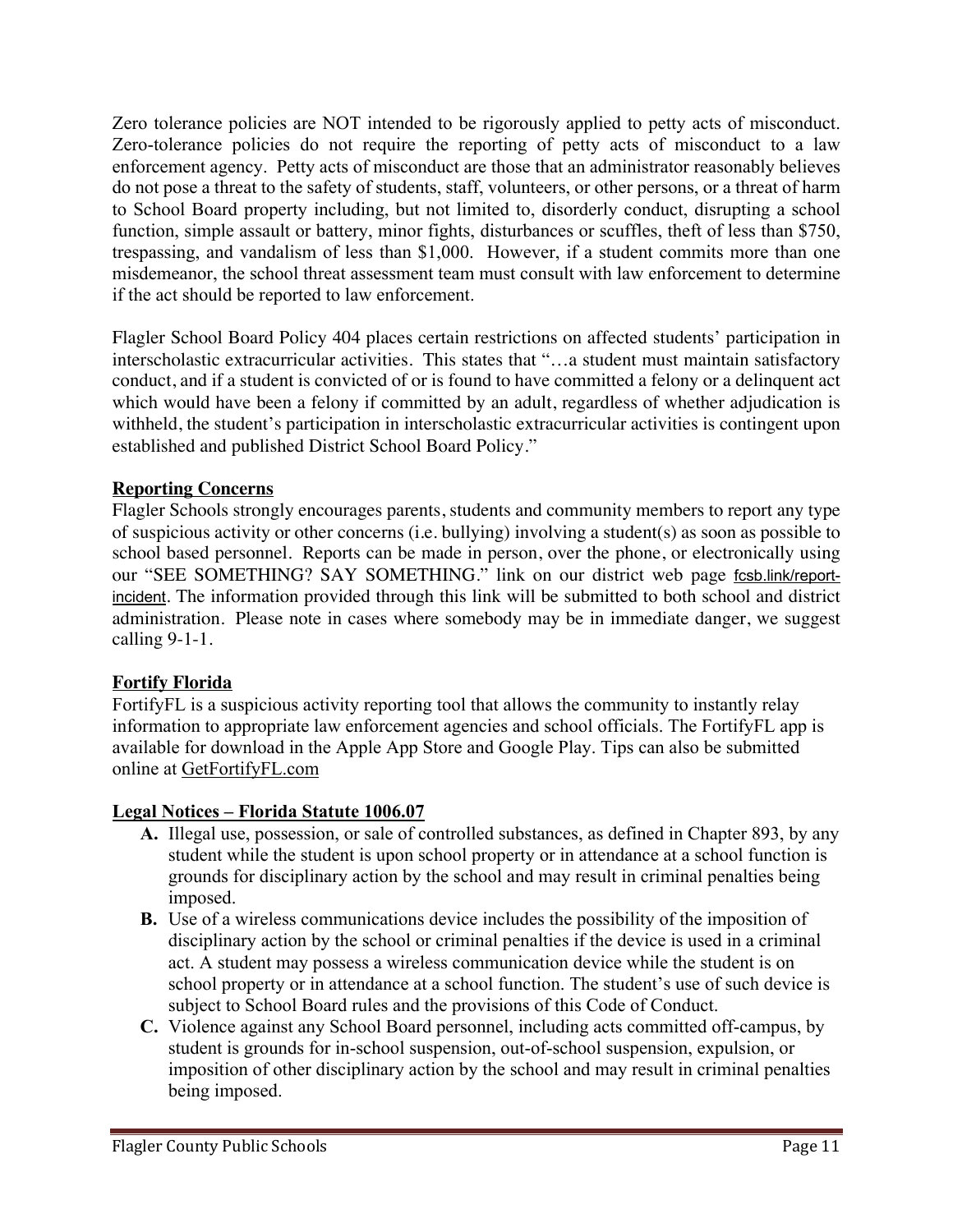- **D.** Violation of the District's bullying, harassment and sexual harassment policies by a student is grounds for in-school suspension, out-of-school suspension, expulsion, or imposition of other disciplinary action by the school and may result in criminal penalties being imposed.
- **E.** Violation of district school board transportation policies, including disruptive behavior on a school bus or at a bus stop, by a student is grounds for suspension of the student's privilege of riding on a school bus and may be grounds for disciplinary action by the school and may also result in criminal penalties being imposed.
- **F.** Any student who is determined to have brought a firearm or weapon, as defined in Chapter 790, Florida Statutes, to school, shall be recommended for expulsion, with or without continual educational services, from the student's regular school for a period of not less than one full year and referred to the criminal justice or juvenile justice system. The School Board may assign the student to a disciplinary program or second chance school for the purpose of continuing educational services during a period of expulsion. The Superintendent may consider the one-year expulsion requirement on a case-by-case basis and request the School Board to modify the requirement by assigning the student to an alternative school or program or second chance school.
- **G.** Any student who is determined to have made a threat or false report, as defined by Florida Statues 790.162 and 790.163, respectively, involving school or school personnel's property, school transportation, or a school-sponsored activity will be recommended for expulsion, with or without continuing services, from the students regular school for a period of not less than one full year and referred for criminal prosecution. The school Board may assign the student to a disciplinary program or second chance school for the purpose of continuing educational services during the period of expulsion. The Superintendent may consider the one-year expulsion requirement on a case-by-case basis and request the District School Board to modify the requirement by assigning the student to an alternative school or program or second chance school.
- **H.** Any student who writes or composes and also sends or procures the sending of any letter, inscribed communication, or electronic communication, whether such letter or communication be signed or anonymous, to any person, containing a threat to kill or to do bodily injury to the person to whom such letter or communication is sent, or a threat to kill or do bodily injury to any member of the family of the person to whom such a letter or communication is sent or who makes, post or transmits a threat in writing or other record, including an electronic record, to conduct a mass shooting or an act of terrorism, in any manner that would allow another person to view the threat shall be subject to expulsion and referred to law enforcement for possible criminal prosecution.
- **I.** Provide timely notification to parents of threats pursuant to policies adopted under subsection (7) and the following unlawful acts or significant emergencies that occur on school grounds, during school transportation, or during school-sponsored activities including;
	- a. Weapons possession or use when there is intended harm towards another person
	- b. Murder, homicide and manslaughter
	- c. Sex offenses, including rape, sexual assault or sexual misconduct with a student by personnel
	- d. Natural emergencies, including hurricanes, tornadoes, and severe storms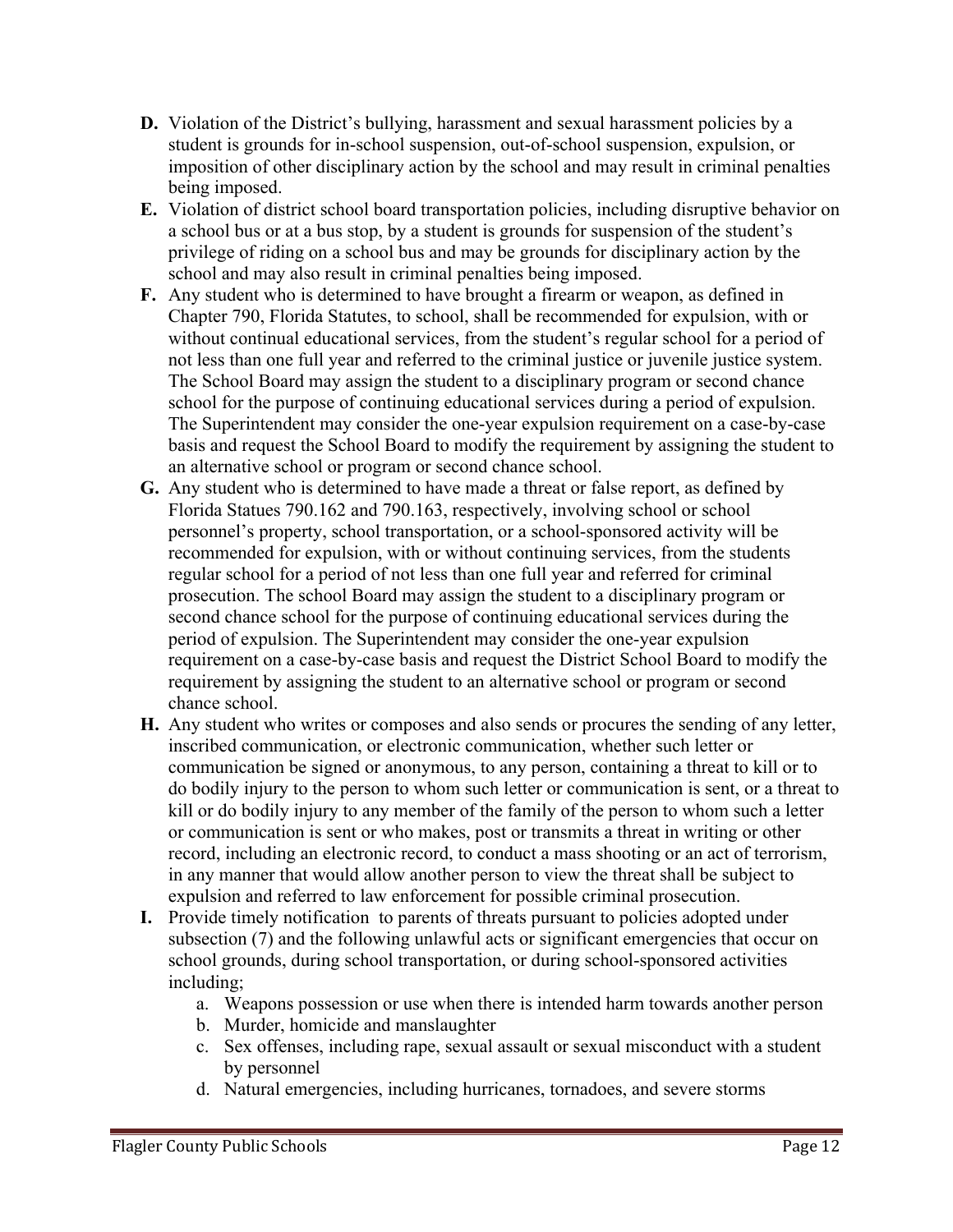e. Exposure as a result of a manmade emergency

#### **SECTION ONE: UNIFORM DRESS CODE**

The Board finds that school uniforms are necessary for the safety and welfare of students and school personnel. Uniforms promote an environment that enhances learning and safety; encourages students to express their individuality through personality and achievements, not outward appearances; and creates a sense of pride and belonging. All staff members are required to enforce the dress code. The administration/designee will be the final judge as to whether a student's clothing meets policy requirements. We rely on the good taste and judgment of the students and the responsibility of the parents to advise their children of the appropriate dress in accordance with Flagler Schools' Dress Code Policy. Students are required to wear a school uniform at all times while attending school or any school-sponsored activity during the school day.

#### I. Specific Requirements:

- A. Pants/Bottom Attire
	- 1. Must be khaki (tan), grey, white, navy blue, or black slacks, shorts, skirts, skorts or jumpers, or plain blue or black denim jeans, shorts, skirts, skorts, or jumpers. A small trademark logo is acceptable. Athletic type bottom attire such as mesh shorts, spandex pants, leggings or sweatpants would not be considered appropriate for the uniform dress code policy.
	- 2. Bottom attire must be plain without any holes, tears, or unfinished hems, and must be worn securely at the waist.
	- 3. If bottom attire has visible belt loops, a belt must be used. Students in grades K-3 are exempt.
- B. Shirts
	- 1. Shirts must be standard short or long sleeve polo style, oxford style, or buttonup dress shirt with a collar. A small trademark logo is acceptable.
	- 2. K-6 schools may use the district colors of white, black or grey and choose up to two additional standard school colors. Shirts must be solid color and fabric. No lace or sheer materials, including "cut outs."
	- 3. On designated school Spirit Days or special events, students may wear their school logo t-shirt, team jersey, or club shirt. Items must represent the school the student attends. Friday of each week will be a designated Spirit Day. Special school event days (such as Homecoming Week, Cancer Awareness Day, Red Ribbon Week, etc.) will be designated by the school and dates will be released in advance.
	- 4. It is recommended shirts be tucked in. Cleavage must be covered.
- C. Outer or cool weather attire must be school appropriate.
	- 1. Zip-up, button-up or "over the head" sweatshirts or sweaters are acceptable and should be appropriate in size, design and logo.
	- 2. Items must be solid color.
	- 3. If the cold weather attire is removed, unbuttoned or unzipped, the under layer is required to be within the standard dress code.
- II .The following general rules apply to dress code: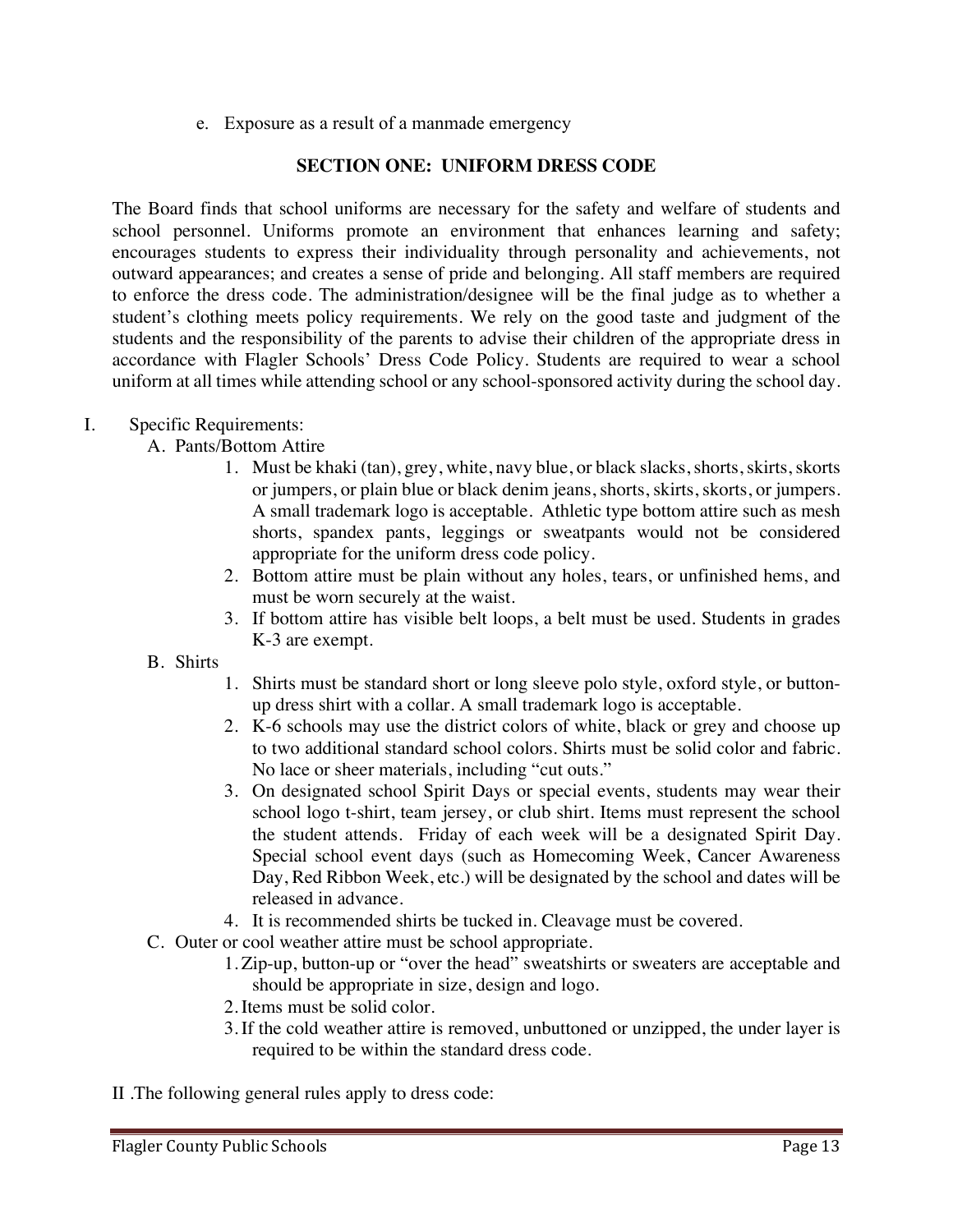- A. Shorts, skirts, skorts or jumpers are acceptable if they are within 4" above the knee.
- B. Head coverings (bandanas, sweatbands, hoods and du-rags, etc.) will not be allowed inside the building. School appropriate hats/hoods are allowed outside the buildings.
- C. No undergarments are to be seen at any time.
- D. Wearing apparel, which tends to identify association with secret societies or gangs as prohibited in Florida Statutes is not allowed.
- E. No sunglasses can be worn inside buildings.
- F. All chains and jewelry that hang outside clothing are not allowed.
- G. Any jewelry or accessory that presents a safety or health hazard, or causes a major disruption to the educational process is not allowed.
- H. Footwear that is a safety hazard will not be allowed (ex. footwear with wheels or slippers).

a. K-6 grade students must wear enclosed shoes or athletic shoes.

- I. All clothing must be the appropriate size for the student; it may not be oversized or undersized. The waist of the garment shall be worn so that the waistband is worn at waist level and not below the waist.
- J. Tattoos deemed inappropriate by staff must be covered.
- K. Contact lenses that alter the appearance of the eye (other than to another naturally occurring color) are not allowed.
- L. No trench coats.
- M. No sheer or lace fabrics may be used in top or bottom attire.
- N. No clothing, insignia or logos related to drugs, alcohol, violence, gangs, or other topics deemed inappropriate by administration allowed.
- III. Exceptions
	- A. Students who enter the Flagler County School system after the start of the school year will have a grace period of ten (10) school days before being required to wear the school uniform.
	- B. The Superintendent, in consultation with the principal, may waive the school uniform policy on a case-by-case basis for reasons such as, but not limited to, medical necessity or sincerely held religious belief, documented by a medical physician or religious leader.
	- C. A student wears a uniform of a nationally recognized youth organization, such as the Boy Scouts or Girl Scouts, on regular meeting days.
	- D. A student wears a costume, special clothing, or dress attire necessary for participation in a school-sponsored or extracurricular activity provided the clothing complies with District policy.
- IV. Financial Considerations/Assistance
	- A. Students will not be denied attendance at school or be otherwise penalized for failing to wear clothing that complies with the school uniform if such failure is due to financial hardship. The parent/guardian should notify the principal if assistance is needed.
	- B. The Superintendent shall develop procedures to offer assistance to students who would have or are having difficulty complying with the school uniform policy due to financial hardships and shall develop a program to provide for uniform donations or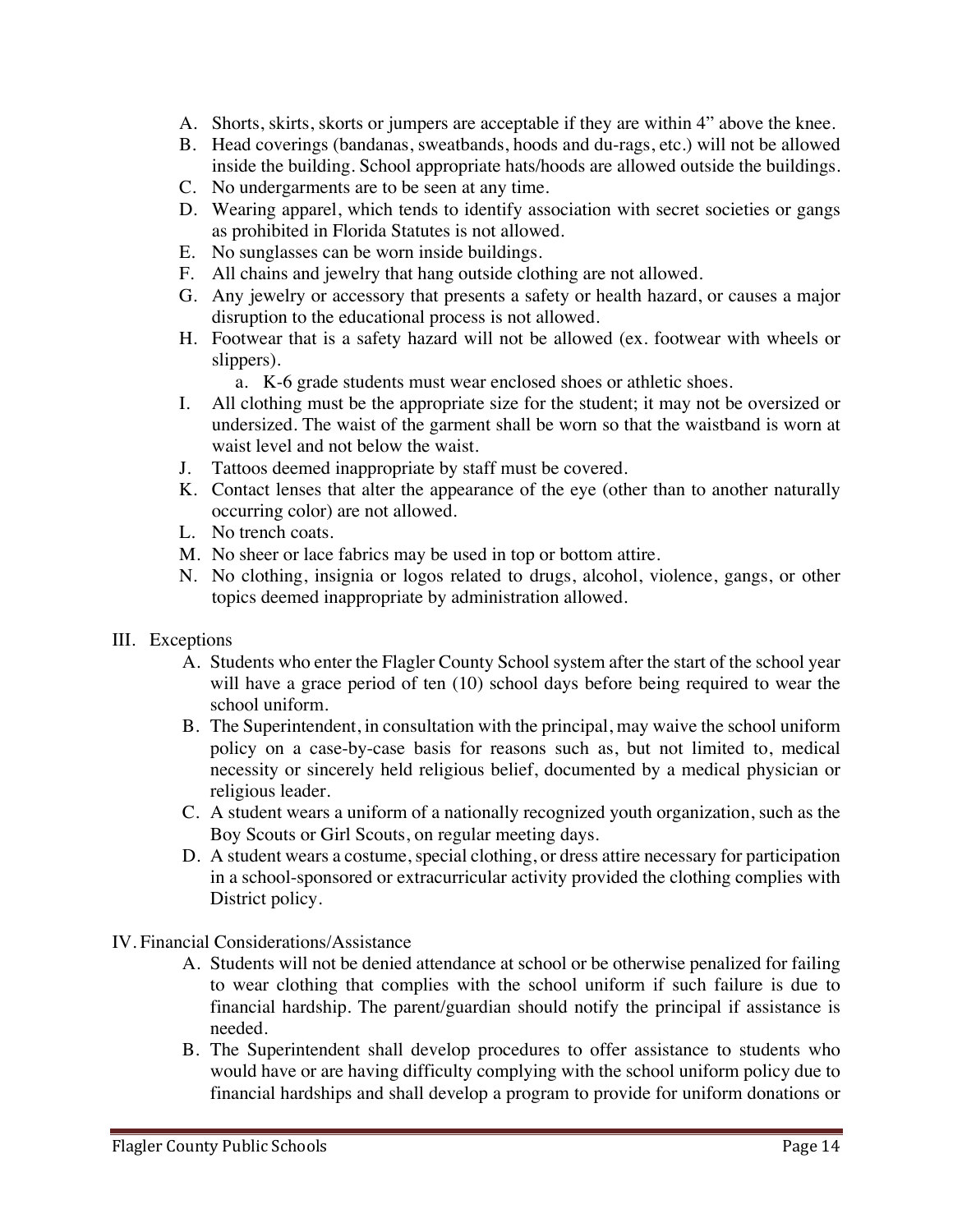uniform clothing.

- V. Discipline
	- A. The principal or designee has the authority to decide if a student's clothing complies with Board Policy.
	- B. If the principal determines that a student's clothing does not comply with Board policy, the parent/guardian may be asked to bring an appropriate change of clothes to school. The student may also receive a disciplinary consequence for violating the school's dress code policy. Repeated violations of the Dress Code Policy shall be treated as disruptive behavior under the Student Code of Conduct.
	- C. Any absence resulting from a violation of the Student Dress Code policy will be considered an unexcused absence.

The schools will use a common system of discipline for dress code violations. The student would either have to change or parents would have to bring proper attire.

#### **K-6: In all cases, the student will not be allowed to attend class out of dress code.**

| <b>Initial Correction</b> | Verbal warning                                                     |
|---------------------------|--------------------------------------------------------------------|
| 1st Offense               | Verbal warning. Parent contact/call.                               |
| 2nd Offense               | Referral. 1 period in-school suspension. **Note: For this and      |
|                           | subsequent offenses, if the clothing worn "exposes underwear or    |
|                           | body parts in an indecent or vulgar manner or disrupts the orderly |
|                           | learning environment," participation in extracurricular and        |
|                           | interscholastic activities may be impacted, if applicable.         |
| 3rd Offense               | Referral. 3 periods in-school suspension.                          |
| 4th Offense and up        | Referral. 1-day in-school suspension.                              |
|                           |                                                                    |

According to FS 1001.43, the School Board has the right to adopt programs and policies to ensure the safety and welfare of individuals, including requiring uniforms. It is important for students and parents/guardians to work with the school in adhering to district dress code.

#### **SECTION TWO: STUDENT DISCIPLINE**

#### **Overview**

A violation of any school rule will result in disciplinary action. Students are expected to behave appropriately and follow behavior expectations at all times while at school, during school activities, on the school bus, and while waiting at the school bus stop. Certain law violations or activities off campus may have consequences at the school.

Student disciplinary infractions and the responses to them are divided into four levels. Each level represents progressively more serious infractions, and responses to them become progressively more severe.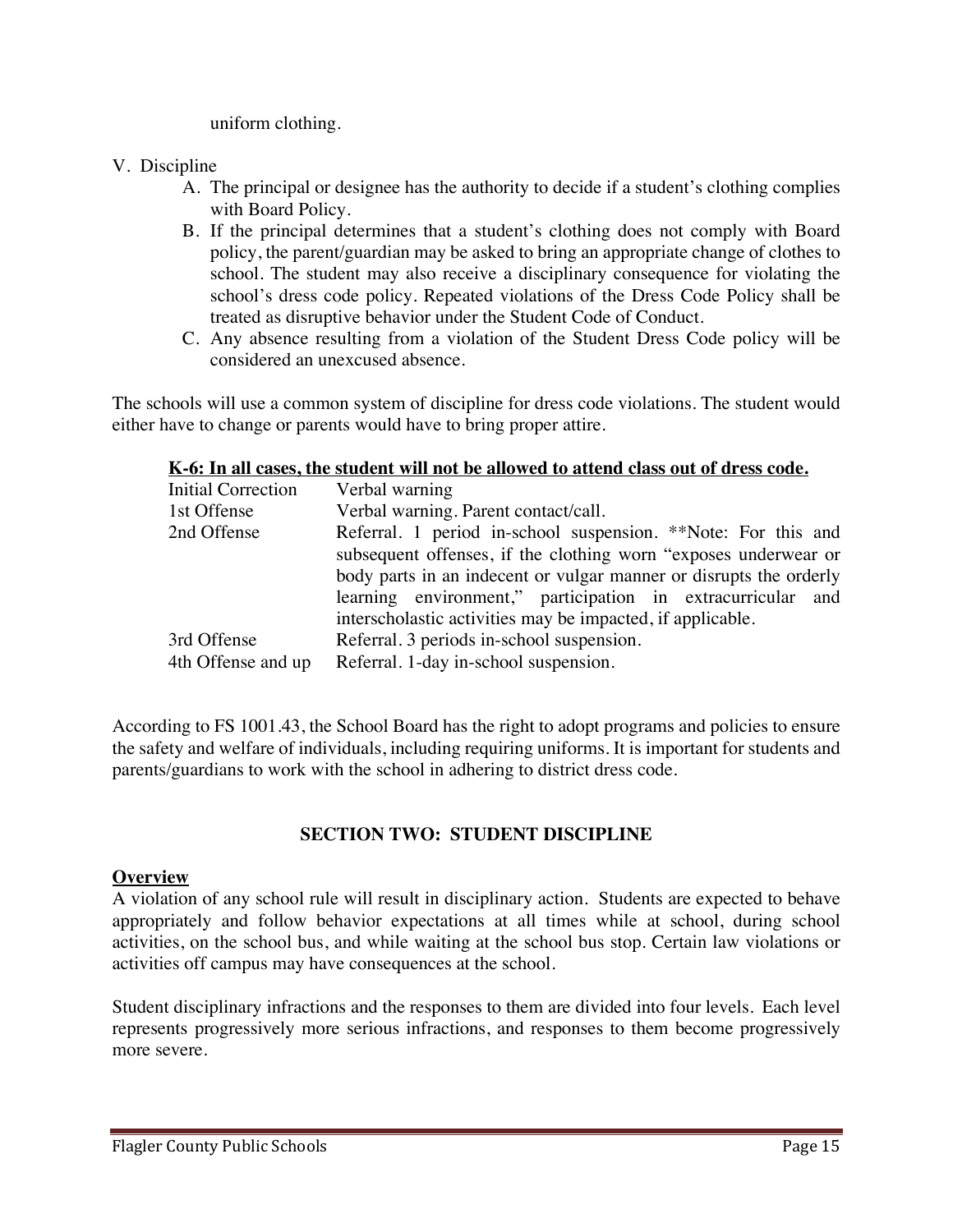School District staff should intervene in an effort to prevent or curtail misconduct. If further action is necessary, staff should refer the student to the school administration for disciplinary action. After hearing the student's explanation, consulting with staff members and doing any other investigation necessary, the administration will decide if disciplinary action is necessary. When discipline action is necessary, all school administrators will follow Flagler County Schools' Discipline Matrix, which can be accessed at fcsb.link/elementary-matrix

# **In-Lieu of Suspension Options**

A student committing a petty act of misconduct as defined under the zero tolerance policy may participate in a school based diversion program (In-Lieu). Students may be afforded a one time in lieu of option to reduce or remove an Out of School Suspension.

Reduction schedule:

1-0 days 2-1 days 3-1 days

# **In-Lieu of Out of School Suspension options include:**

Parent/Student Seminar Night Fire Prevention Seminar Tobacco Seminar Restorative Practices Alternative On-line Assignment Other School Based Alternative Options

# **Appeals Procedure for Discipline Concerns**

Concerns should be addressed first to the staff member who was involved with the student and then taken to a higher level if necessary. If a concern has not been solved after talking with the teacher, dean, or assistant principal/designee, the parent should describe the issue in writing and give it to the principal/designee within three (3) school days of when the problem occurred.

The principal/designee will investigate the concern and give an explanation of findings. That decision will be provided within 48 hours from the time the written description of the problem was given to the principal/designee.

If the parent is not satisfied with the way that the principal/designee has resolved the problem, she/he may request in writing that the Superintendent's designee review the decision of the principal/designee and make a final decision in the matter. The Superintendent's designee will give the final decision within 48 hours (two school days) from the time that the office received the written request to review the matter.

If the problem originally was with the principal/designee and the parent does not believe the problem was solved after talking with the principal/designee, she/he should describe the problem in writing and give it to the Superintendent's designee within three (3) school days of when the problem occurred. The matter will be reviewed by the Superintendent's designee, and the final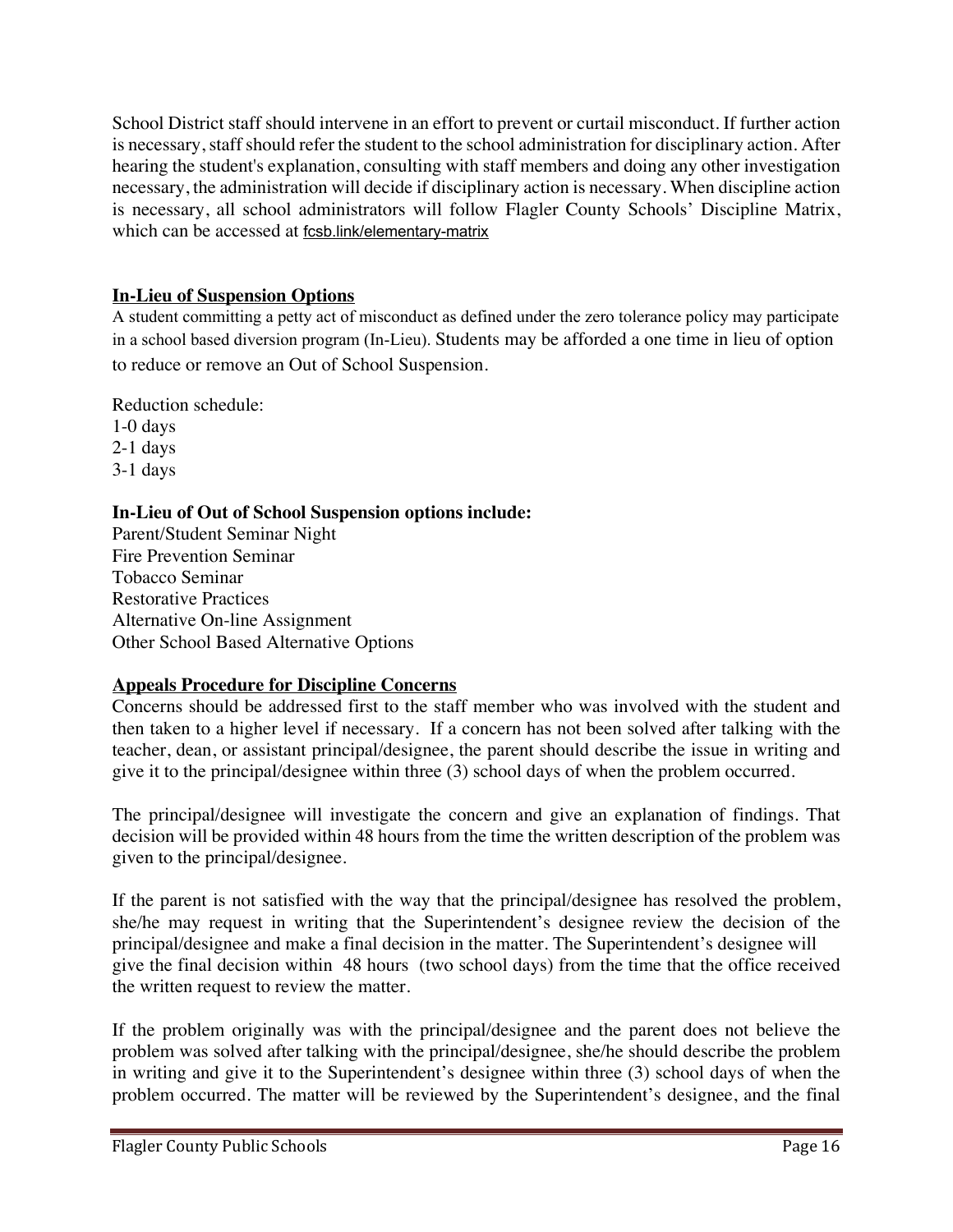written decision will be provided within 48 hours (two school days) from the time the written description of the problem was received.

During the review process, any decision originally made will remain in effect until the final decision has been made by either the principal or superintendent/designee. There is no appeal from the final decision of the Superintendent's designee's office. The Superintendent's designee in matters of discipline is the Coordinator of Student Supports and Behavior.

#### **Multidisciplinary Team**

Students who are having discipline issues that show concerns related to violent or disruptive behaviors (and/or legal charges) may be brought before the District's Multidisciplinary Team (MDT) for review. The MDT will determine supports, interventions and placements for the student. Interventions may include but are not limited to extended suspension, alternative placement, alternative plans for education, or recommendation of expulsion, and others. The team may consist of the following members:

- 1. Legal Representative
- 2. Exceptional Student Education Representative
- 3. Substance Abuse and Mental Health Agency Representative
- 4. Adult Education Representative
- 5. Department of Juvenile Justice Representative
- 6. Elementary Education Representative
- 7. Secondary Education Representative
- 8. Curriculum Specialist Representative
- 9. School Psychologist
- 10. Behavior and Discipline Representative

This team is responsible for making placement and intervention decisions when the school options have been exhausted or a student has a major placing event. The team will determine short-term (6-20 days) and long-term (more than 20 days) removals as well as developing a reentry plan. The team should take into consideration breaks in grading periods to aid in the transitioning of students. The recommendations of the committee must be followed to maintain placement. Consequences requiring School Board approval must be submitted by the District's Multidisciplinary Team.

#### **Levels of Discipline**

#### **General**

All offenses defined in this *Code* are prohibited behaviors. NOTE: All responses and sanctions that include removal from class will involve a parent contact.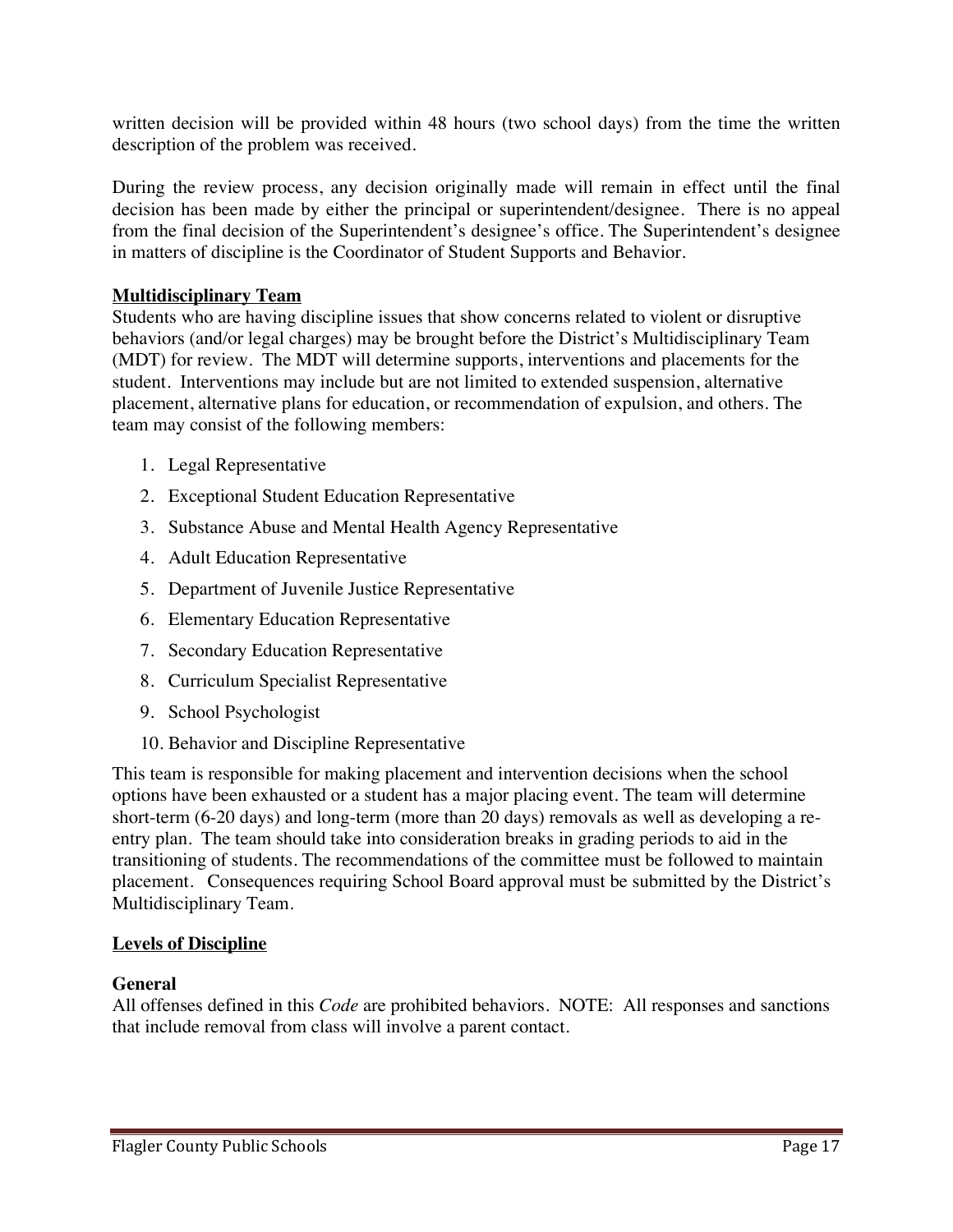# **Level I**

Level I offenses are relatively minor acts of misconduct that interfere with the orderly operation of the classroom, a school function, extracurricular/co-curricular program, or approved transportation.

# **Level I Offenses:**

- A. **Computer Mischief Minor:** Use of technology/computer resources in an unacceptable manner, but without meaning to harm others. Examples might include, but are not limited to: accessing unauthorized websites, online games, etc.
- B. **Disruption (level 1):** Non-threatening activity that is not appropriate in a school setting and is disruptive to the learning process. Engaging in loud or rough behavior that interferes with the safe and purposeful order of a school.
- C. **Dress Code Violation:** Failure to conform to School Board policy regarding the uniform dress code or failure to abide by required dress for specific courses/class, such as physical education or culinary classes, etc.
- D. **Electronic Device:** Possession and use of any electronic device without permission of staff. Examples include, but are not limited to: includes iPod, cell phones, tablets, smart watches, etc.
- E. **Failure to Return Daily Use Computer:** Failure to return school issued device for daytime or daily use students.
- F. **Inappropriate Location:** Presence of the student in an unapproved location or during an unapproved time.
- G. **Misconduct I:** Non-threatening activity that is not appropriate for the school setting that is not disruptive to the learning process. Examples include, but are not limited to: horseplay, chasing another student in the hallway or cafeteria, etc.
- H. **No Show Academic Assistance:** Failure to report as assigned by staff.
- I. **PBIS Step 4:** Attainment of 4 notices of minor classroom behavior infractions. On the 4th such incident, as documented on the Classroom Behavior Intervention Form as utilized in the Positive Behavior Interventions and Support (PBIS) plan, the student will receive a referral.
- J. **Tardy:** Late arrival to school or class.

#### **Responses and Sanctions**

If a student commits a Level I offense, the school administration shall take such action as deemed appropriate in the exercise of its judgment and discretion including, but not limited to:

- o Counseling and direction with the student
- o Verbal reprimand/warning
- o Parent contact
- o Parent conference
- o Confiscation of item (with or without return to parent)
- o Time out
- o Written apology
- o Special work assignment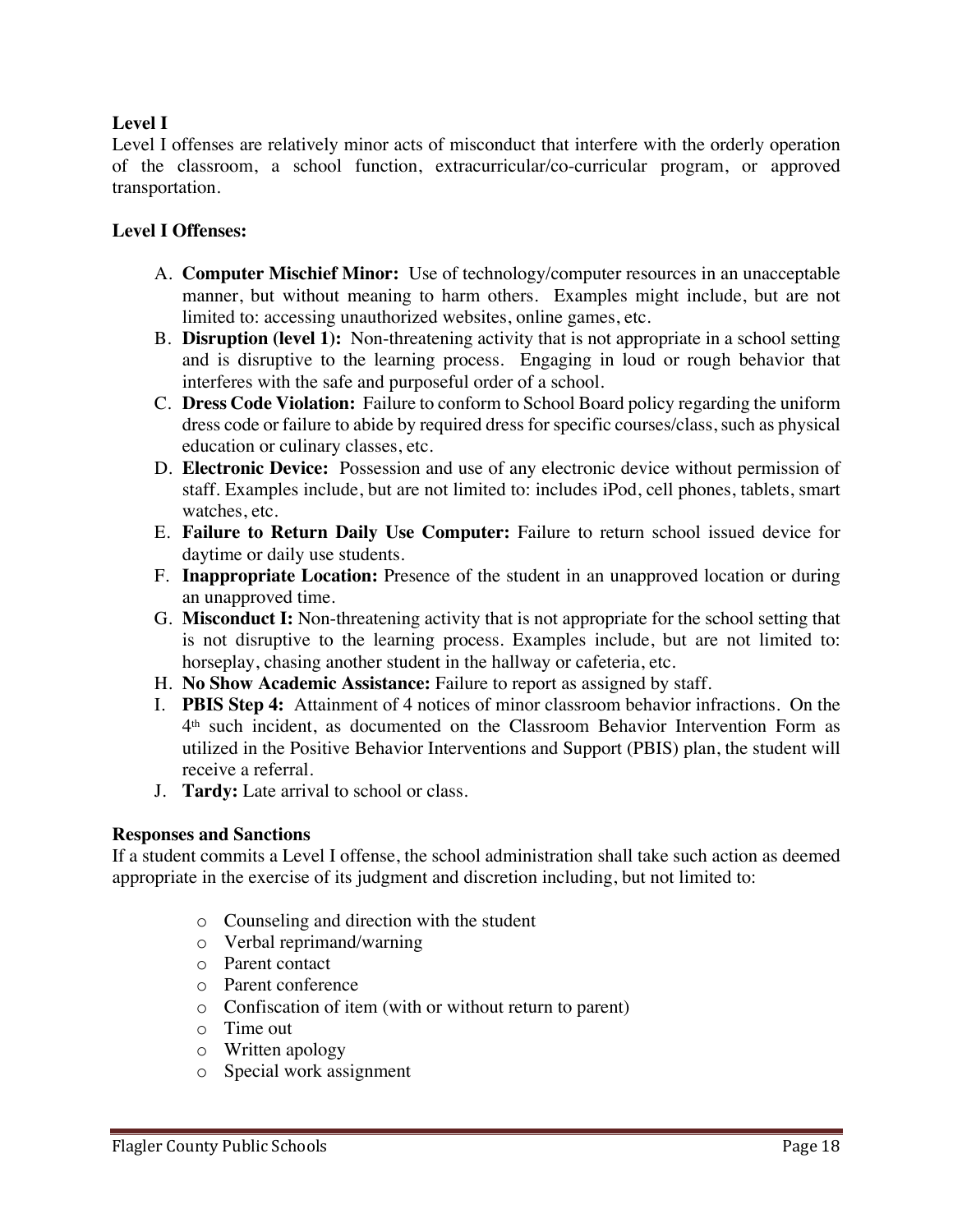- o Withdrawal of privileges which may include, but not be limited to, computer access, participation in extracurricular or afterschool activities, bus riding privileges, etc.
- o Return of property, payment for same, or restitution for damages
- o Behavior plan/contract
- o Lunch detention
- o In-school suspension
- o Detention
- o Extended detention
- o Saturday detention
- o Referral to guidance
- o Referral to MTSS team
- o Schedule change
- o Level II sanctions for repeated offenses
- o Other school-based consequences as deemed appropriate by administration

# **Level II**

Level II offenses are acts of misconduct that are more serious or disruptive than offenses in Level I. Level II offenses also includes repeated acts of Level I misconduct and acts directed against people or property that do not seriously endanger the health or safety of others.

# **Level II Offenses:**

- A. **Cheating/Plagiarism:** Willful or deliberate unauthorized use of the work of another person for an academic assignment or test. Including but not limited to the use of electronics that would compromise the academic integrity of the assignment or test.
- B. **Chemical Spray Misuse:** Use of a spray item with malicious intent or intent to cause harm or a disruption.
- C. **Computer Mischief:** Misuse of a computer/technology without malicious intent. Examples may include, but are not limited to: the sharing of inappropriate communications, pictures, videos, etc.
- D. **Disrespect:** Conduct or behavior, which demeans, shames, irritates, humiliates, or embarrasses a person or group of persons.
- E. **Disruption (level 2):** Behavior, which disrupts the educational process, but is not criminal or a safety concern.
- F. **Disruption for Substitute**: Conduct that interferes with the process of teaching/learning, or disrupts the orderly nature of a learning environment while under the supervision of a substitute teacher.
- G. **Failure to Report:** Failure to report to an office or area as designated by staff.
- H. **False Reporting:** Intentionally providing non-valid or misleading information or the withholding of valid information to a school system staff member.
- I. **Forgery/False Document**: The making of false or misleading written communications to a school staff member with either the intent to deceive the staff member or under circumstances which would be reasonably calculated to deceive the staff member.
- J. **Inappropriate Touching/PDA:** Engaging in clearly inappropriate contact not suitable in a school setting.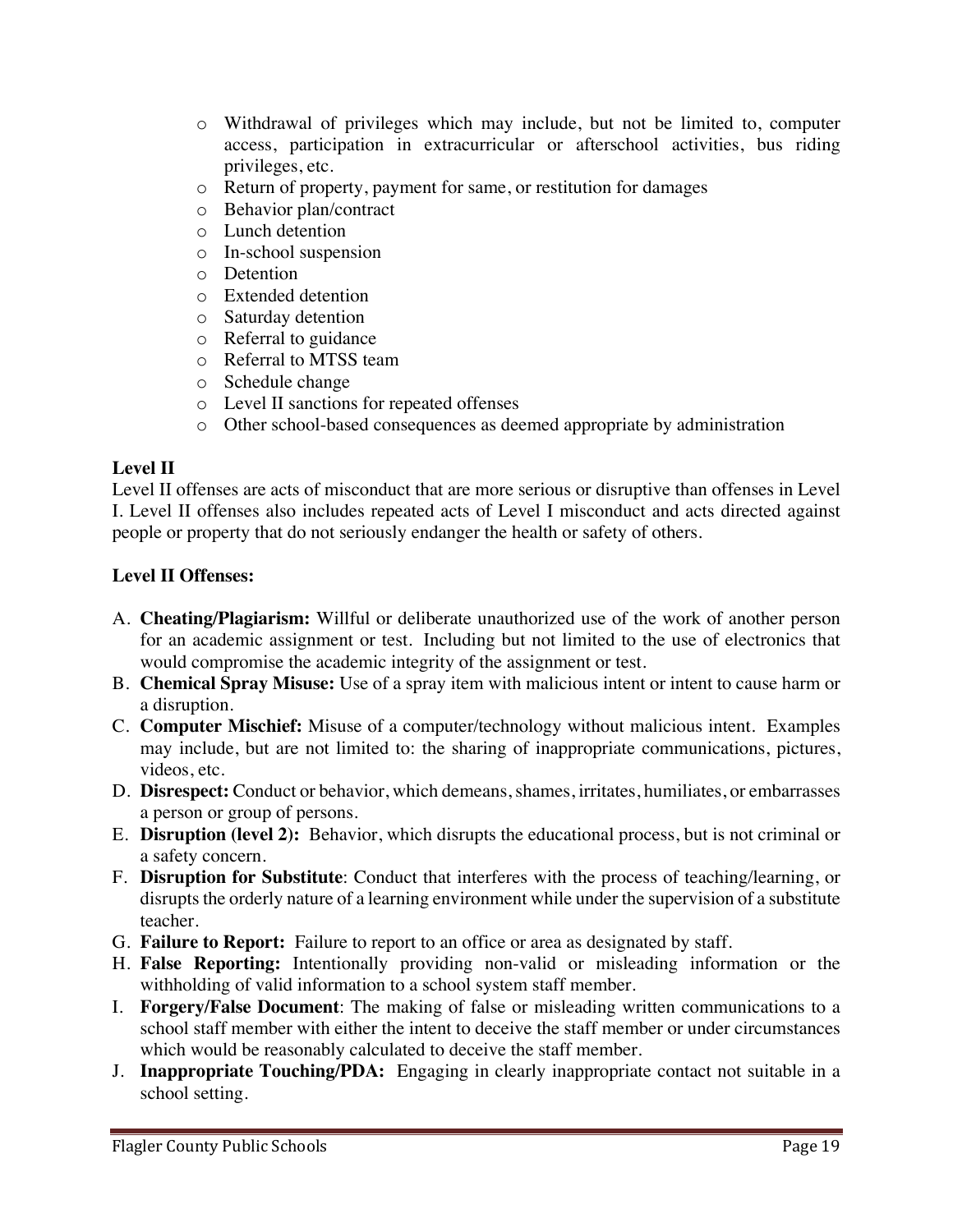- K. **Leaving Class Without Permission**: Leaving a classroom or educational experience without staff permission, but remaining on the campus.
- L. **Leaving School Without Permission:** Leaving a school campus without staff permission.
- M. **Minor Theft:** Stealing of an item valued at less than \$25.
- N. **Misconduct (bus):** Conduct or behavior which interferes with the orderly, safe, and expeditious transportation of students or other authorized riders.
- O. **Misconduct II:** Engaging in behavior not appropriate for the school setting that is not disruptive to the learning process and may cause a safety concern on campus.
- P. **No Show to detention:** Failure to report as instructed by staff.
- Q. **No Show to in-school suspension:** Failure to report as instructed by staff.
- R. **No Show to lunch detention**: Failure to report as instructed by staff.
- S. **Pornographic Materials:** Possession of adult pornographic materials. Does not include possession of child images or materials.
- T. **Profane language:** The use of either oral or written language, gestures, objects, or pictures which are inappropriate for the school setting or which tend to disrupt the orderly school environment, a school function, or extracurricular/co-curricular activity.
- U. **Skipping Class:** Intentionally out of assigned class for a period of time greater than 10 minutes without staff approval.
- V. **Skipping School.** Intentionally out of assigned classes for a period of time greater than half of the school day.
- W. **Social Media.** General use of social media on campus without malicious intent.
- X. **Testing Misconduct –** Not following testing policies and procedures set forth by state, district, or classroom guidelines that may jeopardize the integrity of the test but does not meet criteria for cheating/plagiarism. Examples include but are not limited to: having cell phone out during testing, talking, leaving the testing area without permission, etc. Testing misconduct may result in receiving a zero or invalidation of the test.
- Y. **Vandalism (under \$100):** Purposeful destruction of property with a replacement or repair cost of less than \$100.00.

#### **Responses and Sanctions**

If a student commits a Level II offense, the school administration may use any Level I response/sanction, and add Level II sanctions as deemed appropriate in the exercise of its judgment and discretion, including but not limited to:

- $\circ$  OSS (1-3 days)
- o Assigned to OSS in-lieu program
- o Mediation (peer or adult)
- o Paired to a mentor
- o Law Consult
- o MTSS interventions and/or placements
- o Intent to Harm evaluation
- o Loss of credit on assignment or required to retake the assignment/test
- o Safety Assessment
- o Other school-based consequences as deemed appropriate by administration
- o Schedule Change
- o No Contact Agreement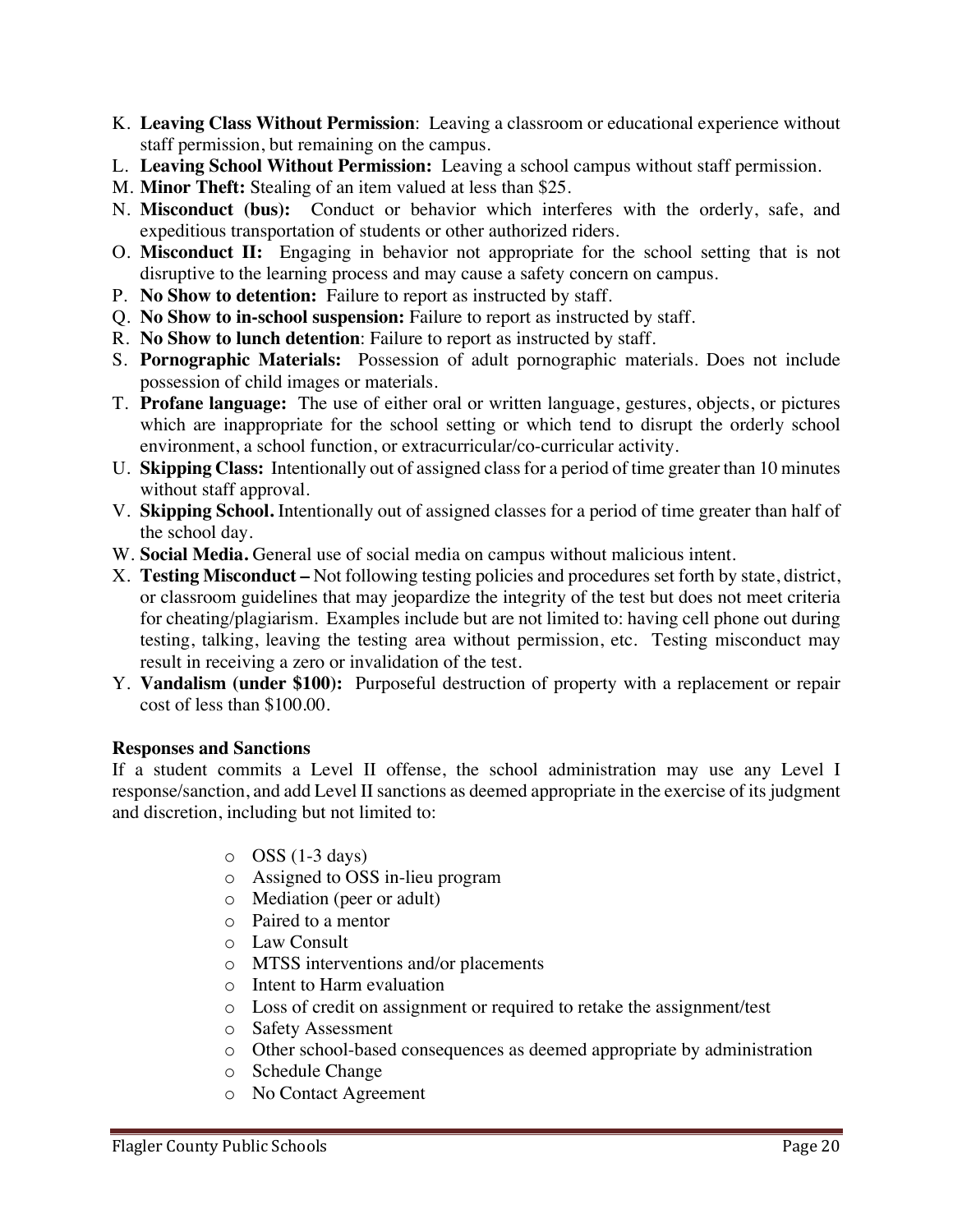# **Level III**

Level III offenses are major acts of misconduct, which constitute a serious breach of conduct. They include repeated misconduct acts from Level II, serious disruptions of school order, and threats to the health, safety and property of others. A student who commits a Level III offense may also be subject to criminal proceedings.

# **Level III Offenses:**

- A. **Ammunition Possession:** Possession of any projectiles together with their fuses, propelling charges, and primers that are fired from guns.
- B. **Assault on Employee (non-SESIR):** An intentional threat on an employee (to include all FCSB staff) by word or act to do violence to another person, coupled with an apparent ability to do so, or doing some act that creates a well-founded fear

in another person that such violence is imminent without subjecting him or her to physical attack.

- C. **Assault on Student (non-SESIR):** An intentional threat on a student by word or act to do violence to another person, coupled with an apparent ability to do so, or doing some act that creates a well-founded fear in another person that such violence is imminent without subjecting him or her to physical attack.
- D. **Computer/Technology (major):** Misuse of a computer/technology with malicious intent. Examples may include, but are not limited to: "system hacking" or making unauthorized changes to operating systems, breaking into restricted accounts or networks, modifying or destroying files without permission, illegally copying software, the sharing of inappropriate communications, pictures, videos, etc.
- E. **Defiance/Insubordination:** Refusal or failure to comply with a direction or an order from a staff member. Failure to comply with State Law, School Board Policy, local school rule, behavior contracts, or classroom rules.
- F. **Disruption (level 3):** Behavior, which causes a major disruption to the educational process and causes a safety concerns on campus.
- G. **Drug Paraphernalia (non-SESIR):** Possession of any item used to smoke, ingest, or apply illegal, prescription, or over-the-counter drugs. Examples include, but are not limited to: pipes, papers, or other devices used to smoke or ingest marijuana or other illegal substances.
- H. **Excessive Referrals:** 3 or more level 1 referrals in a five day (school day) period.
- I. **Explosives:** Unauthorized possession and/or igniting of explosive device.
- J. **Extortion:** Willful or malicious threats of harm, injury, or violence to the person, property, or reputation of another with the intent to obtain money, information, services, or items of material worth.
- K. **False Accusation Against Staff:** Intentionally making any claim against a staff member that is unfounded.
- L. **Fighting Mutual (non-SESIR):** Two or more individuals participating in physical conflict with both parties engaged. Applies when there is no injury AND the engaged party stops on verbal command.
- M. **Fireworks:** Unauthorized possession and/or igniting of fireworks or firecrackers.
- N. **Forgery (checks):** Submitting a check with either a false signature or other false information on the check or under false pretenses.
- O. **Hazing:** Any activity expected of someone joining or participating in a group that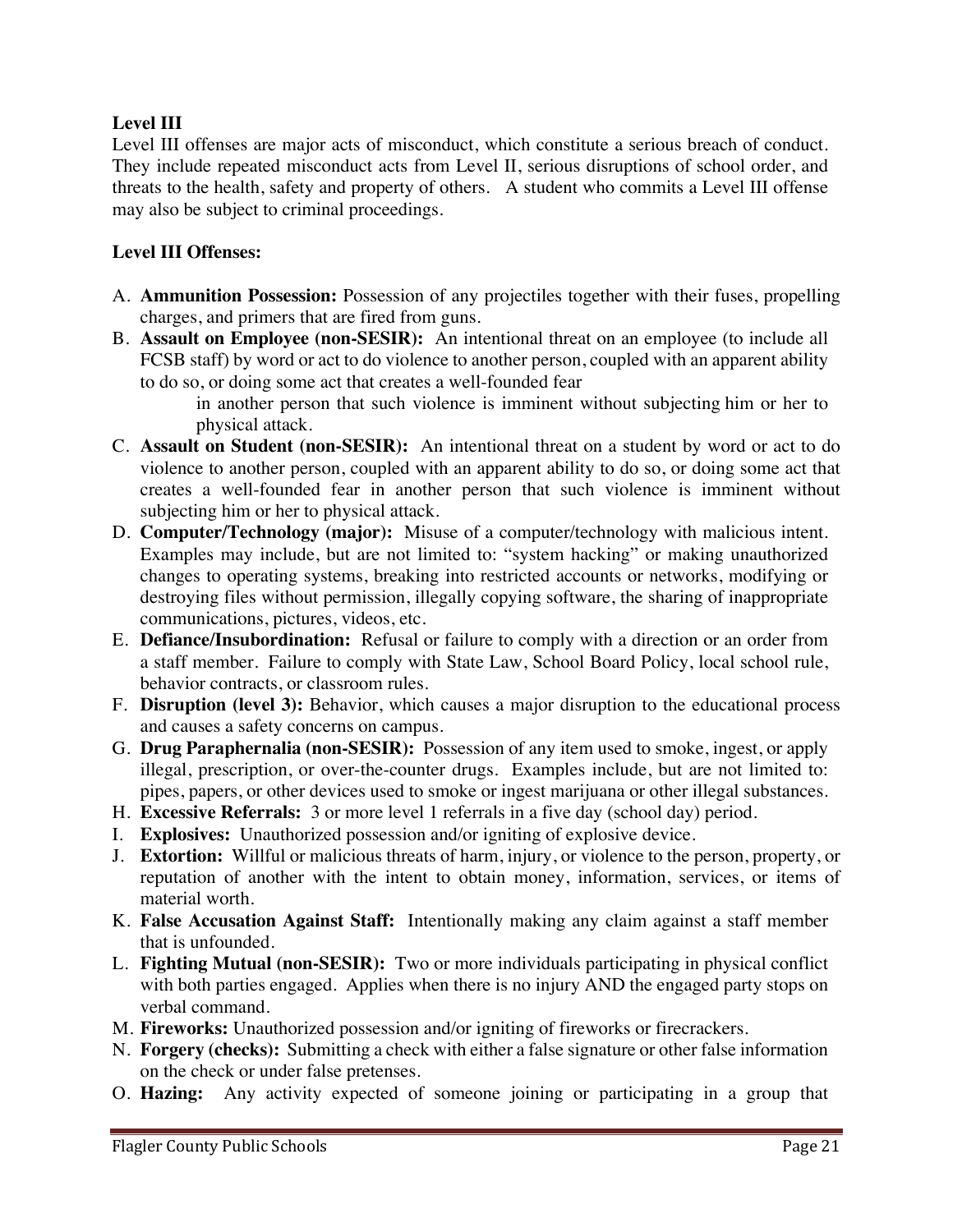humiliates, degrades or abuses them regardless of a person's willingness to participate.

- P. **Hit/Striking:** Non-mutual physical contact with malicious intent, but without injury to the victim.
- Q. **Misconduct III:** Engaging in behavior not appropriate for the school setting that is not disruptive to the learning process and causes a significant safety concern on campus.
- R. **No Show to Saturday Detention:** Failure to report as instructed by staff.
- S. **Non-prescription drug possession/sale/use:** Possession of any medication, other than prescription medication. Examples might include, but are not limited to: cold, pain, or allergy medication, etc.
- T. **Off-campus felony:** Any charging affidavit listing a felony crime for a student will be reviewed to determine if the student's presence may have an adverse effect on the school environment.
- U. **Possession of a pocketknife:** Possession of a knife without intent. These knives are typically expected to be four inches or smaller when closed and have a hinged blade that closes into a covering, without a locking mechanism to keep the blade secured in an open position.
- V. **Possession of a stolen item:** Possession of an item stolen by someone else.
- W. **Possession of prohibited items:** Possession of any item not required for school/educational lessons.
- X. **Profanity to Staff.** Any use of profanity directed at any Flagler County School Board staff member.
- Y. **Secret Society:** Participating or joining in the initiation to any group that is not approved by school administration.
- Z. **Sexting:** Sending, or receiving without immediate deletion, any inappropriate texts, emails, messages, photos, etc. of a sexual nature on campus.
- AA. **Slur (Federally Protected Groups):** Use of inappropriate words with negative connotations, including verbal and written, words directed at a certain individual or group of individuals. Examples include, but are not limited to comments based on race, gender, religion, ethnic background, sexual orientation, etc.
- BB. **Social Media (Major).** Use of social media on campus, on school transportation or school sponsored events with malicious intent.
- CC. **Theft (\$25 - \$749):** Stealing of an item valued between \$25 and less than \$750.
- DD. **Threat to Harm (non-criminal):** Making a verbal or written statement, which does not meet the criteria of criminal assault. A low-level transient threat that poses minimal risk to the victim and public safety. The threat is vague and indirect; the information contained in the threat is implausible or seems unlikely to be carried out.
- EE.**Threat to property of staff:** Threat to harm property of a staff member. Examples might be written or verbal threats made directly to the staff member or shared with other students or staff. This could include a threat to vandalize a staff member's car or break into a home.
- FF.**Tobacco/Electronic Cigarettes possession/use/distribution (21 and older):** Possession/use/distribution of tobacco or electronic cigarette products by a student age 21 or older.
- GG. **Trespassing:** Any unlawful presence on school property, usually applied when a student enters campus or a school bus while on OSS. Unlawful presence during non-school hours is a Level IV offense; this code does not apply.
- HH. **Unauthorized Photograph/Recording:** Recording/photographing anyone through the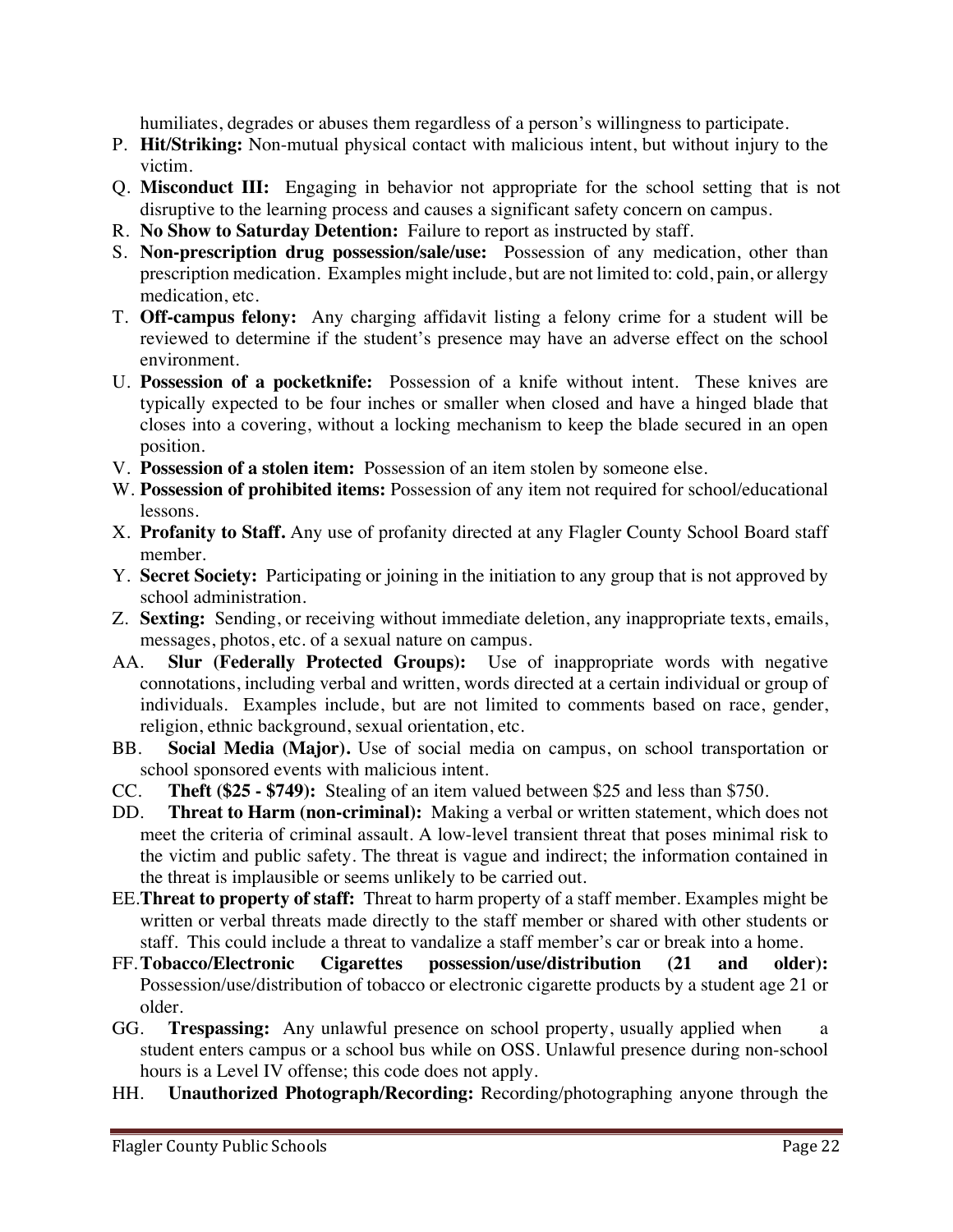use of electronic devices to include but not limited to: videotaping, audio recording, photographing, etc. without administrative or staff approval.

- II. **Under the influence (non-SESIR):** Student is under the influence of some substance as determined by physical response to stimuli or inability to perform in the normal manner of the student without other medical explanation.
- JJ. **Vandalism (\$101- 999):** Malicious destruction of property with a repair or replacement value between \$101.00 - \$999.00.
- KK. **Violation of Restriction Notice:** Violating the rules and guidelines that are set forth in a school based restriction notice which are put in place to help keep students safe and engaged in learning.
- LL.**Vulgarity:** Engaging in inappropriate physical actions or words usually of a sexual nature, but without meeting criteria for sexual harassment.

#### **Responses and Sanctions**

If a student commits a Level III offense, the school administration may use any Level I or II response/sanctions, and add Level III sanctions as deemed appropriate in the exercise of its judgment and discretion, including but not limited to:

- o Diversity Assignment
- o Assigned to In Lieu of OSS
- o Referred for counseling
- o MTSS interventions and/or placements
- o District Discipline Review hearing with Multidisciplinary team
- o Alternative Placement
- o Expelled with or without services
- o Schedule Change
- o No Contact Agreement (Restriction Notice)
- o Law Consultation

# **Level IV**

Level IV acts of misconduct are the most serious. All infractions must be reported to the Office of Student and Community Engagement. A student who commits a Level IV offense may also be subject to criminal proceedings.

#### **Level IV offenses must be coded into data using SESIR (School Environmental Safety Incident Reporting) codes for data collection by the Florida Department of Education.**

In order to determine whether an incident must be reported in SESIR, the following three criteria must be met:

1. The incident meets one of the SESIR incident definitions.

2. The incident occurred on a K-12 school campus, on school-sponsored transportation, during off-campus school-sponsored activities, or off campus where the incident is accomplished through electronic means, if the incident substantially disrupts the educational process or orderly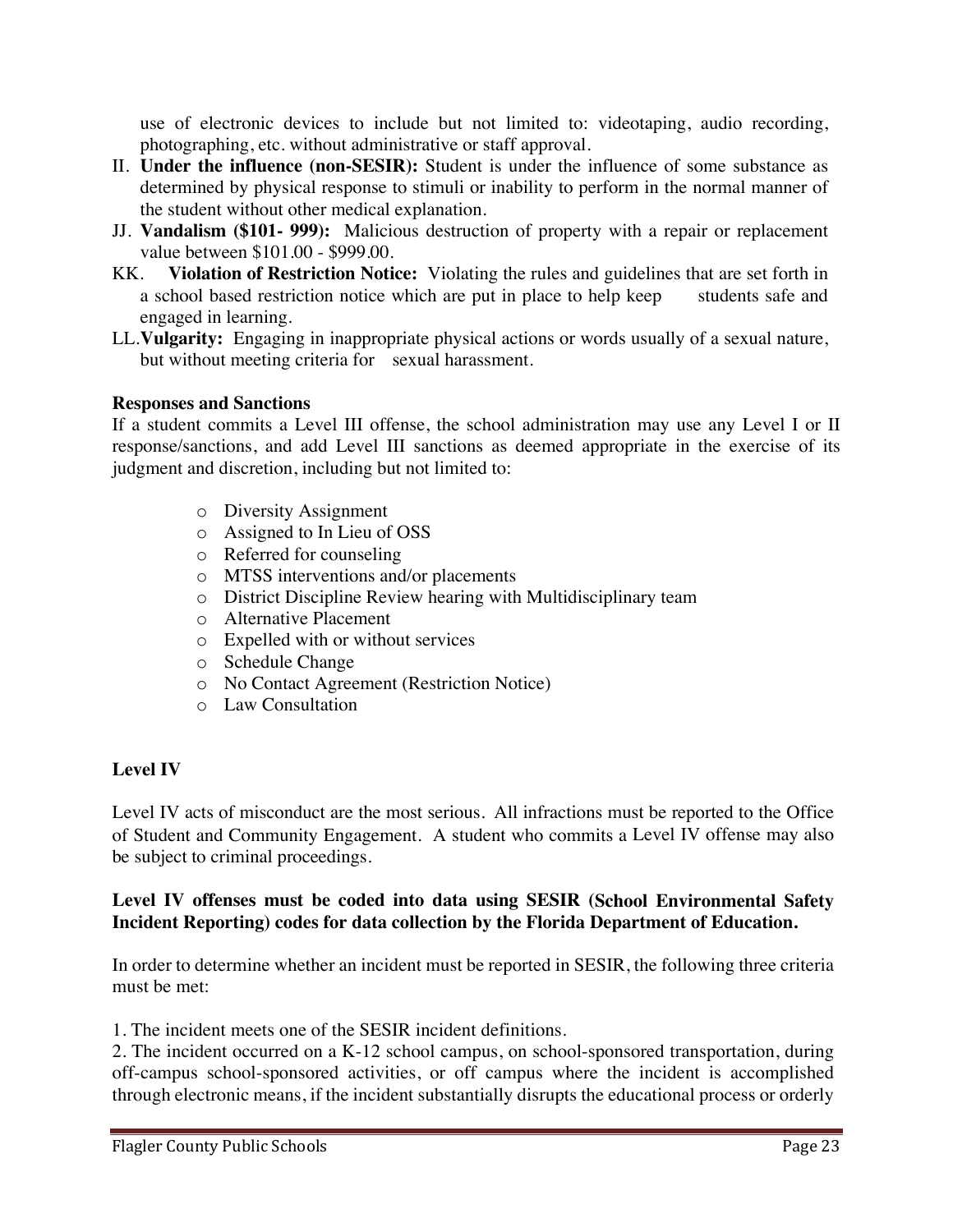operation of a school.

3. Where the incident was carried out by a student, taking into account developmentally age appropriate behavior and disability, if any, the student had the capacity to understand his or her behavior and the inappropriateness of his or her actions.

#### **The definitions of these events are provided directly by the FLDOE. For further information regarding School Environment Safety Incident Reporting please reference State Statue 6A-1.0017** http://www.fldoe.org/core/fileparse.php/19887/urlt/6A-10017.pdf

#### **Level IV Offenses (SESIR)**

- A. **Alcohol:** Possession, sale, purchase, or use of alcoholic beverages. Use means the person is caught in the act of using, admits to use or is discovered to have used in the course of an investigation.
- B. **Aggravated Battery:** A battery where the attacker intentionally or knowingly causes great bodily harm, permanent disability, or permanent disfigurement; uses a deadly weapon; or, where the attacker knew or should have known the victim was pregnant.
- C. **Arson:** Intentionally setting a fire on school property. To damage or cause to be damaged, by fire or explosion, any dwelling, structure, or conveyance, whether occupied or not, or its contents. Fires that are not intentional, that are caused by accident, or do not cause damage are not required to be reported in SESIR.
- D. **Burglary:** Unlawful entry into or remaining in a dwelling, structure, or conveyance with the intent to commit a crime therein.
- E. **Bullying:** Systematically and chronically inflicting physical hurt or psychological distress on one or more students or employees that is severe or pervasive enough to create an intimidating, hostile, or offensive environment; or unreasonably interfere with the individual's school performance or participation. Bullying includes instances of cyberbullying.
- F. **Disruption on Campus-Major:** Disruptive behavior that poses a serious threat to the learning environment, health, safety, or welfare of others. Examples of major disruptions include bomb threats, inciting a riot, or initiating a false fire alarm.
- G. **Drugs Distribution:** The manufacture, cultivation, sale, or distribution of any drug, narcotic, controlled substance or substance represented to be a drug, narcotic, or controlled substance.
- H. **Drug Use or Possession:** The use or possession of any drug, narcotic, controlled substance, or any substance when used for chemical intoxication. Use means the person is caught in the act of using, admits to use, or is discovered to have used in the course of an investigation.
- I. **Fighting:** Mutual combat, mutual altercation. When two or more persons mutually participate in use of force or physical violence that requires either 1) physical restraint or 2) results in injury requiring first aid or medical attention. (Lower level fights, including pushing, shoving, or altercations that stop upon verbal command are not required to be reported in SESIR.)
- J. **Harassment:** Any threatening, insulting, or dehumanizing gesture, use of data or computer software, or written, verbal, or physical conduct that; places a student or school employee in reasonable fear of harm to his or her person or damage to his or her property; has the effect of substantially interfering with a student's educational performance, opportunities, or benefits, or has the effect of substantially disrupting the orderly operation of a school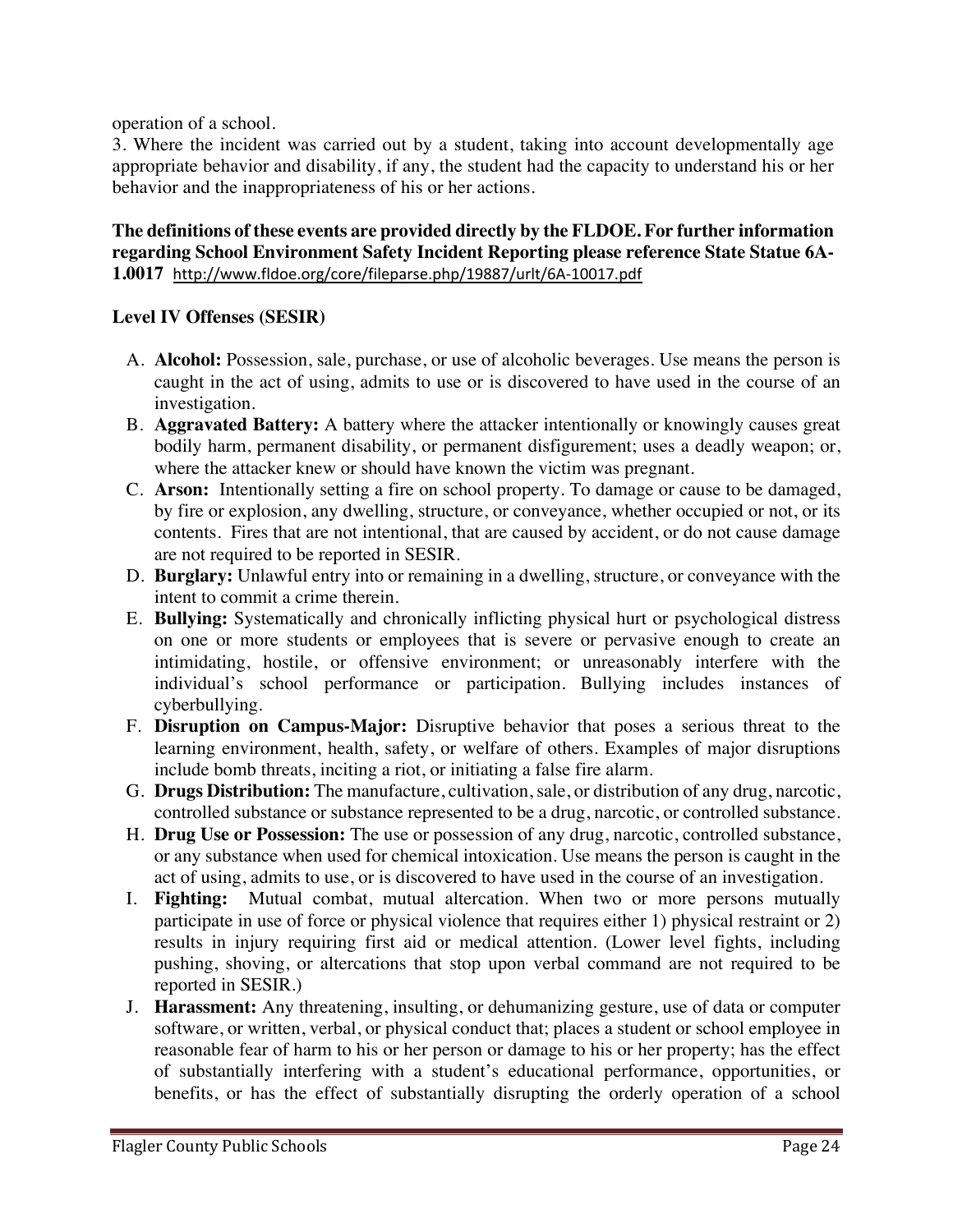including any course of conduct directed at a specific person that causes substantial emotional distress in such a person and serves no legitimate purpose.

- K. **Hazing:** Any action or situation that endangers the mental or physical health or safety of a student at a school with any of grades 6 through 12 for purposes of initiation or admission into or affiliation with any school sanctioned organization. Hazing includes, but is not limited to pressuring, coercing, or forcing a student to participate in illegal or dangerous behavior, or any brutality of a physical nature, such as whipping, beating, branding, or exposure to the elements.
- L. **Homicide:** The unjustified killing of one human being by another.
- M. **Kidnapping:** Forcibly, or by threat, confining, abducting, or imprisoning another person against his/her will and without lawful authority.
- N. **Larceny/Theft** (\$750 threshold)**:** The unauthorized taking, carrying, riding away with, or concealing the property of another person, including motor vehicles, without threat, violence, or bodily harm. Incidents that fall below the \$750 threshold are not reportable in SESIR, but instead should be reported as locally defined incidents according to district policies.
- O. **Other Major Crime:** Any serious, harmful incident resulting in the need for law enforcement intervention not previously classified.
- P. **Physical Attack (Battery):** An actual and intentional striking of another person against his/her will, or the intentional causing of bodily harm to an individual.
- Q. **Robbery:** The taking or attempted taking of anything of value that is owned by another person or organization, under the confrontational circumstances of force, or threat of force or violence, and/or by putting the victim in fear.
- R. **Sexual Assault:** An incident that includes threatened rape, fondling, indecent liberties, or child molestation. Both males and females can be victims of sexual assault.
- S. **Sexual Battery:** Forced or attempted oral, anal, or vaginal penetration by using a sexual organ or an object simulating a sexual organ, or the anal or vaginal penetration of another by any body part or foreign object. Both males and females can be victims of sexual assault.
- T. **Sexual Harassment:** Unwanted verbal, nonverbal or physical behavior with sexual connotations by an adult or student that is severe or pervasive enough to create an intimidating, hostile or offensive educational environment, cause discomfort or humiliation or unreasonably interfere with the individual's school performance or participation as defined in Rule (6A-19.008(1) SBE Rule)
- U. **Sexual Offenses (other):** Other sexual contact, including intercourse, without force or threat of force. Includes subjecting an individual to lewd sexual gestures, sexual activity, or exposing private body parts in a lewd manner.
- V. **Threat/Intimidation:** An incident where there was no physical contact between the offender and victim, but the victim felt that physical harm could have occurred based on verbal or nonverbal communication by the offender. This includes nonverbal threats (e.g., brandishing a weapon) and verbal threats of physical harm which are made in person, electronically or through any other means.
- W. **Tobacco:** The possession, use, distribution, or sale of tobacco products on school grounds, at school-sponsored events, or on school transportation by any person under the age of 21.
- X. **Trespassing:** To enter or remain on school grounds, school transportation, or at a schoolsponsored event, without authorization or invitation and with no lawful purpose for entry.
- Y. **Vandalism (\$1,000 threshold):** The intentional destruction, damage, or defacement of public or private/personal property without consent of the owner or the person having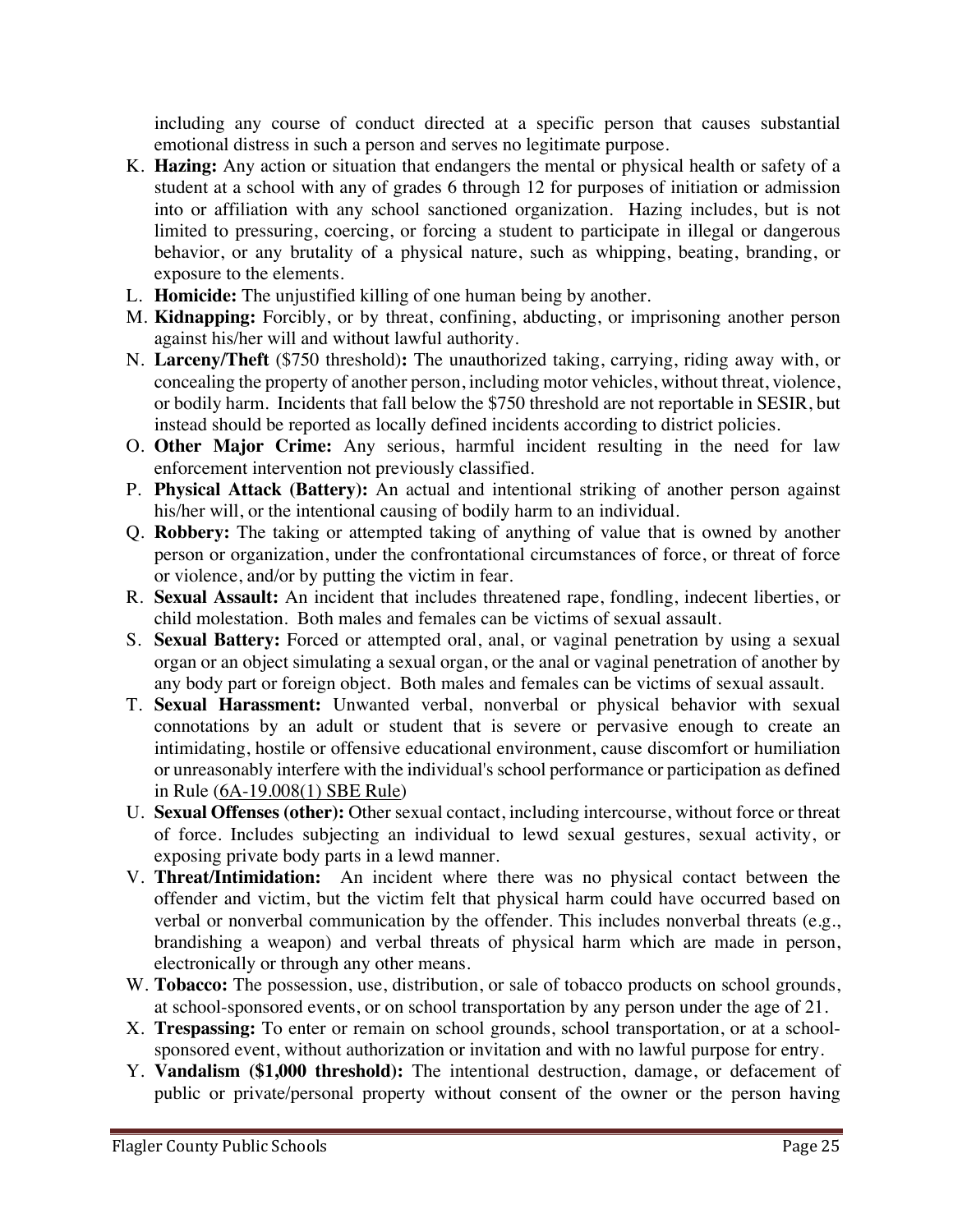custody or control of it. Incidents that fall below the \$1,000 threshold are not reportable in SESIR, but instead should be reported as locally-defined incidents according to district policies.

Z. **Weapons Possession:** Possession of a firearm or any instrument or object that can inflict serious harm on another person or that can place a person in reasonable fear of serious harm.

**When reporting a SESIR incident, districts are required to report all related elements that are present or contribute to a reported incident. A related element must be reported even where it duplicates the incident. For example, when reporting an Alcohol incident, the Alcohol-related element must also be reported.**

#### **Related Element Definitions:**

- a) **Alcohol-related:** An incident is alcohol related if there is evidence that those involved in the incident were caught drinking at the incident or had been drinking, based on testing or investigation of a Law Enforcement Officer at the scene, or if they admit to drinking, or if the incident is somehow related to possession, use or sale of alcohol. Schools are not required to test for the presence of alcohol.
- b) **Bullying-related:** An incident is bullying related if the incident includes systematically and chronically inflicting physical hurt or psychological distress on one or more students or employees that is severe or pervasive enough to create an intimidating, hostile, or offensive environment; or unreasonably interfere with the individual's school performance or participation.
- c) **Drug-related**: An incident is drug related if there is evidence that those involved in the incident were under the influence of drugs at the time of the incident; if they admit to using or being under the influence of drugs; if drugs were in the possession of individuals involved in the incident, based on testing or investigation done by a police officer as a result of the incident; or if the incident is somehow related to possession, use or sale of drugs Schools are not required to test for drug use.
- d) **Gang-related**: An incident is gang-related if gang affiliation/association caused the incident or was a contributing factor to action that happened during the incident.
- e) **Hate Crime-related:** All SESIR incidents motivated all or in part by hostility to the victim's real or perceived race, religion, color, sexual orientation, ethnicity, ancestry, national origin, political beliefs, marital status, age, social and family background, linguistic preference or mental/physical disability are required to be reported as Hate Crime-related.
- f) **Hazing-related:** An incident is hazing-related if the incident includes any action or situation that endangers the mental or physical health or safety of a student for purposes of initiation or admission into or affiliation with any school-sanctioned organization.
- g) **Injury-related:** All SESIR incidents that result in serious bodily injury are required to be reported as Injury related. Less serious bodily injury means incidents which require immediate first aid or subsequent medical attention. More serious injuries include death or injuries with substantial risk of death, extreme physical pain, protracted and obvious disfigurement, and protracted loss or impairment of the function of a bodily member, organ, or mental faculty.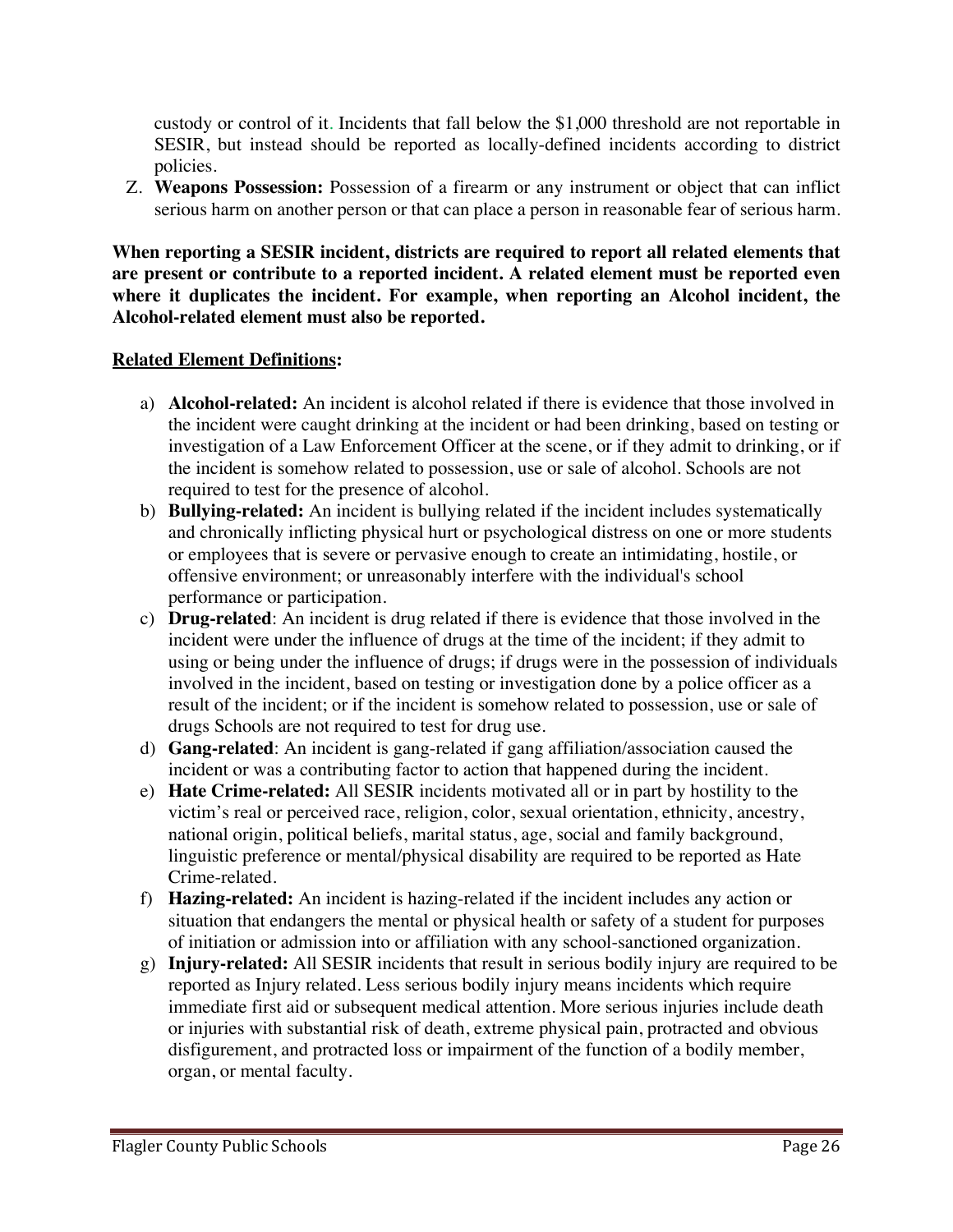- h) **Vaping-related:** All SESIR incidents that involve the use of non-combustible vaping products, including electronic cigarettes, vapes and vape pens, or any electronic nicotine delivery system (ENDS) are required to be reported as Vaping-related, if the liquid used contains nicotine or a controlled substance. Schools are not required to test for nicotine or drugs in vaping devices.
- i) **Weapon-related:** All SESIR incidents are required to be reported as Weapon-related where anyone involved possessed or used a weapon or if the incident was related to possession, use or sale of weapons.

#### **Responses and Sanctions**

If a student commits a Level IV offense, the school administration may use any Level I, II, or III response/sanctions, and add Level IV sanctions as deemed appropriate in the exercise of its judgment and discretion, including but not limited to:

o Expulsion without services

#### **Offenses with specific required responses and sanctions**

#### **Alcohol, Tobacco, and Drugs**

The use, possession, delivery, or sale of alcohol, tobacco or other drugs including counterfeit or synthetic drugs, whether on school property or at a school function, will not be tolerated.

#### **Alcohol**

Students are prohibited from using, possessing, delivering, selling or being under the influence of alcoholic beverages on school property, on a school bus or school-approved transportation, or at any school-related function or activity. Violation of this rule is a Level IV offense.

#### **Tobacco/Electronic Cigarettes/Vapes**

Smoking and tobacco possession is prohibited in school buildings, on school property, or at any school sponsored activity by persons of any age. All Flagler facilities and sites are tobacco-free 24 hours a day, 7 days a week. If a student is found to have violated this provision, the parents or guardian and law enforcement will be notified and civil penalties may be imposed.

#### **Drugs**

"Drugs" shall include any unlawful drug, narcotic or controlled substance (including prescription medications), and any substance represented to be such a drug, narcotic or controlled substance. Students are prohibited from using, possessing, delivering, selling, intending to sell, or being under the influence of drugs on school property, on a school bus or school-approved transportation, or at any school-related function or activity. They are likewise prohibited from possession of drug paraphernalia, which includes devices, products and things used or intended to be used for the ingestion of drugs.

Students are also prohibited from possessing, using, delivering, selling, or intending to sell any counterfeit drug, which is a substance that (i) is represented to be, (ii) is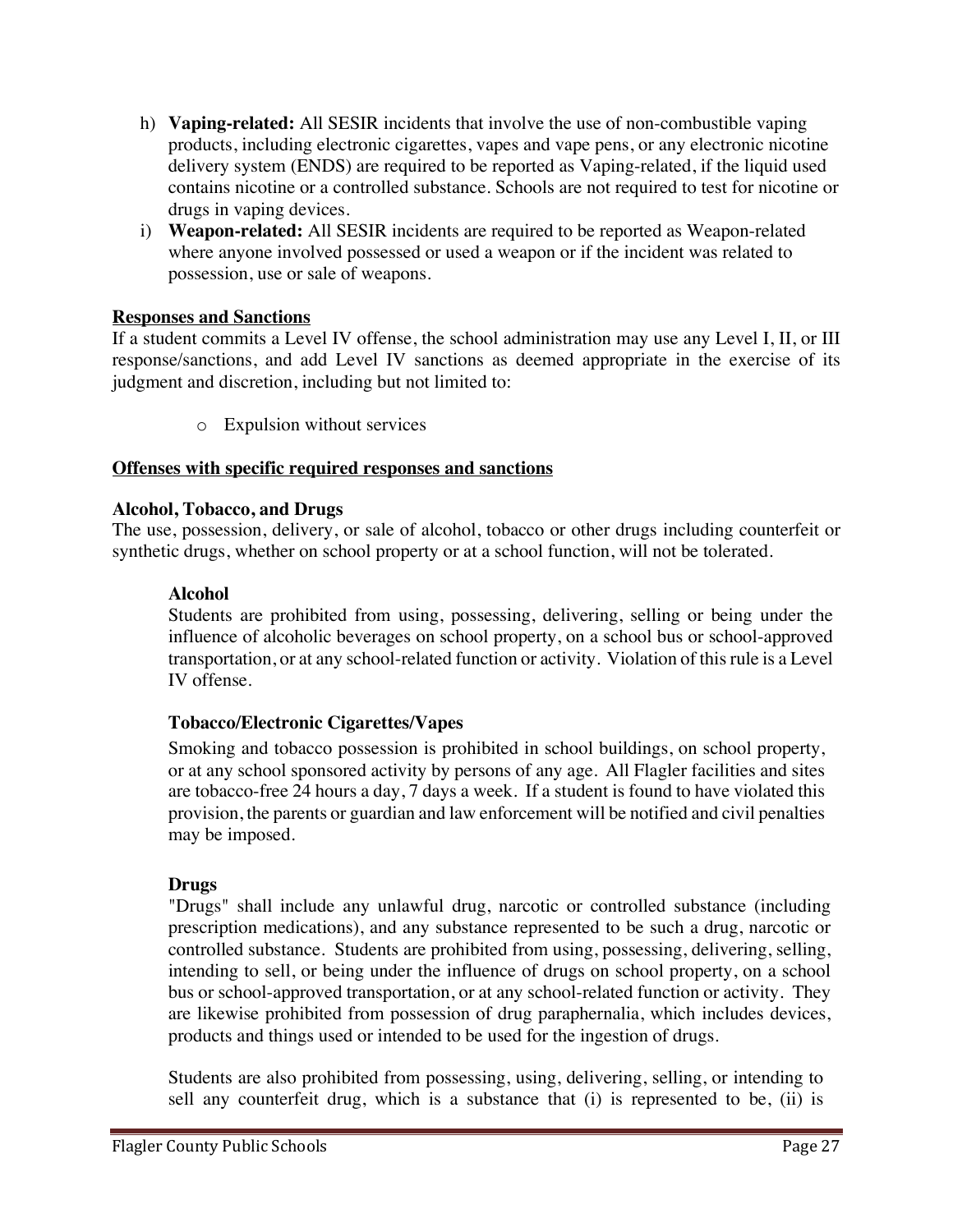represented to contain, or (iii) appears to be (looks like) a narcotic drug, hallucinogenic drug, amphetamine, barbiturate, marijuana, alcoholic beverage, stimulant, depressant, intoxicant, or controlled substance of any kind, on school property, on a school bus or school approved transportation, or at any school-related function or activity.

A violation of these rules is a Level IV offense, and may subject a student to arrest and prosecution.

#### **Use of Alcohol and Drugs**

A student who is under the influence of alcohol or drugs on school property, on a school bus or school-approved transportation, or at any school-related function or activity shall be deemed to have used and possessed alcohol or drugs. Evidence of such use includes, but is not limited to, a student's admission of use of alcohol or drugs on or off campus; witness statements; a positive Portable Breath Test result indicating use of alcohol; red and/or glassy eyes; drooping eyelids; odor of alcohol or drugs; difficulty communicating, walking or standing; difficulty with other motor skills; or other impaired faculties.

Students who violate the District's alcohol and drug policies are subject to the penalties provided for Level IV offenses. In addition, the principal may revoke the student's privilege of participating in non-academic school activities including, but not limited to, extracurricular activities, athletics, school trips, prom, and graduation exercise, and/or the revocation of school privileges.

Delivery or sale of alcohol or drugs, or intent to deliver or sell alcohol or drugs, is a more serious offense than use and possession of drugs or alcohol and shall result in a more serious penalty.

#### **Bullying and Harassment**

Students and employees should be provided a safe and secure learning and work environment, free from bullying and harassment of any kind. The complete text of the School Board's bullying and harassment policy is set forth in School Board Policy 511.2.

#### **I. Statement Prohibiting Bullying and Harassment**

- A. It is the policy of the Flagler County School District that all of its students and school employees have an educational setting that is safe, secure and free from harassment of any type. Conduct that constitutes bullying and harassment, as defined herein, is prohibited.
- B. The district upholds that bullying or harassment of any student or school employee is prohibited:
	- 1. During any education program or activity conducted by a public K-12 education institution;
	- 2. During any school related or school sponsored program or activity;
	- 3. On a school bus of a public K-12 educational institution;
	- 4. Through the use of data or computer software that is accessed through a computer, computer system, or computer network of a public K-12 education institution within the scope of the School District, meaning regardless of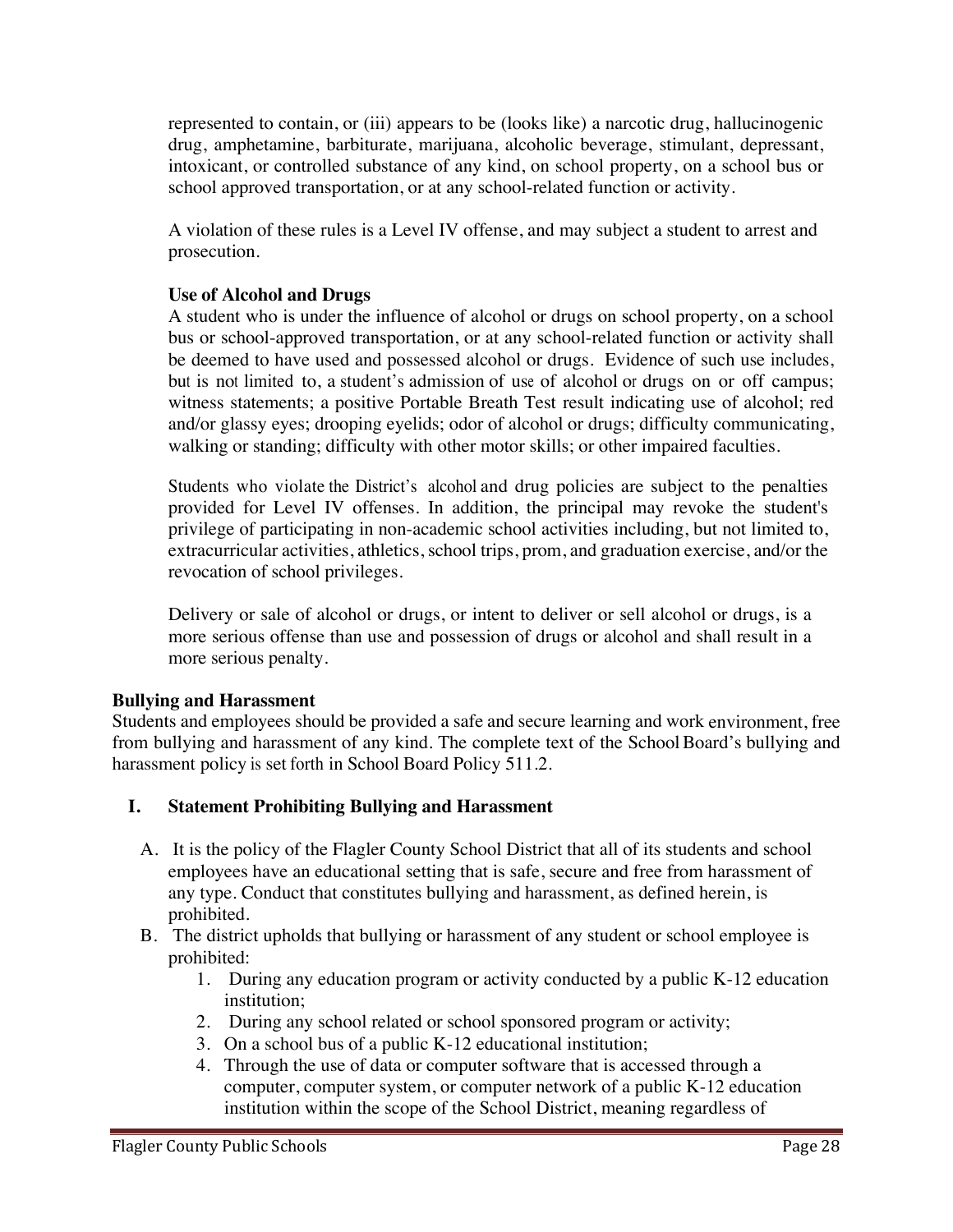ownership, any computer, computer system, computer network that is physically located on school property or at a school-related or school sponsored program or activity; or

5. Through the use of data or computer software that is accessed at a non-schoolrelated location, activity, function, or program that is not owned, leased, or used by the School District or a school, if the bullying substantially interferes with or limits the alleged victim's ability to participate in or benefit from the services, activities, or opportunities offered by a school or substantially disrupts the education process or orderly operation of a school. School staff is not required to monitor any non-school-related activity, function, or program.

# **II. Definitions**

- A. Accused is defined as any District employee, consultant, contractor, agent, visitor, volunteer, student, or other person in the school or outside the school at school-sponsored events, on school buses, and at training facilities or training programs sponsored by the District who is reported to have committed an act of bullying, whether formally or informally, verbally or in writing, of bullying.
- B. Bullying includes cyberbullying and cyberstalking and means systematically and chronically inflicting physical hurt or psychological distress on one or more students or employees. It is further defined as unwanted and repeated written, verbal, or physical behavior including any threatening, insulting, or dehumanizing gesture, by a student or adult, that is severe or pervasive enough to create an intimidating, hostile, or offensive educational environment; cause discomfort or humiliation; or unreasonably interfere with the individual's school performance or participation, is carried out repeatedly and is often characterized by an imbalance of power. Bullying may involve but is not limited to:
	- Teasing Social Exclusion **Threat** Intimidation Stalking Cyberstalking Physical Violence Theft Sexual, religious, or racial harassment Public or private humiliation Destruction of property The term bullying shall include cyberbullying whether or not specifically stated.
- C. Complainant is defined as any District employee, consultant, contractor, agent, visitor, volunteer, student, or other person who formally or informally makes a report of bullying, orally or in writing.
- D. Cyberbullying means bullying through the use of technology or any electronic communication, which includes, but is not limited to, any transfer of signs, signals,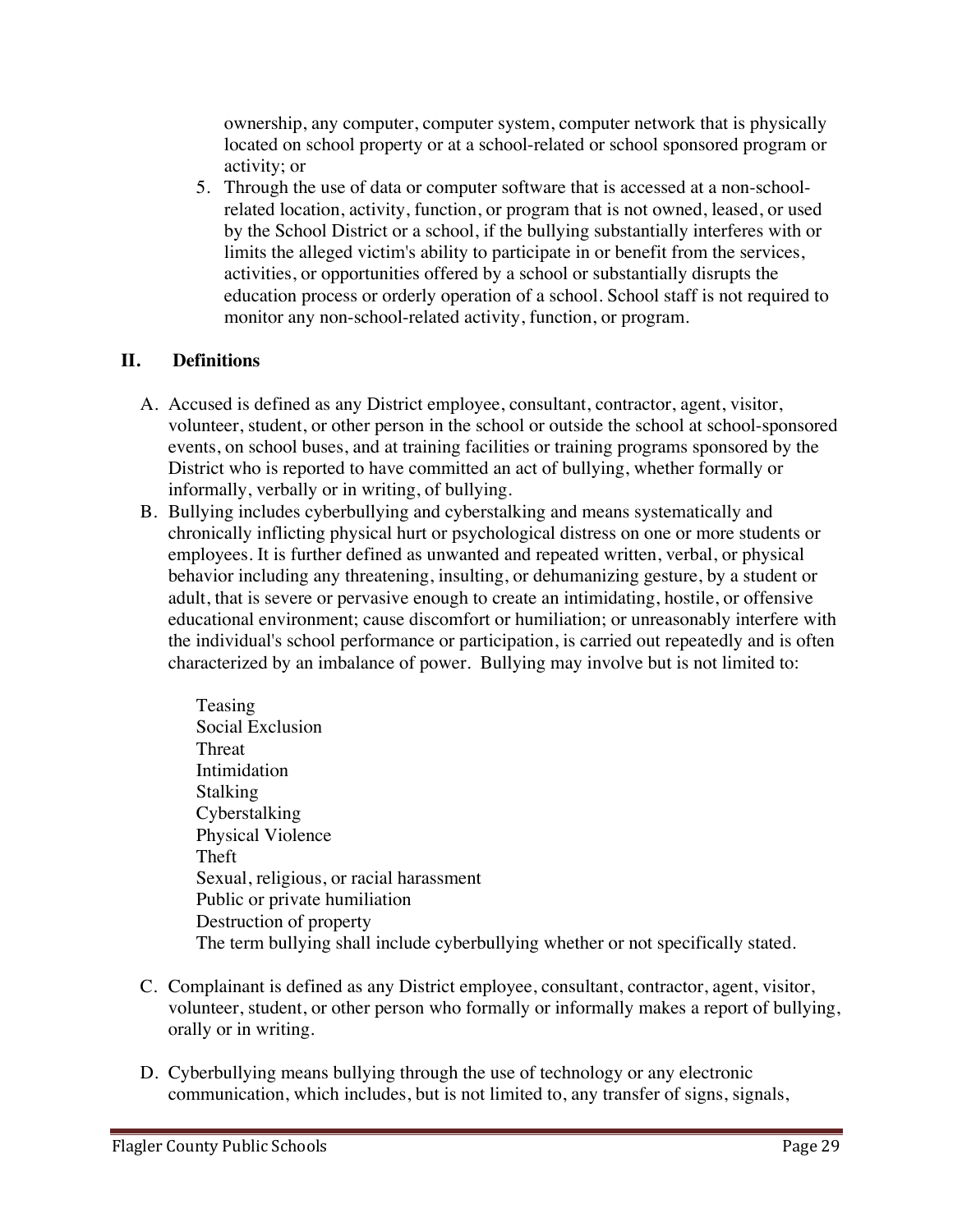writing, images, sounds, data or intelligence of any nature transmitted in whole or part by a wire, radio, electromagnetic system, photo-electronic system, or photo-optical system, including, but not limited to, electronic mail, internet communications, instant messages, or facsimile communications. Cyberbullying includes the creation of a webpage or weblog in which the creator assumes the identity of another person, or the knowing impersonation of another person as the author of posted content or messages, if the creation or impersonation creates any of the conditions enumerated in the definition of bullying. Cyberbullying also includes the distribution by electronic means of a communication to more than one person or the posting of material on an electronic medium that may be accessed by one or more persons, if the distribution or posting creates any of the conditions enumerated in the definition of bullying.

- E. Cyberstalking as defined in s. 784.048(1)(d), F. S., means to engage in a course of conduct to communicate, or cause to be communicated, words, images, or language by or through the use of electronic mail or electronic communication directed at a specific person, causing substantial emotional distress to that person and serving no legitimate purpose.
- F. Harassment means any threatening, insulting or dehumanizing gesture, use of data or computer software, or written, verbal or physical conduct directed against a student or school employee that:
	- A. Places a student or school employee in reasonable fear of harm to his/her person or damage to his/her property;
	- B. has the effect of substantially interfering with a student's educational performance, opportunities, or benefits; or
	- C. has the effect of substantially negatively impacting a student's or employee's emotional or mental well-being; or
	- D. has the effect of substantially disrupting the orderly operation of the school.
- G. Bullying, Cyberbullying/Cyberstalking and Harassment also encompass:
	- A. Retaliation against a student or school employee by another student or school employee for asserting or alleging an act of bullying or harassment
	- B. Reporting an act of bullying or harassment that is not made in good faith is considered retaliation perpetuation of conduct listed in the definition of bullying or harassment by an individual or group with intent to demean, dehumanize, embarrass, or cause emotional or physical harm to a student or school employee. A. Incitement or coercion; Accessing or knowingly and willingly causing or providing access to data or computer software through a computer, computer system or computer network within the scope of the District school system; acting in a manner that has an effect substantially similar to the effect of bullying or harassment.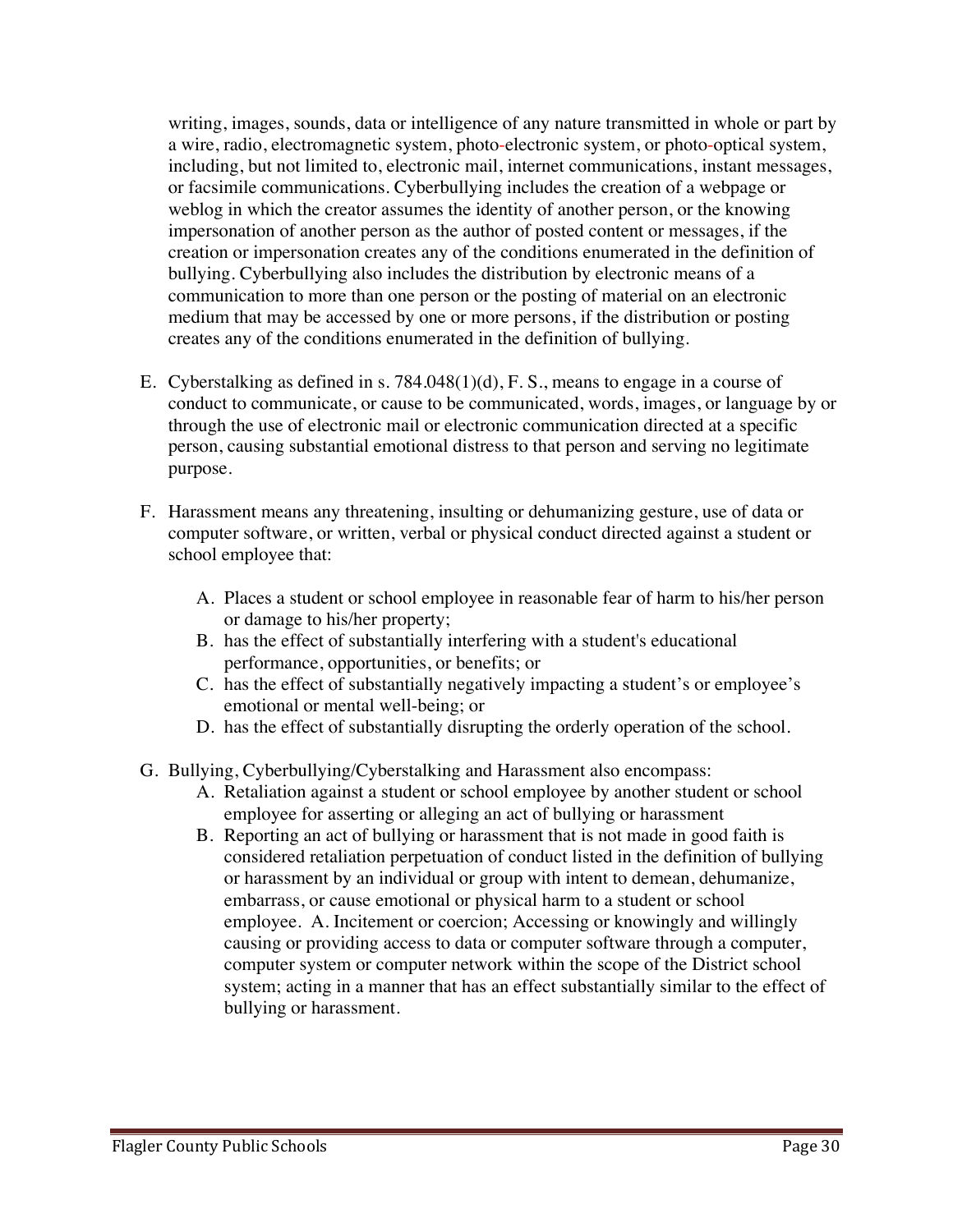#### **III. Behavior Standards**

- A. The Flagler County School District expects students to conduct themselves as appropriate for their levels of development, maturity, and demonstrated capabilities with a proper regard for the rights and welfare of other students and school staff, the educational purpose underlying all school activities, and the care of school facilities and equipment.
- B. The District believes that standards for student behavior must be set cooperatively through interaction among the students, parents/legal guardians, staff, and community members producing an atmosphere that encourages students to grow in self-discipline. The development of this atmosphere requires respect for self and others, as well as for District and community property on the part of students, staff, and community members. Because students learn by example, school administrators, faculty, staff, and volunteers will demonstrate appropriate behavior; treat others with civility and respect, and refuse to tolerate bullying or harassment.
- C. Refer to the *Code of Conduct* for specific behavior expectations.

# **IV. Consequences**

- A. Committing an act of bullying or harassment
	- 1. Concluding whether a particular action or incident constitutes a violation of this policy requires a determination based on all the facts and surrounding circumstances. The physical location or time of access of a computer-related incident cannot be raised as a defense in any disciplinary action.
	- 2. Consequences and appropriate remedial action for students who commit acts of bullying or harassment may range from positive behavior interventions up to and including suspension or expulsion, as outlined in the Student Code of Conduct.
	- 3. Consequences and appropriate remedial action for a school employee, found to have committed an act of bullying or harassment, shall be determined in accordance with District policies, procedures, and agreements. Additionally, egregious acts of harassment by certified educators may result in a sanction against an educator's state issued certificate.
	- 4. Consequences and appropriate remedial action for a visitor or volunteer, found to have committed an act of bullying or harassment, shall be determined by the school administrator after consideration of the nature and circumstances of the act, including reports to appropriate law enforcement officials.
- B. Wrongful and intentional accusation of an act of bullying or harassment
	- 1. Consequences and appropriate remedial action for a student, found to have wrongfully and intentionally accused another as a means of bullying or harassment, range from positive behavioral interventions up to and including suspension or expulsion, as outlined in the Code of Student Conduct.
	- 2. Consequences and appropriate remedial action for a school employee found to have wrongfully and intentionally accused another as a means of bullying or harassment shall be determined in accordance with District policies, procedures, and agreements.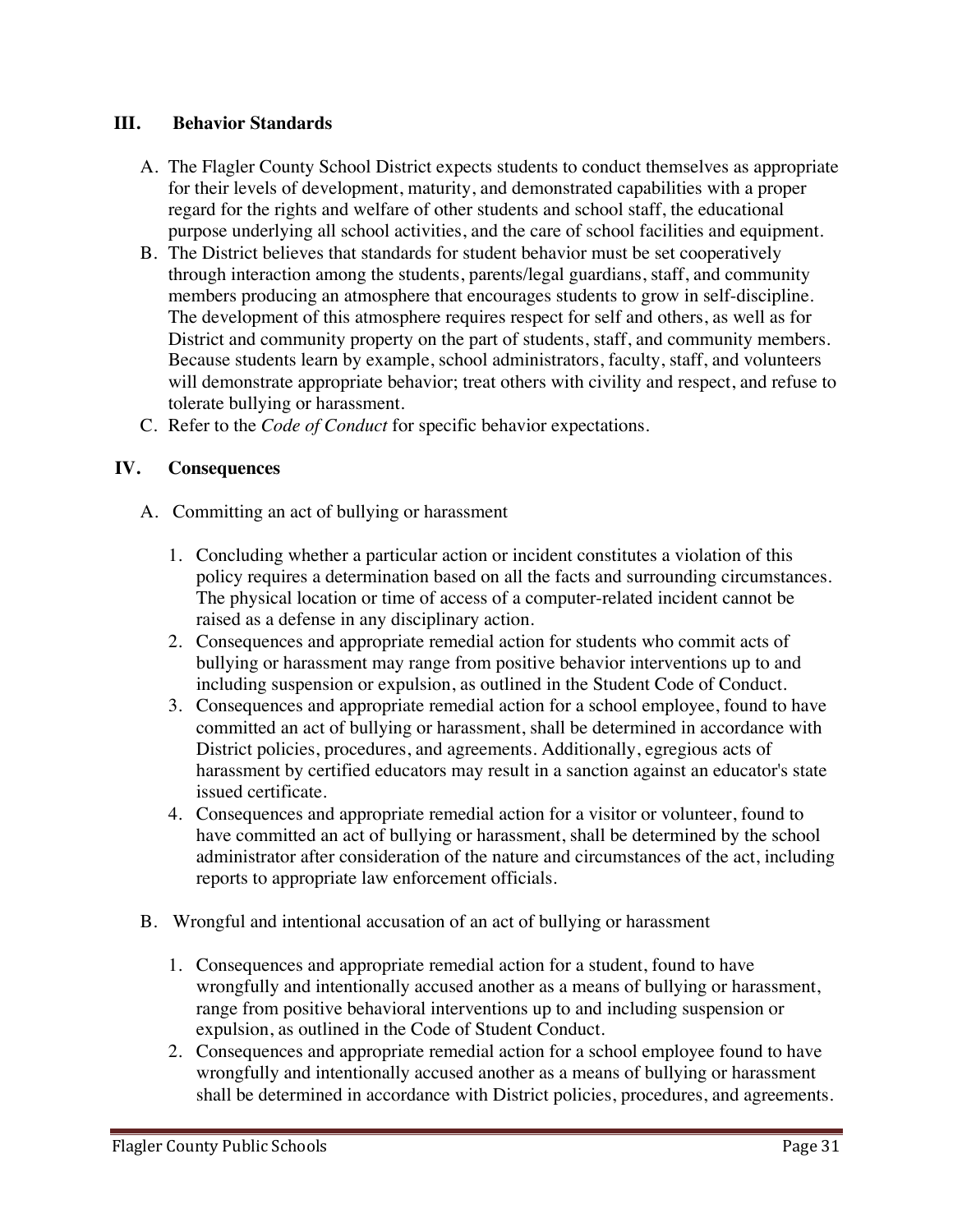3. Consequences and appropriate remedial action for a visitor or volunteer, found to have wrongfully and intentionally accused another as a means of bullying or harassment shall be determined by the school administrator after consideration of the nature and circumstances of the act, including reports to appropriate law enforcement official.

# **V. Reporting an Act of Bullying or Harassment**

- A. At each school, the principal or the principal's designee shall be responsible for receiving complaints alleging violations of this policy.
- B. All school employees are required to report alleged violations of this policy to the principal or the principal's designee.
- C. All other members of the school community, including students, parents/legal guardians, volunteers, and visitors are encouraged to report any act that may be a violation of this policy anonymously or in person to the principal or principal's designee.
- D. The principal of each school in the District shall establish and prominently publicize to students, staff, volunteers, and parents/legal guardians, how a report of bullying or harassment may be filed either in person or anonymously and how this report will be acted upon.
- E. The alleged victim of bullying or harassment, anyone who witnessed the bullying or harassment, and anyone who has credible information that an act of bullying or harassment has taken place may file a report of bullying or harassment through the online anti-bullying system.
- F. A school employee, school volunteer, student, parent/legal guardian or other persons who promptly reports in good faith an act of bullying or harassment to the appropriate school official and who makes this report in compliance with the procedures set forth in the District policy is immune from cause of action for damages arising out of the reporting itself or any failure to remedy the reported incident.
- G. Submission of a good faith complaint or report of bullying or harassment will not affect the complainant or reporter's future employment, grades, learning or working environment, or work assignments.
- H. Any written oral reporting or an act of bullying or harassment shall be considered an official means of reporting such act(s).
- I. Reporting may be made anonymously, but formal disciplinary action may not be based solely on the basis of an anonymous report.
- J. All bullying reports shall be submitted through the online "Report Bullying Incident" system that will then alert the District and/or school based administration to initiate an investigation.

# **VI. Investigation of a Report of Bullying or Harassment**

- A. The investigation of a reported act of bullying or harassment is deemed to be a school related activity and shall begin with a report of such an act.
- B. Incidents that require a reasonable investigation when reported to appropriate school authorities shall include alleged incidents of bullying or harassment allegedly committed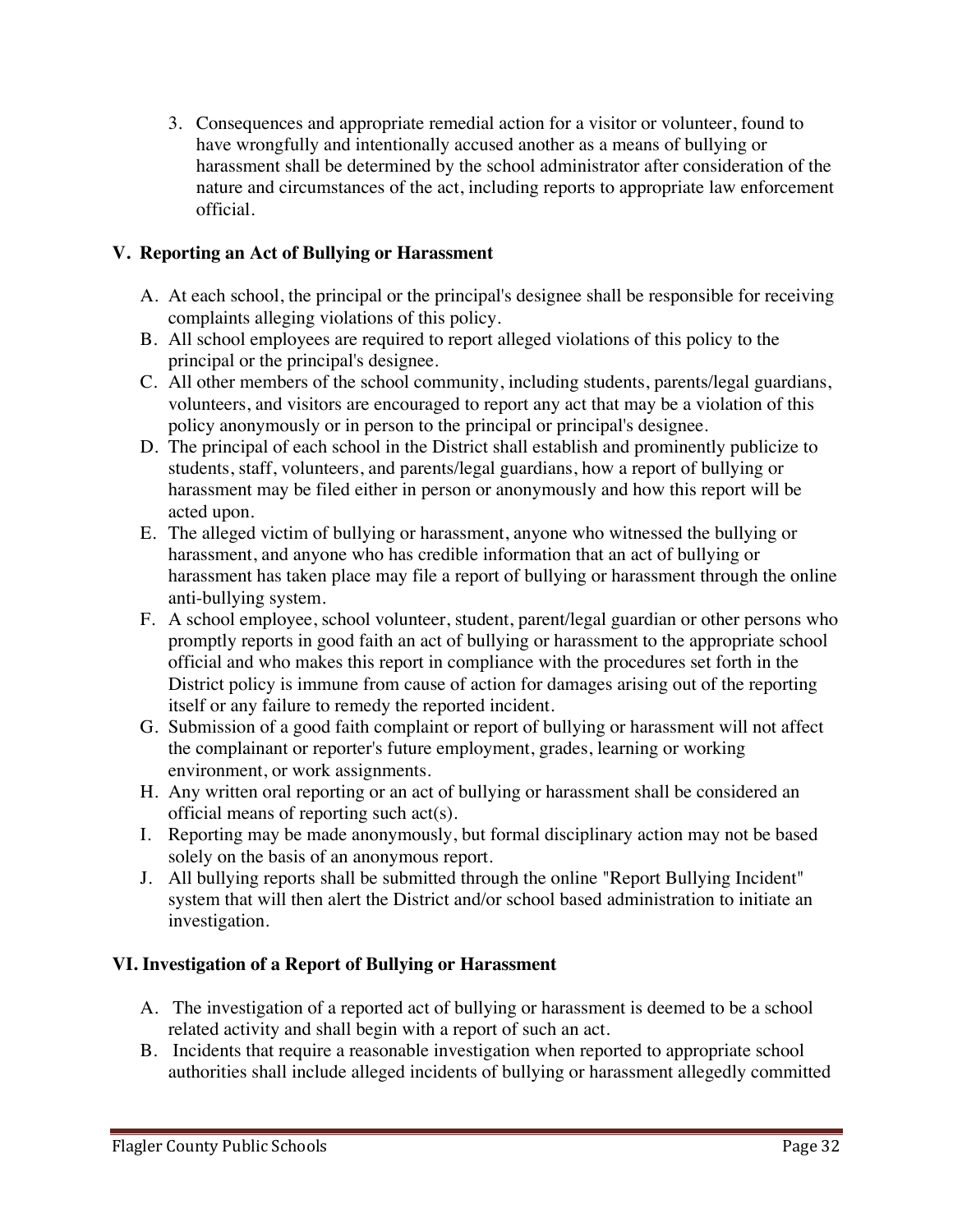against a student while the student is en route to school aboard a school bus or at a school bus stop.

- C. The principal or designee shall select an individual(s), employed by the school and trained in investigative procedures, to initiate the investigation. The person may not be the accused perpetrator (harasser or bully) or the alleged victim.
- D. Documented interviews of the alleged victim, alleged perpetrator, and witnesses shall be conducted privately, separately, and shall be confidential. Each individual (alleged victim, alleged perpetrator, and witnesses) will be interviewed separately and at no time will the alleged perpetrator and alleged victim be interviewed together.
- E. The investigator shall collect and evaluate the facts including but not limited to:
	- 1. Description of incident(s) including nature of the behavior;
	- 2. Context in which the alleged incident(s) occurred;
	- 3. How often the conduct occurred;
	- 4. Whether there were past incidents or past continuing patterns of behavior;
	- 5. The relationship between the parties involved;
	- 6. The characteristics of parties involved, i.e., grade, age;
	- 7. The identity and number of individuals who participated in bullying or harassing behavior;
	- 8. Where the alleged incident(s) occurred;
	- 9. Whether the conduct adversely affected the student's education or educational environment;
	- 10. Whether the alleged victim felt or perceived an imbalance of power as a result of the reported incident; and
	- 11. The date, time, and method in which the parents/legal guardians of all parties involved were contacted.
- F. Whether a particular action or incident constitutes a violation of this policy shall require a determination based on all the facts and surrounding circumstances and shall include:
	- 1. Recommended remedial steps necessary to stop the bullying and/or harassing behavior; and
	- 2. A written final report to the principal.
- G. The maximum of ten (10) school days shall be the limit for the initial filing of incidents and completion of the investigative procedural steps.
- H. The highest level of confidentiality possible will be upheld regarding the submission of a complaint or a report of bullying and/or harassment and the investigative procedures that follow.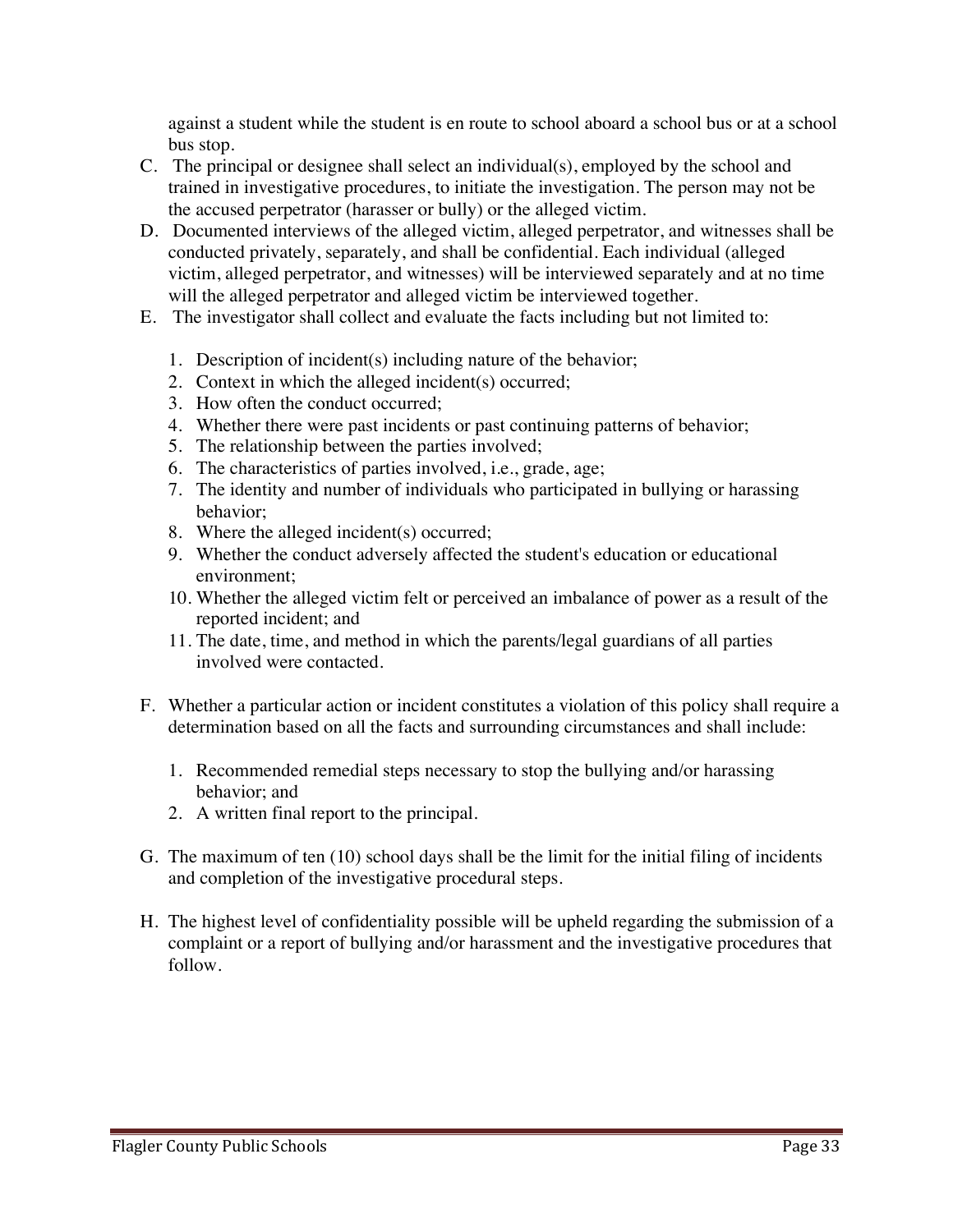#### **VII. Investigation to Determine Whether a Reported Act of Bullying or Harassment is Within the Scope of the District**

- A. The principal or designee will assign an individual(s) who is trained in investigative procedures to initiate an investigation of whether an act of bullying or harassment is within the scope of the School District.
- B. The trained investigator(s) will provide a report on results of the investigation with recommendations for the principal to make a determination if an act of bullying or harassment falls within the scope of the District.
	- 1. If it is within the scope of the District, a thorough investigation shall be conducted.
	- 2. If it is outside the scope of the District and determined not a criminal act, the principal or designee shall inform the parents/legal guardians of all students involved.
- C. Computers without web-filtering software or computers with web-filtering software that is disabled shall be used when complaints of cyberbullying are investigated.

# **VIII. Notification to Parent/Guardians of Incidents of Bullying or Harassment**

- A. Immediate notification to the parents/legal guardians of a victim of bullying or harassment.
	- 1. The principal or designee shall promptly report via telephone, personal conference, and/or in writing, the occurrence of any incident of bullying or harassment as defined by this policy to the parent or legal guardian of all students involved on the same day an investigation of the incident(s) has been initiated. Notification must be consistent with the student privacy rights under the applicable provisions of the Family Educational Rights and Privacy Act of 1974 (FERPA).
	- 2. If the bullying or harassment incident results in the perpetrator being charged with a crime, the principal or designee, shall by telephone or in writing by first class mail, inform the parents/legal guardians of the alleged victim(s) involved in the bullying or harassment incident about the Unsafe School Choice Option (No Child Left Behind, Title IX, Part E, Subpart 2, Section 9532) that states "...a student who becomes a alleged victim of a violent criminal offense, as determined by State Law, while in or on the grounds of a public elementary school or secondary school that the student attends, be allowed to attend a safe public elementary school within the local educational agency, including a public charter school".
- B. Immediate notification to the parents/legal guardians of the perpetrator of an act of bullying or harassment.
	- 1. The principal or designee shall promptly report via telephone, personal conference, and/or in writing, the occurrence of any incident of bullying or harassment as defined by the policy to the parent or legal guardian of all students involved on the same day an investigation of the incident(s) has been initiated. Notification must be consistent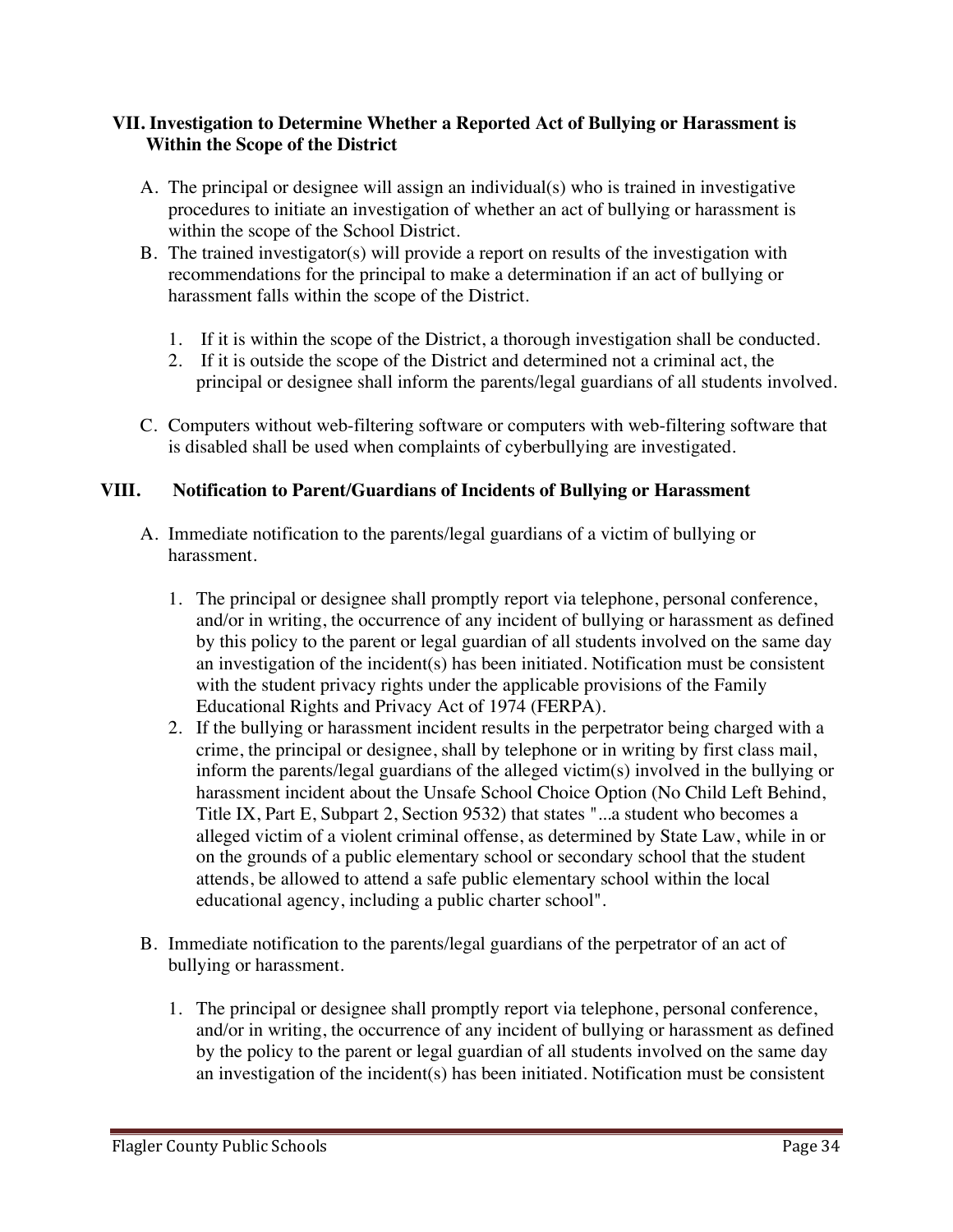with the student privacy rights under the applicable provisions of the Family Educational Rights and Privacy Act of 1974 (FERPA).

- C. Notification to local agencies where criminal charges may be pursued.
	- 1. Once the investigation has been completed and it has been determined that criminal charges may be pursued against the perpetrator, all appropriate local law enforcement agencies will be notified by telephone and/or in writing.

# **IX. Referral of Alleged victims and Perpetrators of Bullying and Harassment for Counseling**

- A. When bullying or harassment is suspected or when a bullying or harassment incident is reported, counseling services shall be made available to the alleged victim(s), perpetrator(s), and parents/guardians.
	- 1. The teacher or parent/legal guardian may request informal consultation with school staff, (specialty staff, e.g., school guidance counselor, school psychologist) to determine the severity of concern and appropriate steps to address the concern. The teacher may request that the involved student's parents or legal guardians are included.
	- 2. School personnel or the parent/legal guardian may refer a student to the school intervention team or equivalent school-based team with a problem-solving focus for consideration of appropriate services. Parent or legal guardian involvement shall be required when the student is referred to the intervention team.
	- 3. If a formal discipline report or formal complaint is made, the principal or designee must refer the student(s) to the school intervention team for determination of counseling support and interventions. Parent or legal guardian involvement shall be required.
	- 4. A school-based component to address intervention and assistance shall be utilized by the intervention team. The intervention team may recommend:
		- a. Counseling and support to address the needs of the alleged victims of bullying or harassment.
		- b. Researched-based counseling or interventions to address the behavior of the students who bully and harass others, e.g., empathy training, anger management; and/or
		- c. Researched-based counseling or interventions, which include assistance and support, provided to parents/guardians, if deemed necessary or appropriate.

#### **X. Reporting Incidents of Bullying and Harassment**

A. Incidents of bullying or harassment shall be reported in the school's report of data concerning school safety and discipline date required under S 1006.09(6), F. S. The report shall include each incident of bullying or harassment and the resulting consequences, including discipline and referrals. Cyberbullying incidents shall be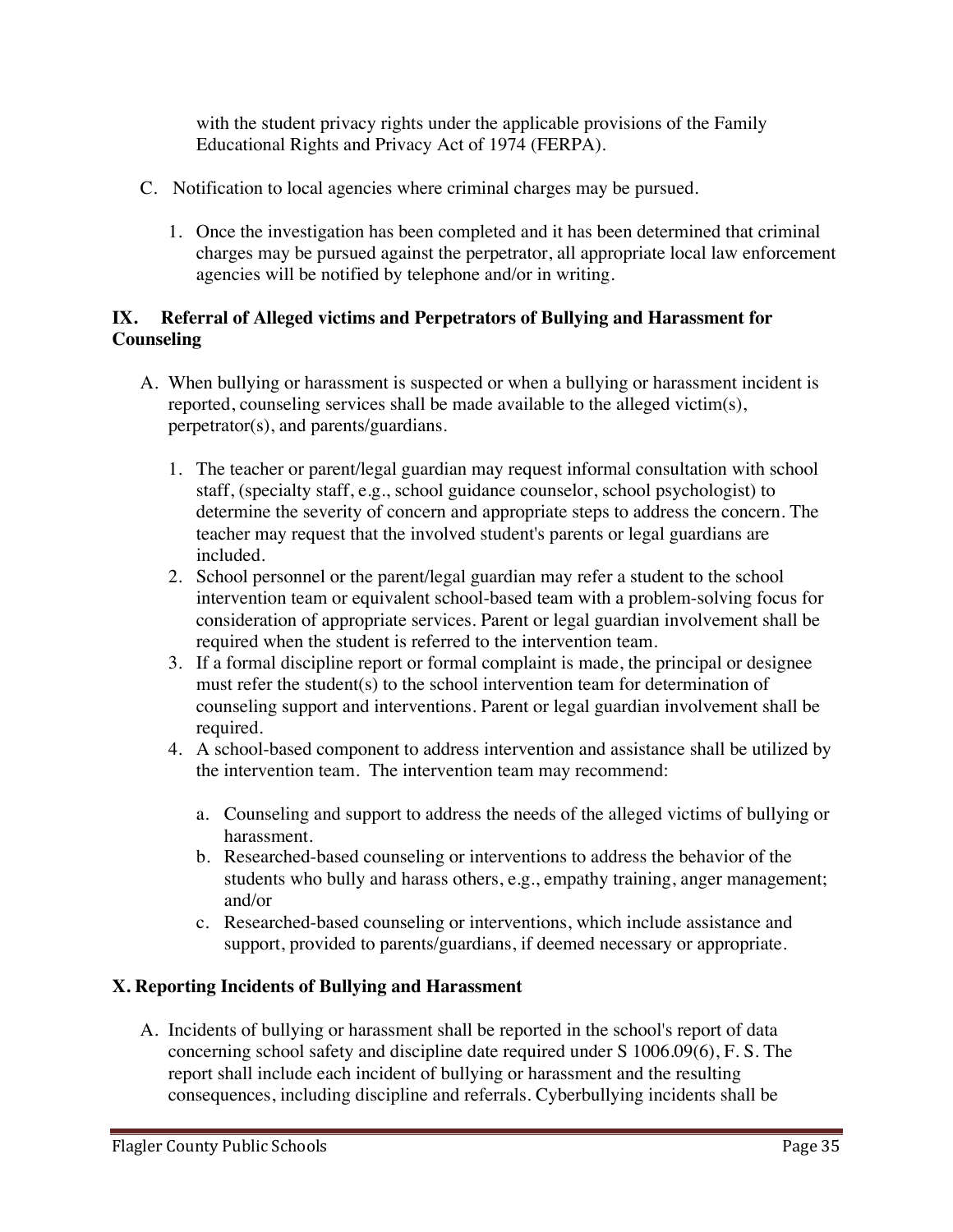included within the bullying incidents category. The report shall also include, in a separate section, each reported incident of bullying or harassment that did not meet the criteria of a prohibited act under this section with recommendations regarding such incidents.

- B. The District will utilize Florida's School Environmental Safety Incident Reporting (SESIR) Statewide Report on School Safety and Discipline Data, which includes bullying/ and harassment as incident codes as well as bullying as a related element code.
	- 1. Bullying and/or harassment incidents shall be reported through SESIR, reports of bullying (BUL), harassment (HAR), unsubstantiated bullying (UBL) and unsubstantiated harassment (UHR).
	- 2. If the bullying/ or harassment results in any of the following SESIR incidents, the incident will be coded appropriately using the relevant incident code and the bullying related code. Such incidents are:
		- a. Alcohol
		- b. Arson
		- c. Battery
		- d. Breaking and Entering
		- e. Disruption on Campus
		- f. Drug Sale/Distribution Excluding Alcohol
		- g. Drug Sale/Possession Excluding Alcohol
		- h. Fighting
		- i. Homicide
		- j. Kidnapping
		- k. Larceny/Theft
		- l. Robbery
		- m. Sexual Battery
		- n. Sexual Harassment
		- o. Sexual Offenses
		- p. Threat/Intimidation
		- q. Trespassing
		- r. Tobacco
		- s. Vandalism
		- t. Weapons Possession
		- u. Other major (Other major incidents that do not fit within the other definitions)
- C. Discipline and referral data shall be recorded in Student Discipline/Referral Action Report and Automated Student Information System.
- D. The District shall provide bullying incident, discipline, and referral data to the Florida Department of Education in the format requested, through Survey 2, 3 and 5 from Education Information and Accountability Services, and at designated dates provided by the Department.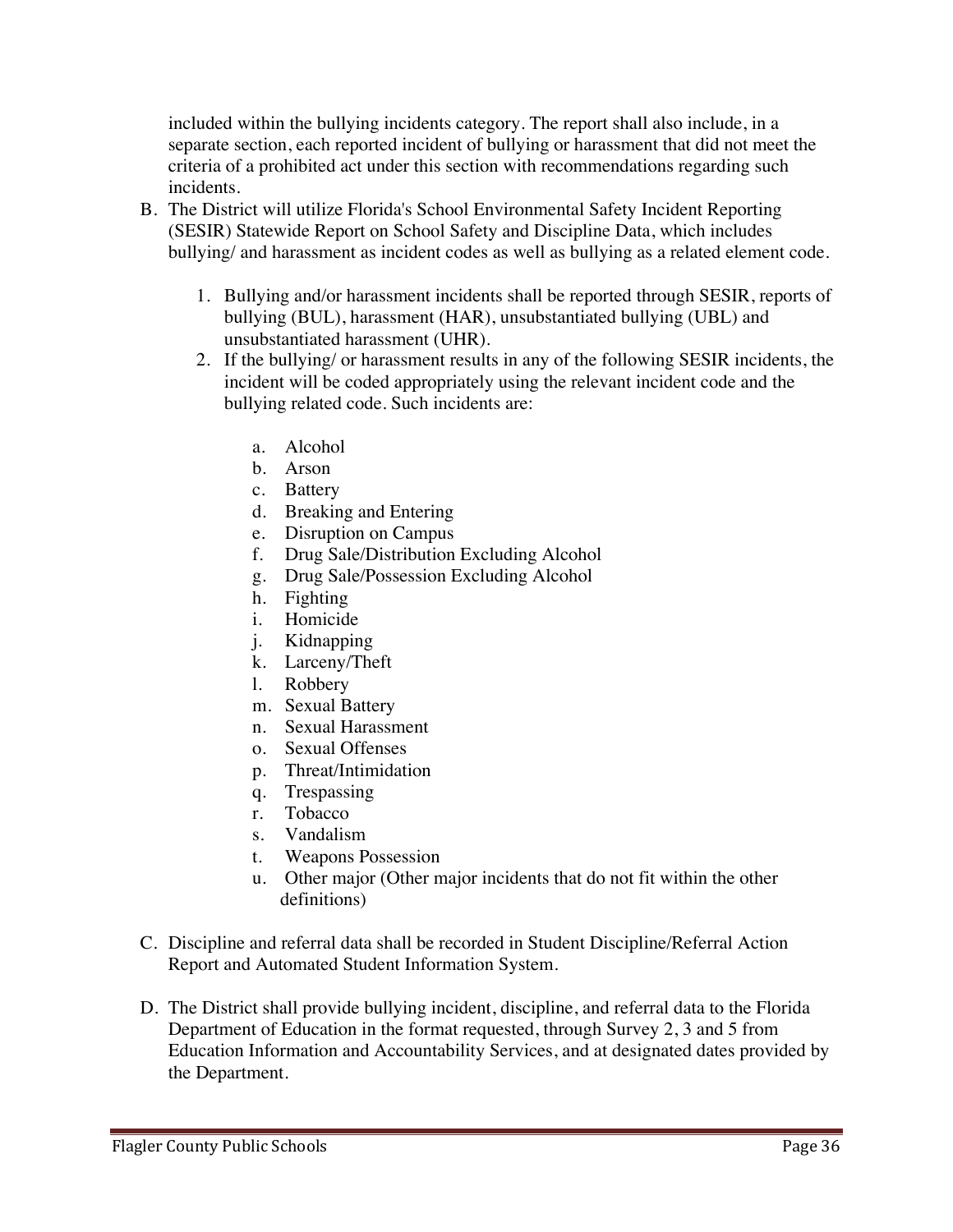E. Data reporting on bullying, harassment, unsubstantiated bullying, unsubstantiated harassment, sexual harassment, and threat/intimidation incidents as well as any bullyrelated incidents that have as a basis sex, race, or disability shall include the incident basis. Alleged victims of these offenses shall have the incident basis (sex, race, or disability) noted in their student records.

# **XI. Instruction on Identifying, Preventing and Responding to Bullying or Harassment**

- A. The District shall ensure that schools sustain healthy, positive, and safe learning environments for all students. It is committed to maintain a social climate and social norms in all schools that prohibit bullying and harassment. This requires the efforts of everyone in the school environment - teachers; administrators; counselors; school nurses; other non-teaching staff such as bus drivers; custodians; cafeteria workers; school librarians; parents/legal guardians; and students.
- B. Students, parents/legal guardians, teachers, school administrators, counseling staff, and school volunteers shall be given instruction at a minimum on an annual basis on the District's policy and regulations against bullying and harassment. The instruction shall include evidence-based methods of preventing bullying and harassment as well as how to effectively identify and respond to bullying or harassment in schools.
- C. The District shall establish a list of programs that provide instruction to students, parents, teachers, school administrators, counseling staff, and school volunteers on identifying, preventing, and responding to bullying and harassment including instruction on recognizing behaviors that lead to bullying and harassment and taking appropriate preventive action based on those observations. The list of authorized programs shall be available at each school, District offices, and on the District website.

# **XII. Reporting to an Alleged Victim's Parents/Legal Guardian the Legal Actions Taken to Protect the Alleged Victim**

The principal or designee shall by telephone and/or in writing report the occurrence of any incident of bullying or harassment as defined by this policy to the parent or legal guardian of all students involved on the same day as investigation of the incident has been initiated. According to the level of infraction, parent/legal guardians will be notified by telephone and/or writing of actions being taken to protect the child; the frequency of notification will depend on the seriousness of the bullying or harassment incident. Notification must be consistent with the student privacy rights under the applicable provisions for the Family Educational Rights and Privacy Act of 1974 (FERPA).

# **XIII. Publicizing the Policy**

- 1. At the beginning of each school year, the Superintendent or designee shall, in writing, inform school staff, parents/legal guardians, or other persons responsible for the welfare of a student of the District's student safety and violence prevention policy.
- 2. Each District school shall provide notice to students and staff of this policy through appropriate references in the *Code of Student Conduct* and employee handbooks and through other reasonable means.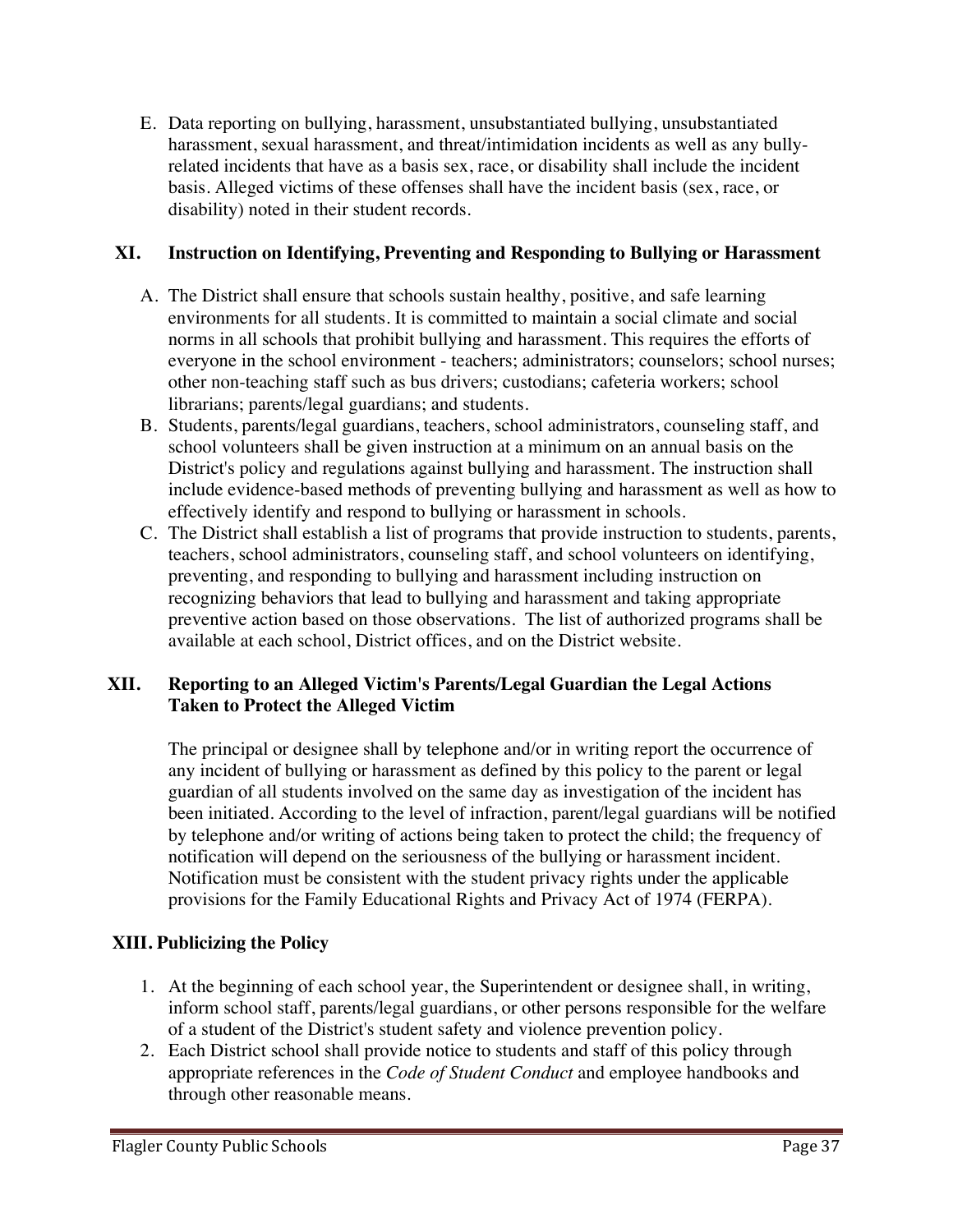- 3. The Superintendent shall also make all contractors contracting with the District aware of this policy.
- 4. Each school principal shall develop an annual process for discussing the school district policy on bullying and harassment with students in a student assembly or other reasonable format.
- 5. Reminders of the policy and bullying prevention messages such as posters and signs will be displayed around each school and on the District school buses.

# **XIV. Review of Policy**

The Superintendent and appropriate staff shall review this policy at a minimum every three (3) years. The review shall include input from parents, law enforcement, and other community members. The Superintendent shall present the policy and any recommended changes to the School Board for consideration.

This Statement Prohibiting Bullying and Harassment may also be viewed at fcsb.link/511-2; hard copies may be requested from the Department of Student Services. Bullying or harassment will not be tolerated and disciplinary action will be taken. In addition to school consequences, criminal charges may be filed. This policy shall be interpreted and applied consistently with all applicable state and federal laws. Conduct that constitutes bullying or harassment is prohibited in all educational environments as outlined in School Board Policy 217, Prohibiting Discrimination, Including Sexual and Other Forms of Harassment. The Discrimination and Harassment Policy may be viewed at fcsb.link/532.

The Equity Coordinator for the Flagler School District can be reached by calling 386-437-7526. Concerns regarding bullying should be shared with school administration and may be referred to the Director of Student Services.

Unsubstantiated bullying must be coded to the accused student's data to track incidents. This means the staff has investigated a bullying report and determined the claim to either be false or to fail to meet criteria to classify as bullying. Unsubstantiated bullying coding is not a disciplinary event; in some cases, the behavior is a violation of the *Code of Conduct* and results in disciplinary measures.

#### **Cell Phones/Wireless Communication Devices**

Students may possess cellular telephones, iPods, tablets, and other wireless communication devices at school, on buses, and at school functions. The device shall not be used during the school day without staff approval. Devices may not be used on the school bus. Failure to comply may result in the device being confiscated. Repeated failure to comply will be considered defiance of school rules.

Any disruptive, harassing or other inappropriate use of a cell phone or wireless communications device in violation of this policy or school rules, shall be cause for disciplinary action, including confiscation of the device as contraband and, in the event of repeated or serious misuse, loss of the privilege to possess such a device on school property or while attending a school function. Inappropriate use includes, but is not limited to: (1) texting, phoning or web browsing during prohibited times; (2) taping conversations, music or other audio at any time; (3) photography or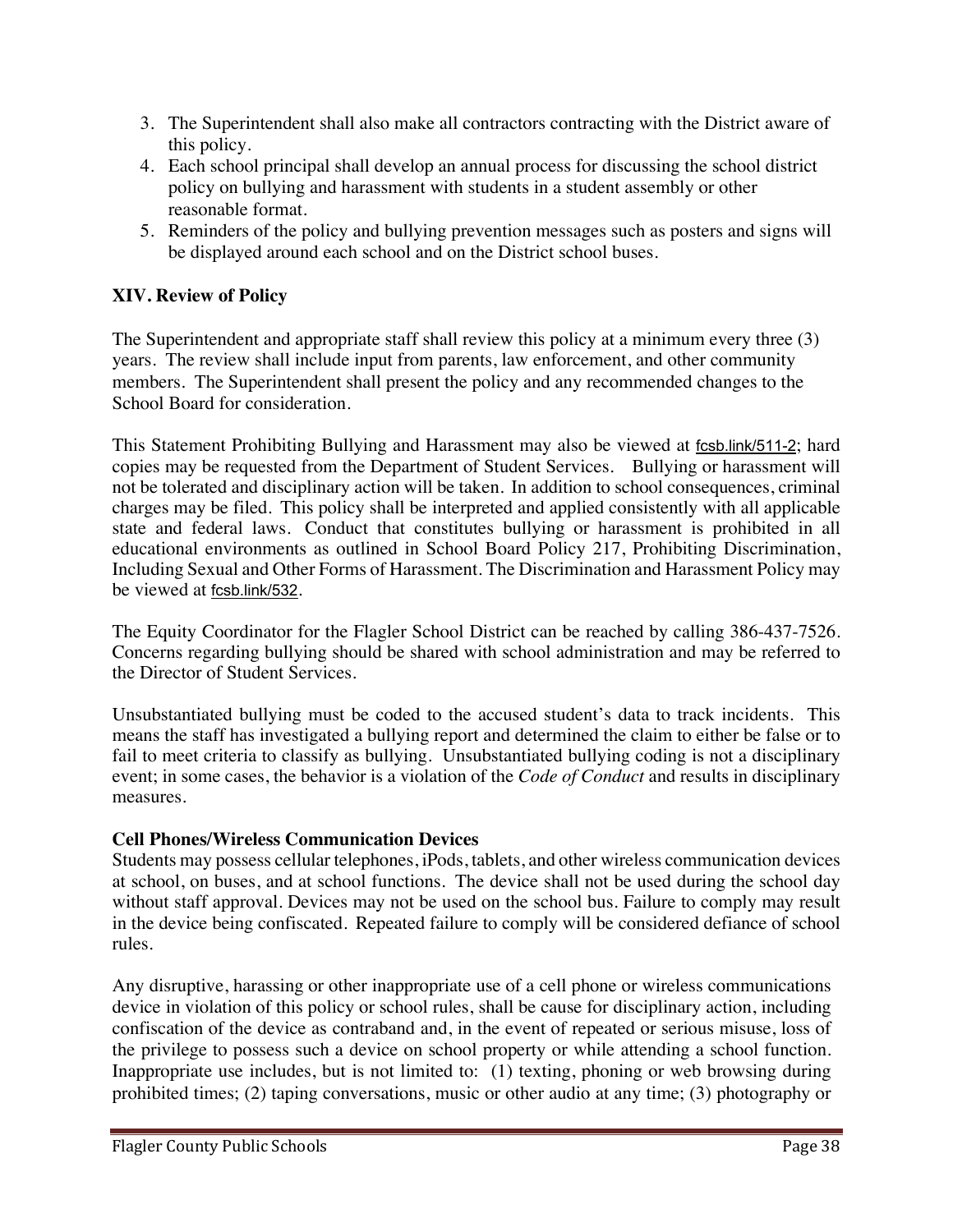videography of any kind at any time; (4) "sexting;" and (5) any activity that could in any manner infringe upon the rights of other individuals, including but not limited to students, teachers and other staff members.

When there is reasonable suspicion that a student has used a cell phone or wireless communication device in violation of the Code of Conduct or other school rules, or for an unlawful purpose, the school administration may review the phone's call log, voice mess ages, text messages, photographs and any other applications in furtherance of its investigation of the suspected violation.

Staff are not required to investigate theft of any personal electronic devices; students are encouraged not to carry electronic items not issued by the school district.

# **Cheating/Plagiarism:**

Cheating/Plagiarism: Willful or deliberate unauthorized use of the work of another person for an academic assignment or test. The discipline action for cheating/plagiarism will be as follows: 1<sup>st</sup> Offense: Referral, parent contact, zero on the assignment, and teacher/administrator providing a learning intervention with student.

2nd Offense +: Referral, Parent Contact, and Zero on the assignment

# **Chemical and Biological Attack or Threats**

If you are involved in the making of a chemical or biological attack or threat against the school, a school function, or any student or school personnel at school or a school function, you may be suspended for 10 days, recommended for expulsion or possible alternate placement, and must obtain counseling services. You will also be reported to law enforcement for prosecution to the fullest extent of the law. This applies whether or not the attack or threat is real or fake.

# **Flag Display, Pledge Policy and Moment of Silence**

The United States flag and the official flag of Florida shall be displayed daily on a suitable flagstaff on the grounds of each school when weather permits. Each classroom, auditorium, and other such rooms and School Board facility appropriately designated by the Superintendent, shall display the United States flag.

The pledge of allegiance to the flag shall be recited at the beginning of each school day in elementary schools. A notice shall be conspicuously posted on each school campus informing students that they have a right not to participate in reciting the pledge.

Students who do not participate in the salute and pledge of allegiance to the flag will stand or sit in silence.

- A. Parents of elementary students who choose not to participate must provide a written request to excuse the student from reciting the pledge.
- B. Students who do not participate in the pledge and salute, who stand or sit quietly, shall not be disciplined if their parent note is on file.
- C. Students not participating in the pledge and salute to the flag who interfere with others doing so will be considered disruptive. In those instances where interference or disruption occurs, the school staff will take appropriate disciplinary action.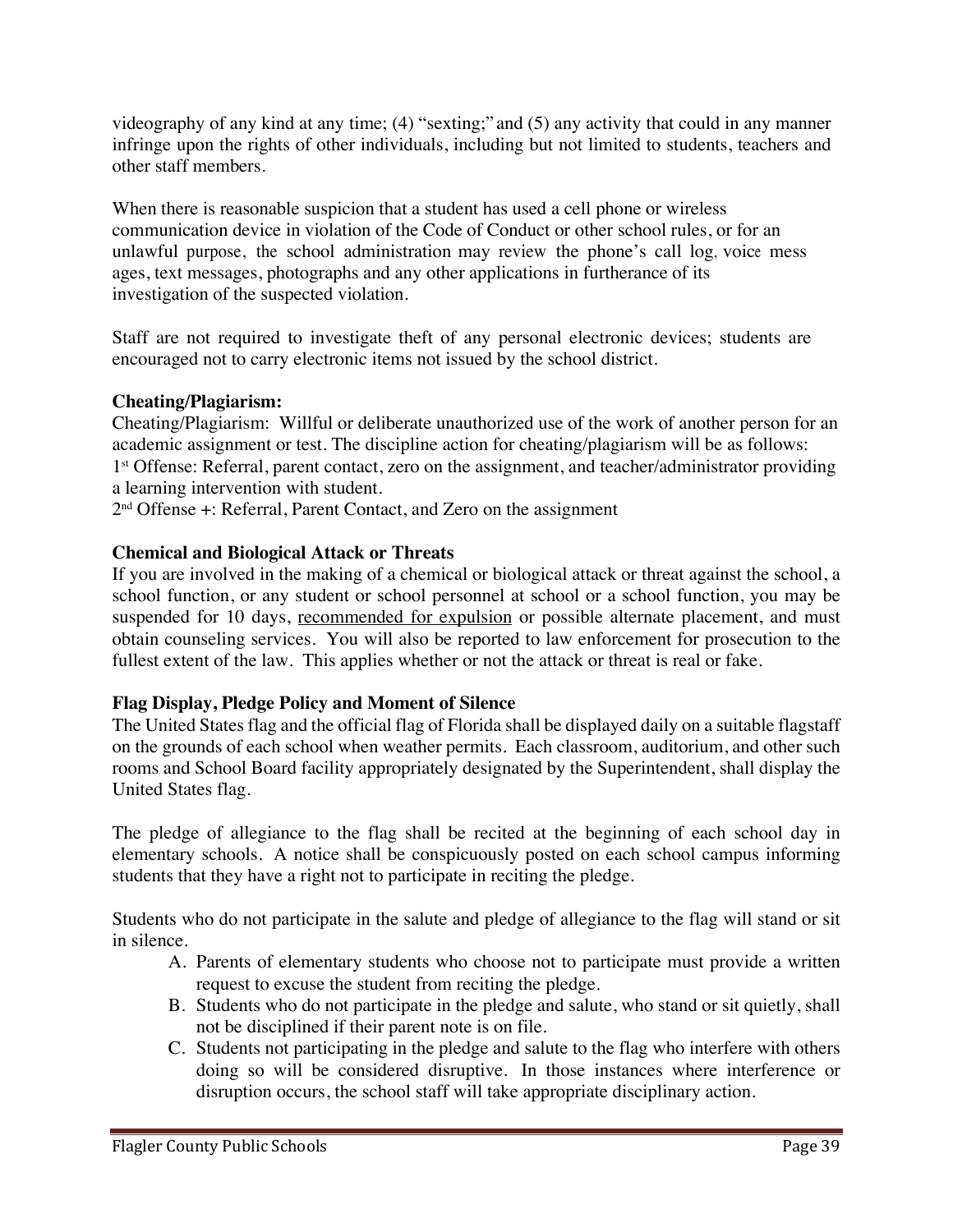School principals for all grade levels shall require first-period classroom teachers to set aside at least 1 minute, but not more than 2 minutes, daily for a moment of silence, during which students may not interfere with other students' participation.

#### **Felony Charges and Convictions for Off-Campus Conduct**

#### Notice of Felony Charges and Hearing

Upon probable cause that a felony crime or certain misdemeanors that involve moral turpitude or violence has been committed, a student may be suspended for up to 10 days and/or assigned to an alternative education placement by the principal/designee. Arrest by a sworn law enforcement officer will serve as probable cause for suspension or alternative placement. Upon conviction, the student may be recommended for expulsion.

Before suspending a student or assigning them to an alternative education placement, the principal/designee will contact the parent to discuss the charges against the student. Notification may occur via letter, telephone, or in person prior to the meeting. That notification will tell the parent of the specific charges and advise that the student has a right to a "hearing."

Adjudication of innocence or occurrence in court may not have bearing on the School Board's decision. The principal/designee will determine if the student's presence at school will have an adverse impact on the school environment or other persons. If it is determined that the student's presence may have an adverse effect, the student will be referred for alternative placement or expulsion.

#### **Gangs and Gang Activity**

The Florida Legislature addresses the criminal street gang issue:

- 1. To maintain public order and safety,
- 2. To respond to the ever-increasing crime caused by street gangs that threatens and terrorizes peaceful citizens,
- 3. To stop this mounting criminal activity, and
- 4. To provide for increased penalties for those found guilty of criminal gang involvement and eliminate the patterns, profits, and property helping criminal street gang activity, including street gang recruitment.

A criminal gang is a formal or informal ongoing organization, association, or group that has as one of its primary activities the committing of criminal or delinquent acts. A criminal gang member is a person who meets two or more of these criteria:

- 1. Admits to criminal street gang membership;
- 2. Is identified as a gang member by a parent/guardian;
- 3. Is identified as a gang member by a documented reliable informant;
- 4. Reside in/frequents a gang's area, adopts their style of dress, hand signs, or tattoos, and associates with known gang members;
- 5. Is identified as a gang member by an informant of previously untested reliability and such identification is corroborated by independent information;
- 6. Was arrested more than once in the company of identified gang member for offenses which are consistent with usual criminal street gang activity; or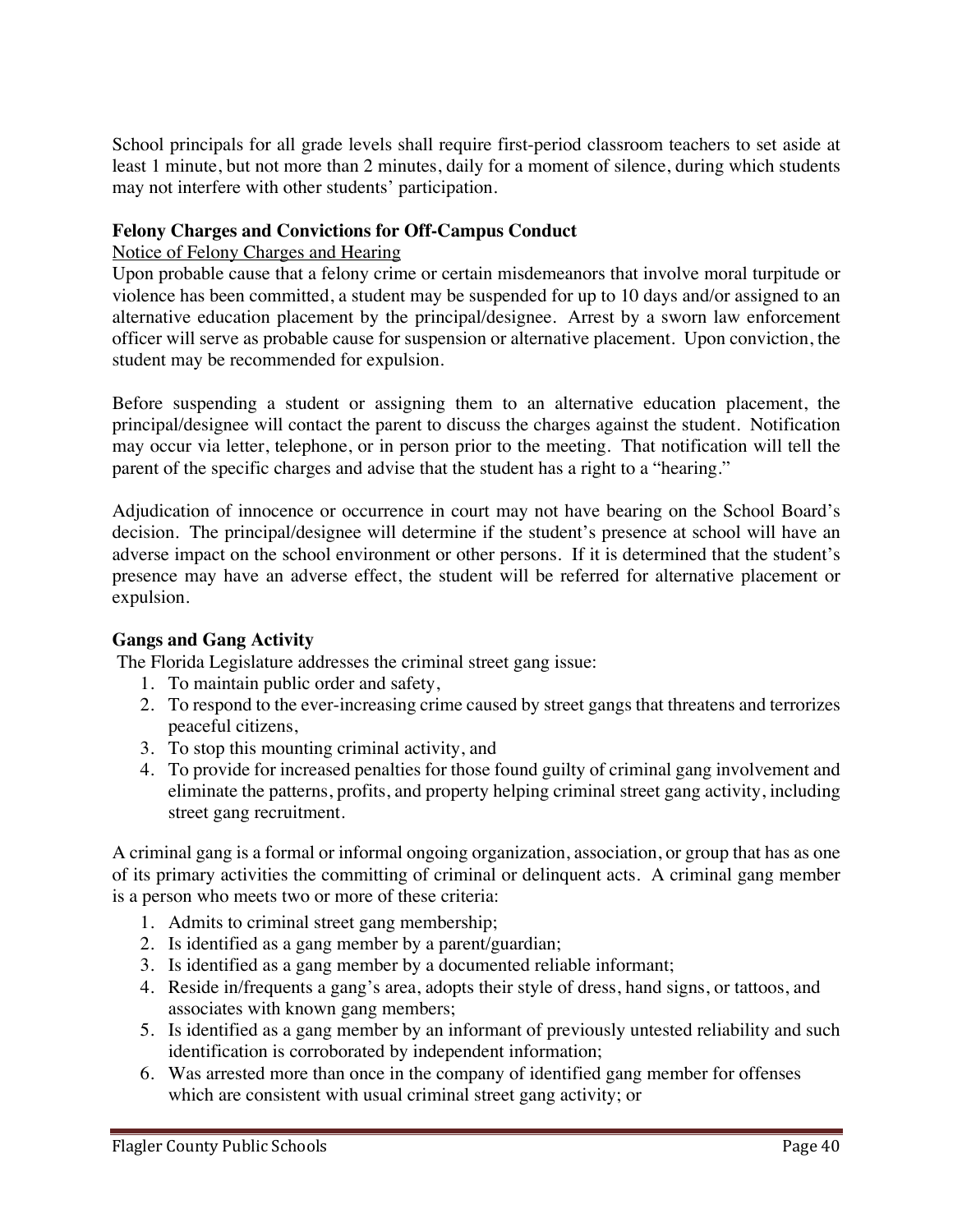7. Is identified as a criminal street gang member by physical gang members four or more times.

Flagler County Schools will not tolerate any gang-related activity, to include dress, graffiti, hand signals, or verbal slang. Violation that disrupts the educational process will lead to disciplinary action. Any student identified as a gang member may be photographed and entered into the Florida Department of Law Enforcement's Gang Net.

#### **Instructional Technology**

The District recognizes the value of instructional technology as a tool that assists student achievement within the classroom. Students may possess an instructional technology device and utilize it as an instructional tool in the classroom with the consent and under the direction of the school administration/staff, as it pertains to the current curricular unit, lesson, etc., and only within the scope and sequence of the District's Acceptable Use Policy. However, this device must be turned off and put away when not being used. Failure to comply may result in the item being confiscated and disciplinary consequences. This policy may be viewed at fcsb.link/technology; hard copies may be requested from the Department of Student Services.

When there is reasonable suspicion that a student has used an instructional technology device in violation of the *Code of Conduct* or other school rules, or if used for an unlawful purpose, the school administration may review the device's applications in its investigation of the suspected violation.

#### **Judicial Orders of Protection**

The Department of Juvenile Justice will report to the school district all court orders in which a Flagler County School student is mandated to have "no contact" with his/her victim or victim's siblings. A "no contact" order may be issued by a circuit judge and upon notification of such order, the school administration may remove the student named in the order, require him/her to attend another school, or implement other measures to ensure the "no contact" order is enforced. Students will not be required to move schools or removed from school without having a signed order from the courts, with the exception of recommendations from the district's discipline review committee. Students will be given an opportunity to remain on campus following the school-based no contact agreement on campus as deemed appropriate by the school-based discipline team. If the school-based no-contact order is violated, the student will be subject to removal from school.

#### **Prescription and Non-Prescription Medicine**

Administration of medications during school hours is discouraged. All prescriptions administered by school staff must be prescribed by a physician who has determined that a student's health and well-being requires medication during school hours. The prescription must be documented by a note from the physician on file with the school nurse prior to use. The parent/guardian must deliver the medication to the nurse.

Students are prohibited from possessing prescription and non-prescription (over-the-counter) medication on school property, on a school bus or school-approved transportation, or at any school-related function or activity. Violation of this policy will result in disciplinary action.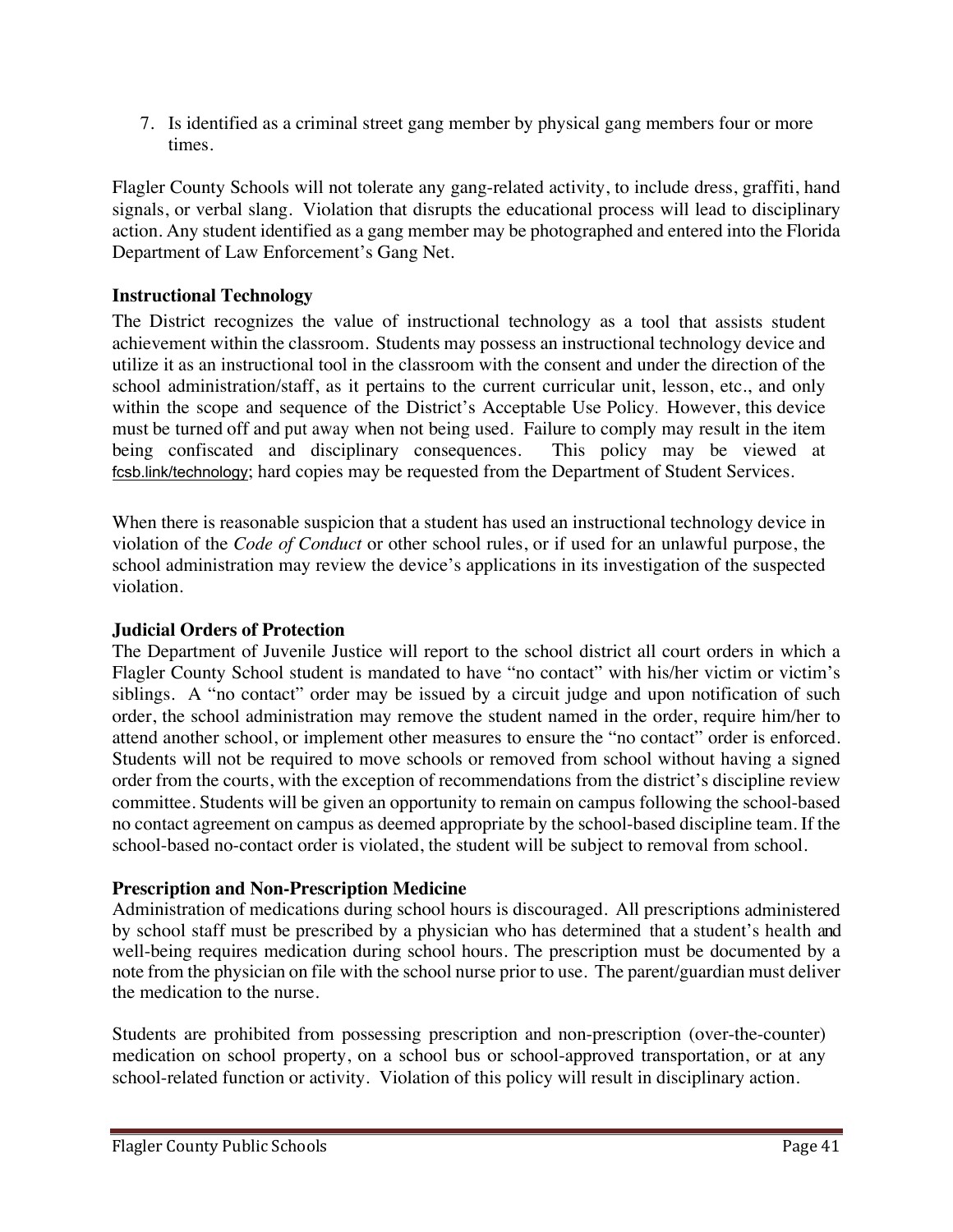#### **Weapon Possession on School Property or at Any School Function**

No student shall carry or possess or have under his or her control while at a school building, school function, on school property (including any personal vehicle), or on a bus or other transportation furnished by the school any weapon or explosive compound. "Weapons" means and includes any gun, knife, or other instrument that may cause bodily harm to another individual. No replicas are allowed on school property.

#### Zero Tolerance Relating to Firearms/Weapons in Vehicles on School Property

It is the policy of the School District of Flagler County Florida, that any student SHALL NOT bring any firearm or weapon, including replicas, onto school property.

#### Weapons-Guns

Any student who brings guns or explosives onto a school campus, bus, or school function shall be considered for expulsion for no less than one calendar year. Other students who handle, use, or possess guns or explosives shall be recommended for expulsion by the principal for not less than one calendar year. The Superintendent, his/her designee, and/or the School Board may consider extenuating circumstances in determining the length and type of expulsion. Criminal prosecution will be pursued in these instances. (FS 1006.13(2), as defined in 18 U.S.C.s. 921).

The student is to be suspended for ten (10) days, immediately removed from school, and is recommended for expulsion or alternative placement. This violation shall be reported to the proper law enforcement agency.

#### **Amnesty Clause**

When a student discovers they have inadvertently brought a weapon on campus, on the bus, or in their vehicle, they must immediately notify an administrator/designee, teacher, or bus driver. The weapon will be turned over to school personnel and the School Resource Deputy. The student may not be disciplined if he/she follows this procedure.

#### **School Transportation Expectations**

#### **General**

Students must wait for the bus to come to a stop and wait for driver's hand signal that it is safe to walk in front of the bus to get on the bus. *Riding the bus is a privilege. Do not abuse it.*

1. Buses should be considered "mobile school sites" where students are expected to be on their best behavior. Bus drivers should be treated and respected just as teachers and administrators are.

2. Students are audio/video recorded at all times while on a school bus. School bus surveillance videos are considered "student records." Student records are confidential and are not subject to disclosure and release under the Sunshine Law. The rights of a student and his or her parent protect both the student's access to those records and the student's privacy interests in the content of those records. School video recordings, which include multiple students, cannot be released to an individual parent as the tape contains "records" of all recorded students.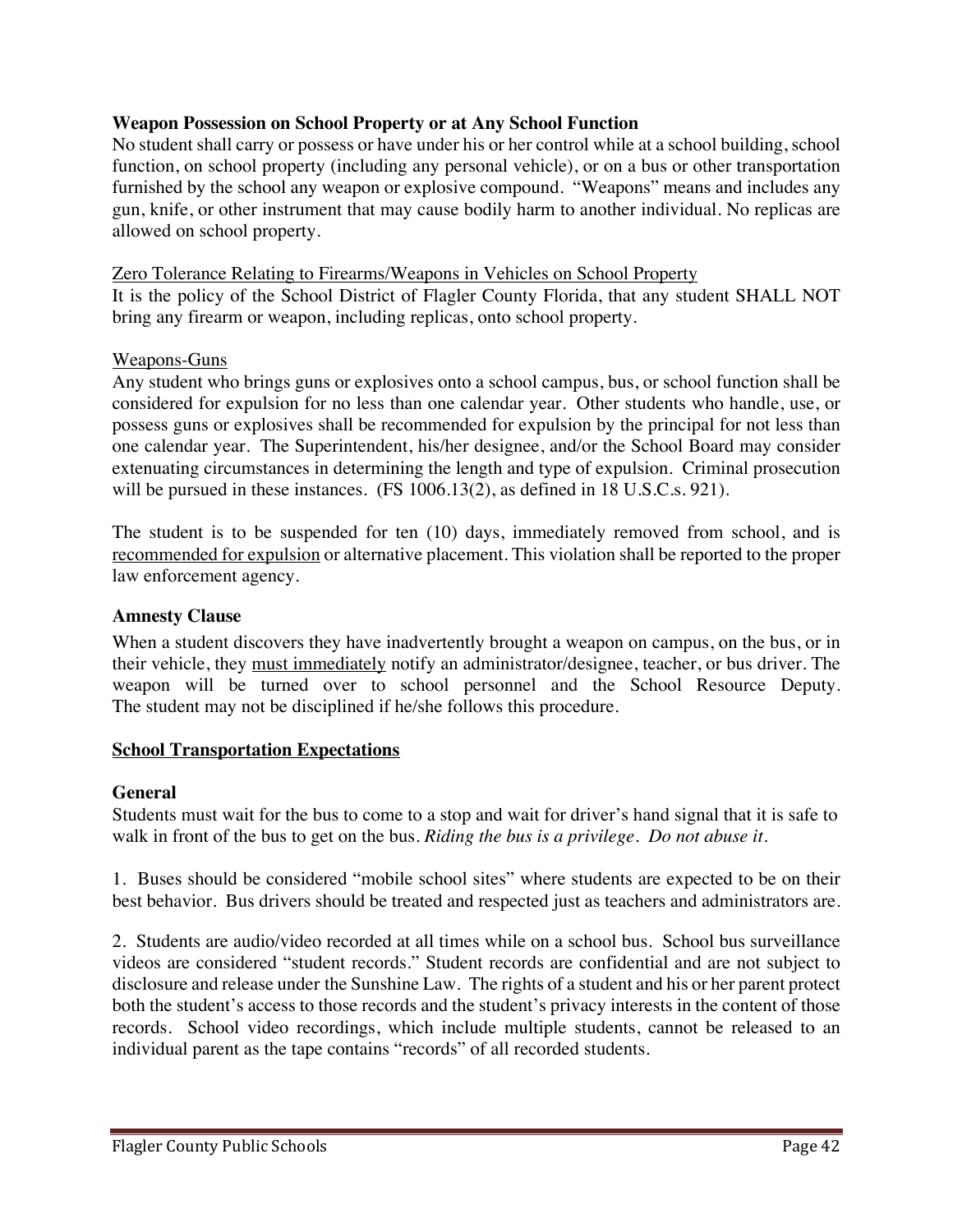3. A student must ride the assigned bus. Switching buses is not permitted. Transportation is provided only to the documented address on file. Any change in address should be updated immediately at the student's assigned school. Only students who live one mile or more from an elementary school and two miles or more from middle and high schools are authorized to ride the school bus. Distance from home to school is calculated by transportation routing software and is based on walking distance, not road mileage. Students must attend their zoned school and use the assigned bus stop based on their home address to receive transportation, or qualify under Exceptional Student Education (ESE).

4.Students are to be on time 10 minutes prior to bus arrival and stand off the roadway. Parents are responsible for their child's behavior at the bus stop and should be present to ensure appropriate behavior prior to the arrival of the bus in the morning and after the departure of the bus at the end of the day. School officials have jurisdiction at bus stops. Bus drivers may issue bus referrals based on behavior observed at bus stops, and administrators may investigate and discipline accordingly. In addition, behavior not directly observed at bus stops, but reported and confirmed by witnesses, may be acted upon.

5. If a student causes any damage (vandalism) to the bus or another vehicle, the parent shall be responsible to pay for the damage. Restitution or arrangements must be made with transportation within 30 days of notification. Failure to make full restitution for vandalism cost can result in loss of bus riding privileges for the remainder of the current school year. Students can be disciplined for doing anything at the bus stop, which violates the Code of Student Conduct.

#### **Florida State Statute 1006.10 (3) Authority of school bus drivers and district school boards relating to student discipline and student safety on school buses.**

The school bus driver shall control students during the time students are on the school bus, but shall not have such authority when students are waiting at the school bus stop or when students are en route to or from the school bus stop except when the bus is present at the bus stop.

# **Items Students Cannot Bring on a Bus**

Students may not possess any of the following items while on a school bus: glass containers, any type of sharp or cutting object, roller skates, skate boards, scooters, toys, any bulky item that interferes with proper seating of students (large musical instruments that a student is not able to hold on his/her lap and/or impedes the driver, walkway, or adjacent seat), athletic equipment (athletic equipment that is not stored in a bag that fits on the students lap and/or impedes the driver, walkway, or adjacent seat), weapons, stink bombs, tobacco products, e-cigarettes, lighters, matches, fireworks, illegal drugs, cologne, nail polish, hair spray, spray paint, chemicals**,** food, candy, gum, drinks or other items prohibited elsewhere in the *Student Code of Conduct.*

# **Rules While on the Bus**

Students must obey the driver at all times. Students must tell the bus driver his/her correct name when asked. The bus driver and school will keep a seating chart. Students will be disciplined if they do not follow all district and school rules and the following special rules:

- Sit in the assigned seat and use the seat belt if available.
- Stay seated at all times while the bus is in motion.
- Do not put any part of the body outside the bus windows.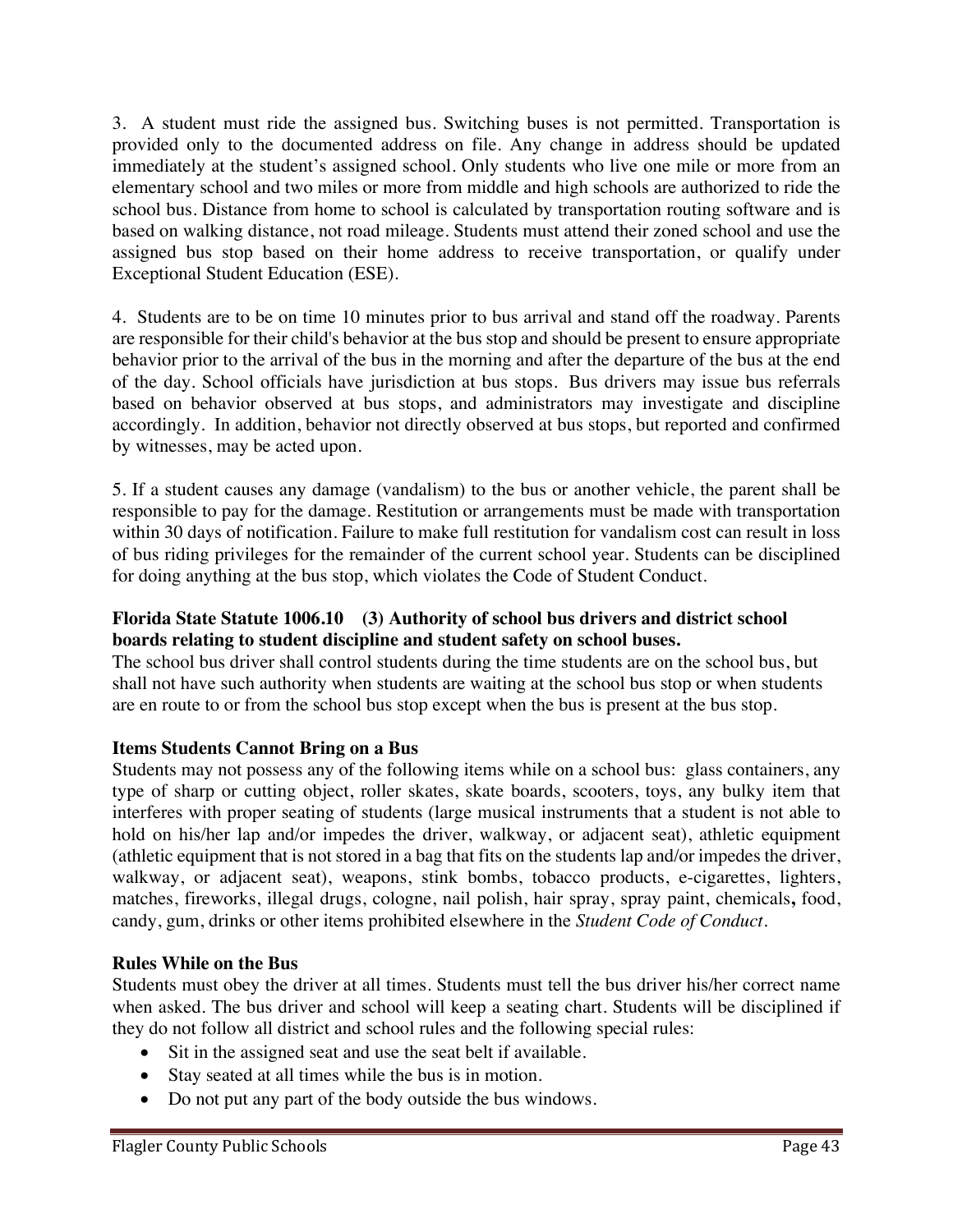- Do not distract the driver with loud conversation or noises.
- Do not eat or drink on the bus.
- maintain absolute silence at all times when the overhead dome lights are on for railroad crossings.
- Do not throw any items on the bus or out of the bus windows.
- Do not mark, cut, or damage bus seats or the bus itself.
- Do not display signs from the bus.
- Do not use obscene language or gestures.

The following infractions will result in a bus suspension and/or suspension from school up to 10 days, and/or removal of bus riding privileges: possession of weapons, illegal drugs, tobacco products, laser pens, fighting, vandalism, profanity towards driver, use of matches, lighters or fireworks, sexual harassment, throwing of objects in or out of bus, and use of any object or situation causing a safety problem.

# **Bus Discipline**

Violation of District School Board transportation policies, including disruptive behavior on a school bus or that is a witnessed act at the school bus stop with the bus present (FS 1006.10 (3)) by a student, is grounds for suspension of the student's privilege of riding on a school bus and may be grounds for disciplinary action by the school and may also result in criminal penalties being imposed.

The School Board believes that all students, as well as the bus driver, should be able to ride safely on school buses. Therefore, if students misbehave, they will be removed from the bus. If a student commits minor infractions, the school bus driver has the authority to address the behavior appropriately. If a student causes repeated problems on the bus by doing something the bus driver considers a more serious rule violation, the bus driver will report it to your school Principal/designee. The bus driver will give the school a written referral about what the student did. School administrator/designees can take any of the following disciplinary steps against a student for misbehaving at a bus stop or on a bus, and will notify the parent/guardian, on an approved form when they take any of these steps:

- 1. Warn the student that the behavior is not allowed and if repeated, will result in further discipline as well as suspension of bus riding privilege.
- 2. Discipline the student the same as if she/he had misbehaved at school (detention, in-school suspension, Saturday school, out-of-school suspension, expulsion, etc.).
- 3. Suspend the student from riding the bus if prior warning and other discipline have not improved the behavior. The student can be suspended for up to ten (10) days at a time.
- 4. Expel the student from riding a school bus if previous discipline has not worked or if a student commits a serious offense. The process by which a student is expelled from riding the bus is the same as the process for being expelled from school. The principal/designee makes a recommendation to the Superintendent, who then recommends it to the School Board. Even if a student transfers to a new school, he/she will be held responsible for any previous incidents of bus misconduct from the previous school.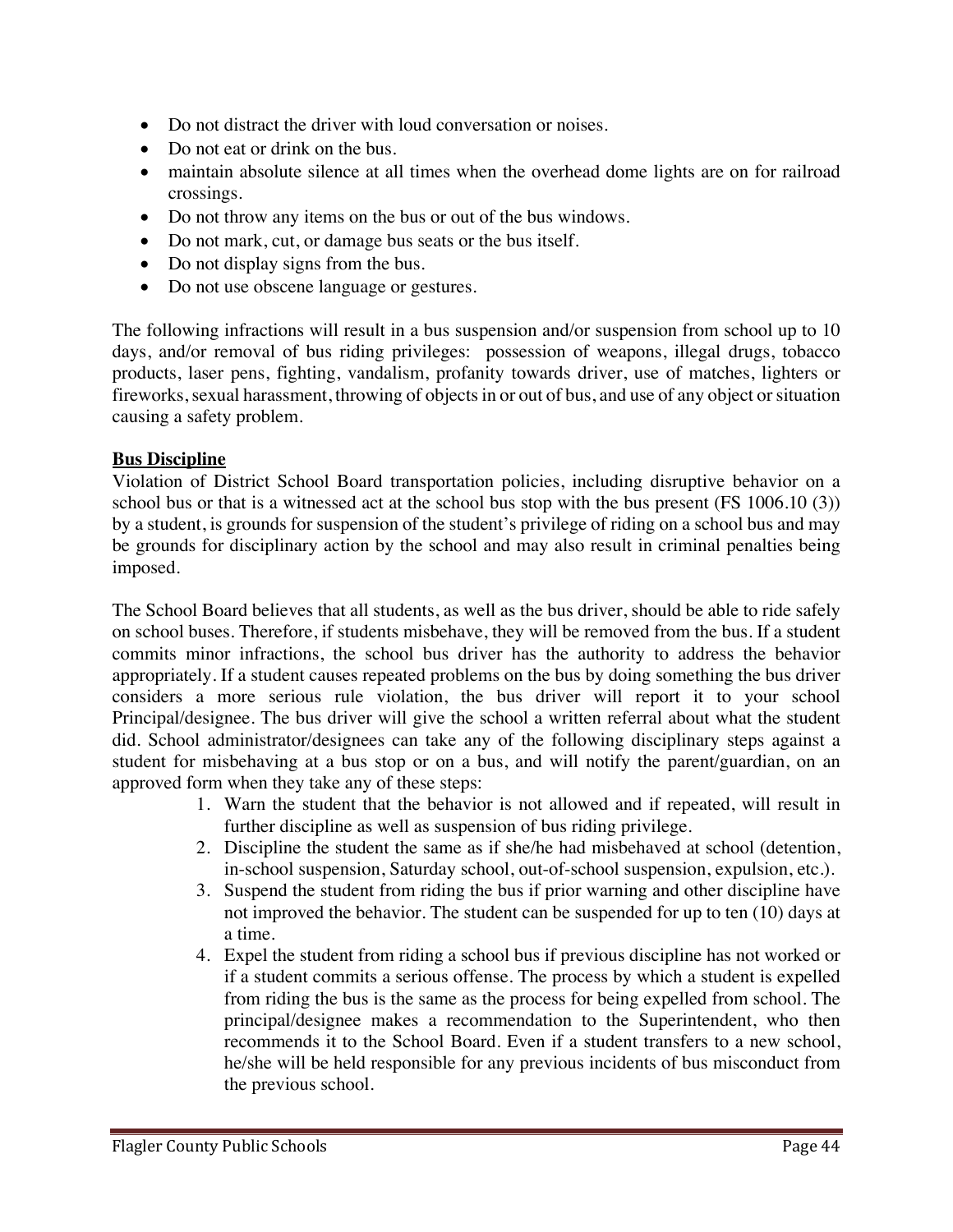#### **Flagler County School District Bus Incident Procedures**

Step 1 – Verbal Warning Parent/ Guardian Contacted

- 1. Students who misbehave or who demonstrate potentially unsafe behavior shall receive a verbal warning on a bus incident report form.
- 2. The driver shall telephone the student's parent/guardian to seek help in correcting the student's behavior. The student's behavior will be described in the comments section, and the driver shall write the date, time, student's name, name of the person spoken to, and a brief description of the conversation.
- 3. After two attempts, if a driver is unable to make contact with the parent/guardian by telephone, the driver must document the attempt and result on the referral and request assistance from the appropriate school administrator/designee for his/her assistance.
- 4. After any step, a student's behavior must become acceptable immediately and remain acceptable for the remainder of the school year.
- 5. If an additional incident occurs, the next step will be taken.

Step 2 – Written Notice to Parent/Guardian

- 1. Written notice shall be sent home if a student's behavior has not become acceptable immediately.
- 2. Student will go to Step 3 if the written notice is not signed and returned to the driver or school within 48 hours after contact is made.

#### Step 3 – Administrative Referral

- 1. Students who continue to violate bus rules, possess contraband, or jeopardize the safety of others will receive an immediate referral to the school administrator/designee.
- 2. After presentation of documentation by the driver to the administrator/designee, it is the authority of the school administrator/designee to determine if there is cause for suspension or recommendation of expulsion. Based on the infraction, suspension time is determined by the administration.

NOTE: Riding the bus or attempting to ride the bus while on suspension could result in another referral, loss of bus riding privileges, and referral to the School Resource Deputy for a trespass warrants. No Trespass signs are clearly posted in every school bus vehicle and will be strictly enforced.

Due to safety concerns, penalties for not wearing a seat belt, when it is part of the available equipment or unbuckling a seat belt prior to the arrival at school will result in:

Step #1 – Verbal warning and phone contact to the parent

Step #2 (next offense) – Bus Suspension

#### **Appeal of Bus Suspension**

A parent may appeal a bus suspension by calling the school principal/designee. The parent must come to the school and have a conference with a school administrator/designee and a representative from the transportation department/district office as part of the appeal.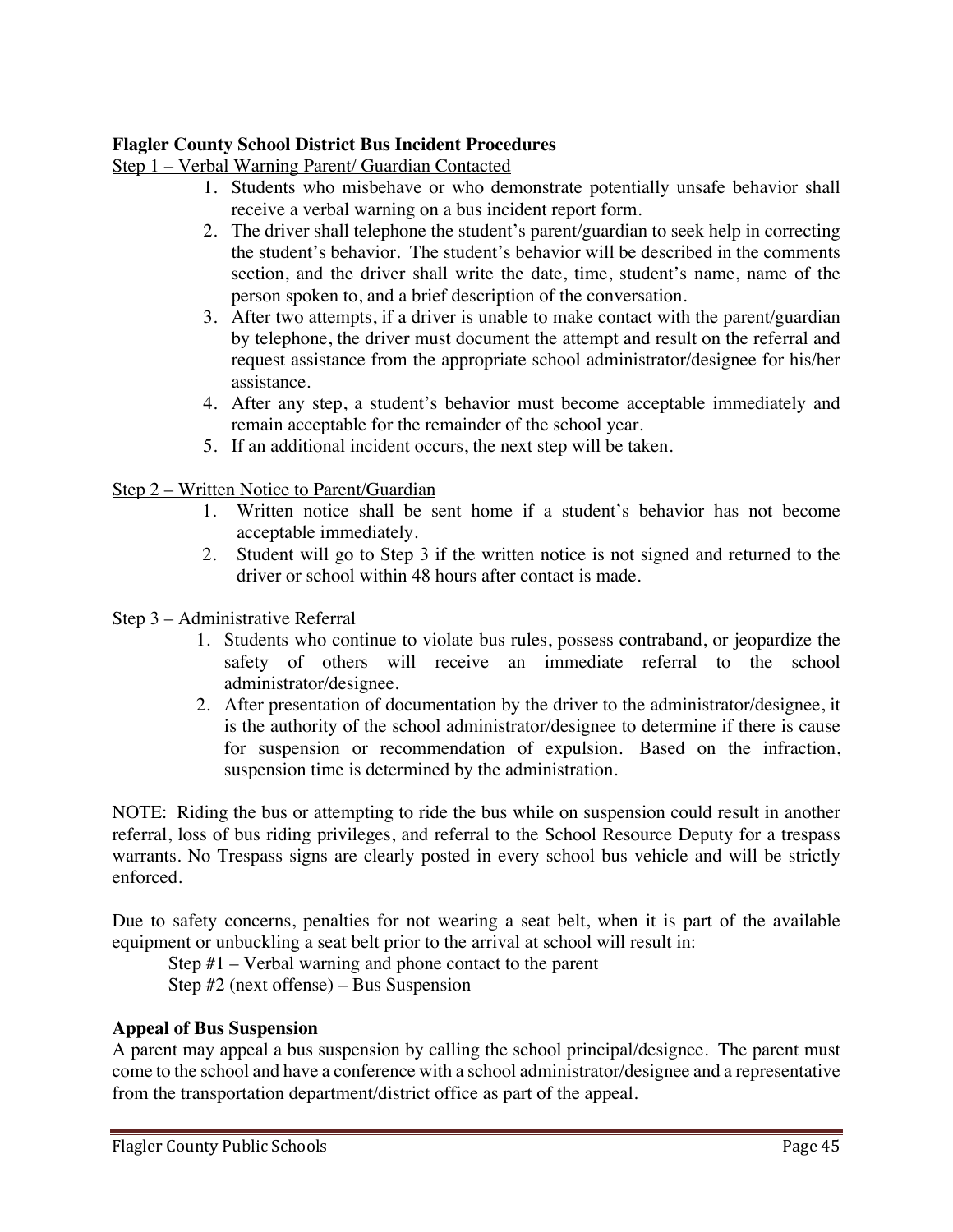If expulsion has been recommended, the student cannot ride a bus until the School Board rules on the expulsion. If a student engages in violent or very unsafe behavior while riding the bus, the school administration shall additionally suspend the bus riding privileges until they can hold a conference with the parent. The school will then determine whether to take additional disciplinary steps, including bus expulsion, and whether to impose further rules for the student's return to bus riding

A helpful resource for bus expectations and general bus safety information may be accessed at fcsb.link/bus-expectations

# **SECTION THREE: STUDENT ATTENDANCE**

All students, regardless of age, will attend school on a regular basis. All enrolled students are subject to the requirements of the Flagler County School's attendance policy. Parents should notify the school of a student's absence and the reason for the absence as soon as possible. Some schools have a phone line, but all absences should be documented in writing for the absence to be excused.

Parents may write up to 5 parent notes per term with a total of 10 per year, until 15 days of total absence is attained. Parents will be advised if their child is considered truant. A referral will be made for services if a student is chronically truant. In the case of chronic truants, students and their parents could be referred for specific actions that involve the Department of Children and Families (DCF), the Sheriff's Office, the Clerk of Court, and the School District.

School Attendance Procedures as follows:

- 1. Student is absent: contact with parent is attempted.
- 2. Student is absent 5 days unexcused in a calendar month, or 10 days in a 90 day period: a "warning letter" is sent to each parent.
- 3. If a student continues to be absent, intervention by school staff is initiated.
- 4. The school will conduct a Student Success Team (SST) meeting, and invite the parent and student, where a contract or other intervention is established.
- 5. If no improvement is made, or if the student is absent for 15 days unexcused within 90 calendar days, a referral for services is completed and/or documentation is forwarded to the Clerk of Court for civil court action.
- 6. Students not required by law to attend school may be withdrawn due to failure to abide by attendance procedures.
- 7. Important note: for attendance monitoring purposes, three tardies or early sign outs equals an absence. If parents have not exceeded the amount of notes they may write each term, they can use one of these notes to excuse tardies or sign outs.
- 8. Out-of-school suspension (OSS) does not count as an absence for attendance monitoring purposes. Students are allowed to request and make up work within the timeline approved by the school and teacher.
- 9. Students must be in attendance at least half of the school day to participate in interscholastic or extra-curricular activities.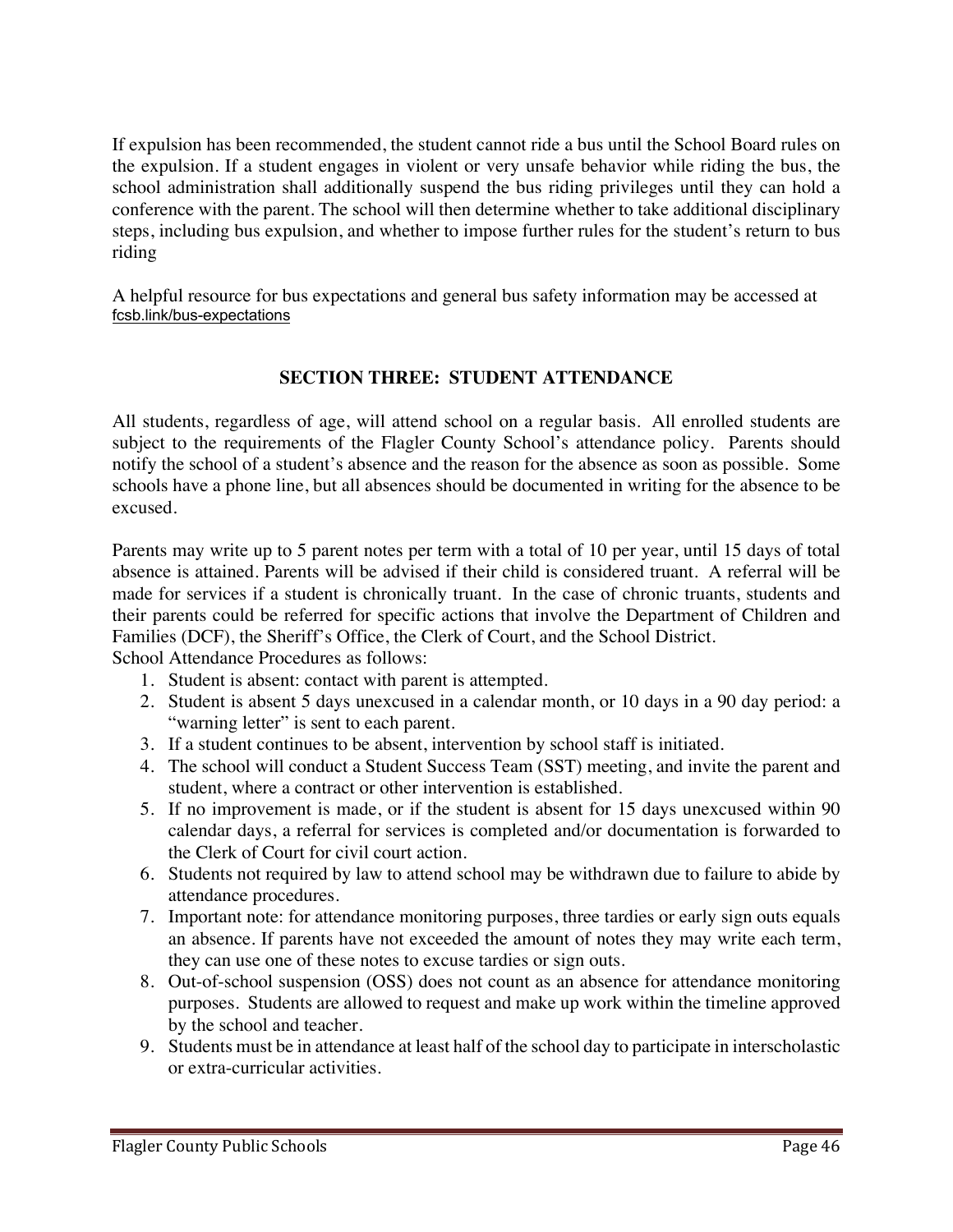10. Any student enrolled in an iFlagler course must submit assignments and communicate with the assigned virtual teacher weekly in order to be considered in attendance.

The following are acceptable reasons for student absences:

- 1. Personal illness of the student
- 2. Death in the family.
- 3. Religious holiday of the student's faith (including: Yom Kippur, Rosh Hashanah, Epiphany, and others), with documentation, approved in advance by the school designee.
- 4. Special events, including, but not limited to, important public functions, student conferences, state/national competitions, administrative approved post-secondary educational institution visitation, as well as, exceptional cases of family need, as judged appropriate for the student by the principal, provided that the requests are approved in advance and do not go beyond a total of 15 absences per year for the student. Note: Vacation trips during the school year are not considered excused absences.
- 5. Subpoena or forced absence by any law enforcement agency, provided that the student is not under immediate suspension from school. A copy of the subpoena or court summons must be presented to the principal/designee.
- 6. Students having or suspected of having a communicable disease or infestation that can be transmitted are to be excluded from school and are not allowed to return to school until they no longer present a health hazard (Florida Statute1003.22). Examples of communicable diseases and infestations include, but are not limited to, fleas, head lice, ringworm, impetigo, and scabies. Students are allowed a maximum of three (3) days excused absence for an infestation of head lice.

#### **Note: All absences above 15 per year will be excused by doctor and/or court note only.**

For purposes of attendance, approved school-related activities are not counted as absences from class. The principal and/or his/her designee may address extenuating circumstances brought forth by a parent/guardian. The principal's decision is final.

Schools shall require written explanations or personal communication from parents when students are absent. This should occur upon the student's return to school. All notes submitted to excuse absences must be received at the school within 5 school days after the absence. After 5 days, absences will not be excused. All other absences from school shall be considered unexcused and shall be dealt with according to the district's attendance policy. Failure to provide requested documentation will result in unexcused absences. In the case of excessive absences, upon request of the principal, a parent will provide documentation (doctor's statement) of a student's illness.

# **How to Report an Absence**

- 1. It shall be the responsibility of each student's parent or guardian to explain his/her child's absence to the school office by telephone call, written notice, or by personal visitation by the first day of the student's return to school. Most schools require a written note.
- 2. The school will make an effort to contact the parent or guardian whenever a student's absence has not been explained.
- 3. Documentation of the absentee notes and related information will be maintained by the school.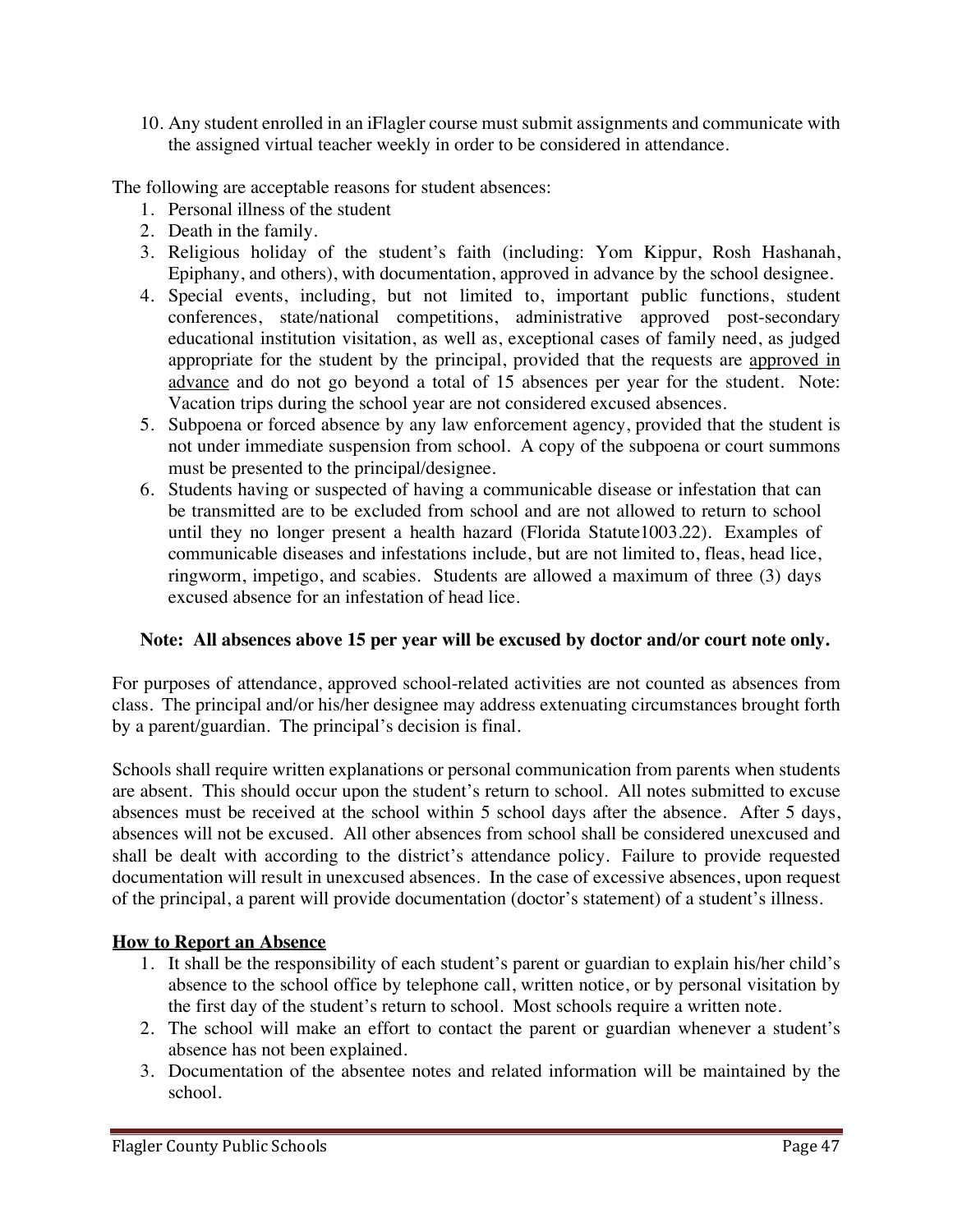4. When a student is absent from school due to having a medical related appointment for Autism Spectrum Disorder, that student's absence will be excused.

# **Make Up Work**

**Per F.S. 1003.26 (1)(a)** Upon each unexcused absence, or absence for which the reason is unknown, the school principal or his or her designee shall contact the student's parent to determine the reason for the absence. If the absence is an excused absence, as defined by district school board policy, the school shall provide opportunities for the student to make up assigned work and not receive an academic penalty unless the work is not made up within a reasonable time.

#### **Monitoring of Attendance and Tardies**

Each school is required to record a student's daily attendance. Students reporting to school/class after the official start time or ringing of the late bell, will be marked tardy. Students who are excessively absent, tardy, or leave school early may be referred to the Student Success Team for intervention assistance. Students who continue to be excessively absent will be monitored by the District Office and may be referred for additional services or to the Clerk of Court for civil court action.

#### **Declaration of Intent to Terminate School Enrollment**

Children who are between the ages of 6 (as of February 1 during the school year) and 16 must attend school. A student, who is over 16 years of age and choosing not to attend school, must sign a "Declaration of Intent to Terminate School Enrollment" form. Students may obtain the form by speaking with their school counselor or a member of the school administration staff.

#### **Home Education and Attendance**

Further details may be obtained from the Department of Student Services at 386-437-7526. Students who enter the home education program after entering the attendance monitoring process will be reviewed after 30 days to determine if the requirements for home education are being met.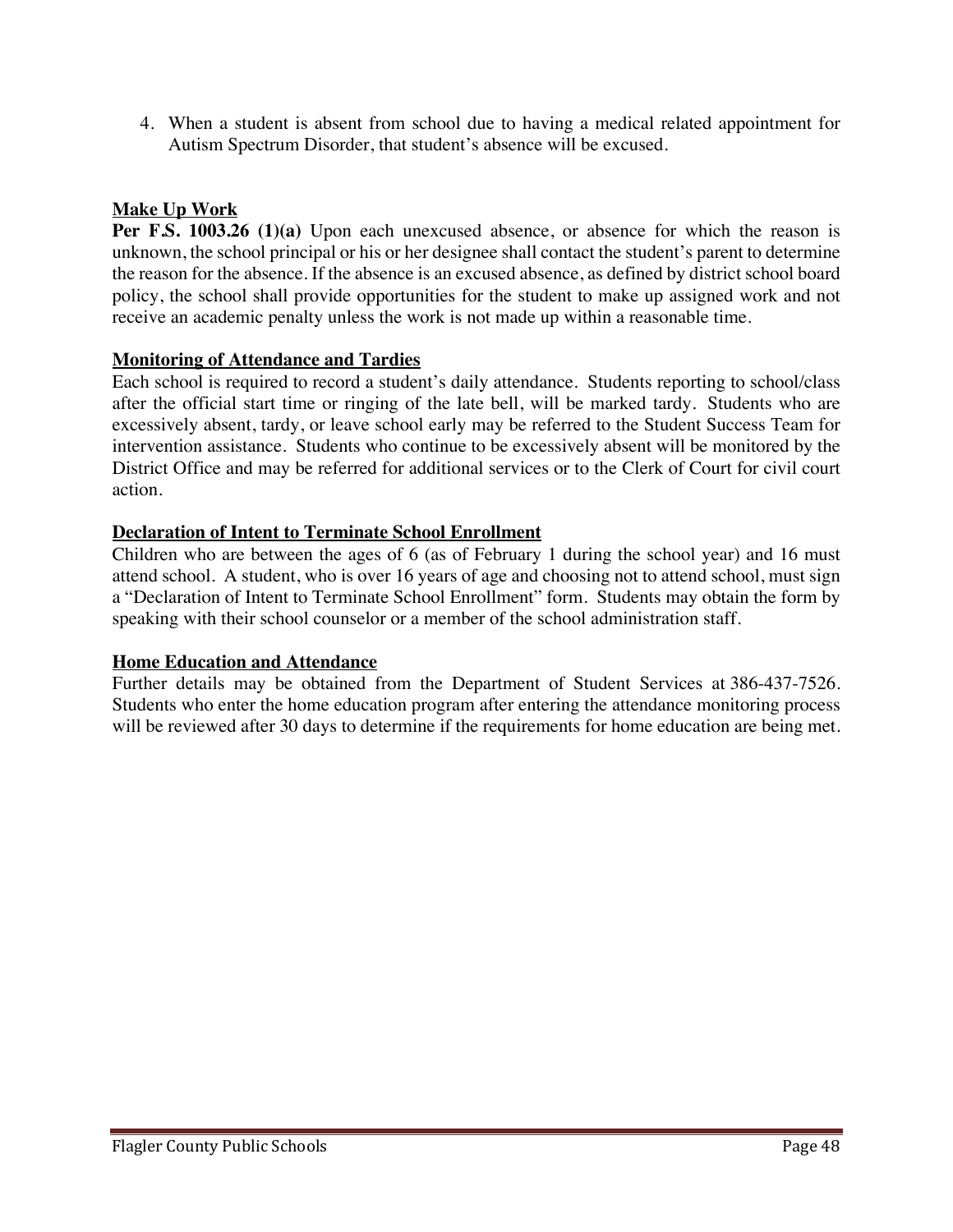# **OPT-OUT NOTIFICATION for Information Release Complete only to make changes in your OPT-OUT status.**

*(Parents can update information using Skyward by going to http:/flaglerschools.com/Skyward. Under the "Update Student Information" tab, check your student's information and make changes/corrections.)*

| School Name         | Date |  |
|---------------------|------|--|
| <b>Student Name</b> |      |  |
| Date of Birth       |      |  |

Federal public law 114-95, section 8528 of the ESEA, Every Student Succeeds Act requires school districts to release student names, addresses, and phone numbers to certain agencies and entities upon request. The law also requires the school district to notify you of your right to Opt-Out from this by requesting that the district not release your information. The completion and return of this form serves as your request to withhold your private information.

| Yes No          | Student information may be released to armed forces and<br>military recruiters, or military schools. (Military)                                                                                                                                                                                                      |
|-----------------|----------------------------------------------------------------------------------------------------------------------------------------------------------------------------------------------------------------------------------------------------------------------------------------------------------------------|
| $Yes$ No $\_\_$ | Student information may be released to colleges and/or<br>other institutions of higher education. (Higher Ed)                                                                                                                                                                                                        |
| $Yes \tNo$      | Student information may be released to newspapers and<br>other media. (Public)                                                                                                                                                                                                                                       |
| Yes No          | Student information may be used for district use for<br>yearbook, photographs, sports information (such as<br>programs or articles). By checking "no," student<br>information will not appear in: yearbooks, playbills,<br>graduation programs, honor roll presentations, sports<br>information sheets, etc. (Local) |

I understand that this will remain in effect until I revoke this option by notifying Flagler County Public Schools in writing of my decision. Submit notice to the school registrar.

Signature of Student \_ Signature of Parent or Guardian (if student is under 18 years of age)

\_\_\_\_\_\_\_\_\_\_\_\_\_\_\_\_\_\_\_\_\_\_\_\_\_\_\_\_\_\_\_\_\_\_\_\_\_\_\_\_\_\_\_\_\_\_\_\_\_\_\_\_\_\_\_\_\_\_

# *HAVE YOUR CHILD RETURN THIS PAGE TO SCHOOL AFTER SIGNING THE ACKNOWLEDGEMENT*